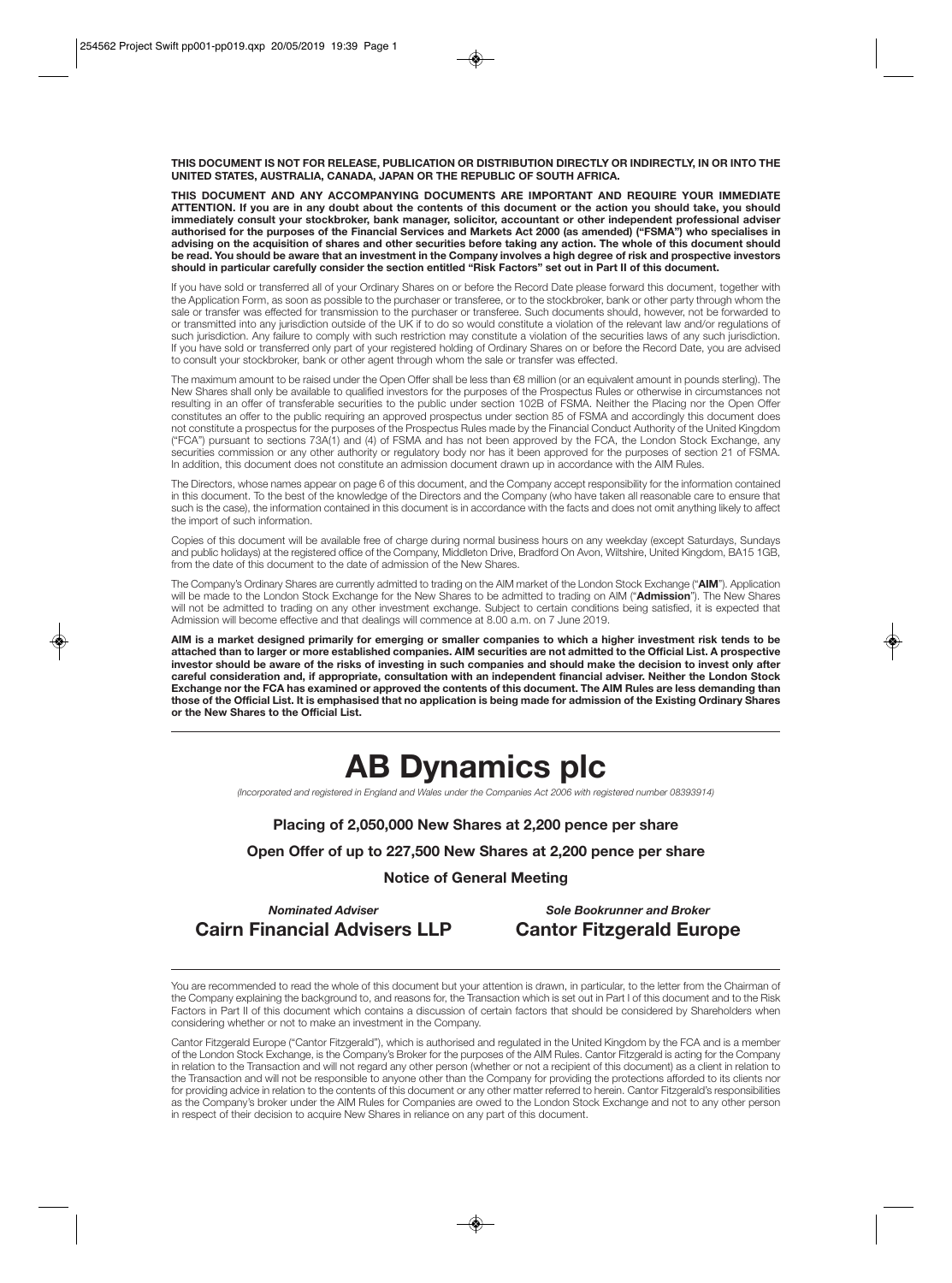Cantor Fitzgerald has not authorised the contents of this document for any purpose and no liability whatsoever is accepted by Cantor Fitzgerald nor does it make any representation or warranty, express or implied, as to the accuracy of any information or opinion contained in this document or for the omission of any information. Cantor Fitzgerald expressly disclaims all and any responsibility or liability whether arising in tort, contract or otherwise which it might otherwise have in respect of this document.

Cairn Financial Advisers LLP ("Cairn"), which is authorised and regulated in the United Kingdom by the FCA and is a member of the London Stock Exchange, is the Company's Nominated Adviser for the purposes of the AIM Rules for Companies. Cairn is acting with Cantor Fitzgerald for the Company in relation to the Transaction and will not regard any other person (whether or not a recipient of this document) as a client in relation to the Transaction and will not be responsible to anyone other than the Company for providing the protections afforded to its clients nor for providing advice in relation to the contents of this document or any other matter referred to herein.

Cairn has not authorised the contents of this document for any purpose and no liability whatsoever is accepted by Cairn nor does it make any representation or warranty, express or implied, as to the accuracy of any information or opinion contained in this document or for the omission of any information. Cairn expressly disclaims all and any responsibility or liability whether arising in tort, contract or otherwise which it might otherwise have in respect of this document.

This document does not constitute an offer to sell, or the solicitation of an offer to buy, New Shares in any jurisdiction in which such offer or solicitation is unlawful, and may not be taken, transmitted, distributed or sent, directly or indirectly, in or into any such jurisdiction. The New Shares have not been and will not be registered under the United States Securities Act of 1933 (the "US Securities Act") or under the applicable securities laws of any state or other jurisdiction of the United States or any province or territory and may not be offered, sold or delivered in, into or from the United States except pursuant to an exemption from, or in a transaction not subject to, the registration requirements of the US Securities Act. Subject to certain exemptions, this document and the Application Form do not constitute an offer of New Shares to any person with a registered address, or who is resident in, the United States. There will be no public offer in the United States. Outside the United States, the New Shares are being offered in reliance on Regulation S under the US Securities Act. The New Shares will not qualify for distribution under the applicable securities laws of Canada, Japan, Australia or the Republic of South Africa. Accordingly, unless a relevant exemption from such requirements is available, the New Shares may not, subject to certain exceptions, be offered, sold, taken up, re-sold or delivered, directly or indirectly, into or within the United States, Canada, Japan, Australia, the Republic of South Africa or in any other country, territory or possession where to do so may contravene local securities laws or regulations (each, a "Restricted Jurisdiction"). Shareholders who believe that they, or persons on whose behalf they hold Ordinary Shares, are eligible for an exemption from such requirements should refer to paragraph 6 of Part IV of this document to determine whether and how they may participate.

#### **Overseas Shareholders and any person (including, without limitation, nominees, custodians and trustees) who has a contractual or other legal obligation to forward this document or an Application Form to a jurisdiction outside the UK should read paragraph 6 of Part IV of this document.**

Qualifying non-CREST Shareholders will find an Application Form enclosed with this document. Applications under the Open Offer may only be made by the Qualifying Shareholders originally entitled or by a person entitled by virtue of a *bona fide* market claim arising out of the sale or transfer of Ordinary Shares prior to the date on which the relevant Ordinary Shares are marked "ex" the entitlement by the London Stock Exchange. Holdings of Ordinary Shares in certificated and uncertificated form will be treated as separate holdings for the purposes of calculating entitlements under the Open Offer. The latest time for application and payment in full under the Open Offer is 11.00 a.m. on 5 June 2019 and the procedure for application and payment is set out in Part IV of this document.

The Placing and Open Offer are conditional, *inter alia*, on the passing of Resolution 1 at the General Meeting. The New Shares will, when issued and fully paid, rank *pari passu* in all respects with the Existing Ordinary Shares, including the right to receive dividends and other distributions declared, made or paid on or in respect of such Existing Ordinary Shares after Admission.

Notice of the General Meeting of AB Dynamics plc, to be held at 10.00 a.m. on 6 June 2019 at the offices of the Company at Middleton Drive, Bradford on Avon, Wiltshire, BA15 1GB, is set out at the end of this document. A Form of Proxy is enclosed for use by Shareholders in connection with the meeting. To be valid, Forms of Proxy, completed in accordance with the instructions printed thereon, must be received by AB Dynamics plc's registrars, Share Registrars Ltd at The Courtyard, 17 West Street, Farnham, Surrey, GU9 7DR, as soon as possible but in any event by no later than 10.00 a.m. on 4 June 2019. Completion and return of the Form of Proxy will not preclude Shareholders from attending and voting at the General Meeting or any adjournment thereof should they so wish<sup>.</sup>

Neither the content of any website referred to in this document nor any hyperlinks on such website is incorporated in, or forms part of, this document.

#### **FORWARD-LOOKING STATEMENTS**

This document contains "forward-looking statements" which includes all statements other than statements of historical fact including, without limitation, those regarding the Company's financial position, business strategy, plans and objectives of management for future operations, or any statements preceded by, followed by or that include the words "targets", "believes", "expects", "aims", "intends", "will", "may", "might", "anticipates", "would", "could", "shall", "estimate", "plans", "predicts", "continues", "assumes", "positioned", or similar expressions or negatives thereof. Such forward-looking statements involve known and unknown risks, uncertainties and other important factors beyond the Company's control that could cause the actual results, performance or achievements of the Company to be materially different from future results, performance or achievements expressed or implied by such forward-looking statements. Such forward-looking statements are based on numerous assumptions regarding the Company's present and future business strategies and the environment in which the Company will operate in the future. These forward-looking statements speak only as at the date of this document. The Company expressly disclaims any obligation or undertaking to disseminate any updates or revisions to forwardlooking statements contained herein to reflect any change in the Company's expectations with regard thereto or any change in events, conditions or circumstances on which any such statements are based unless required to do so by applicable law or the AIM Rules.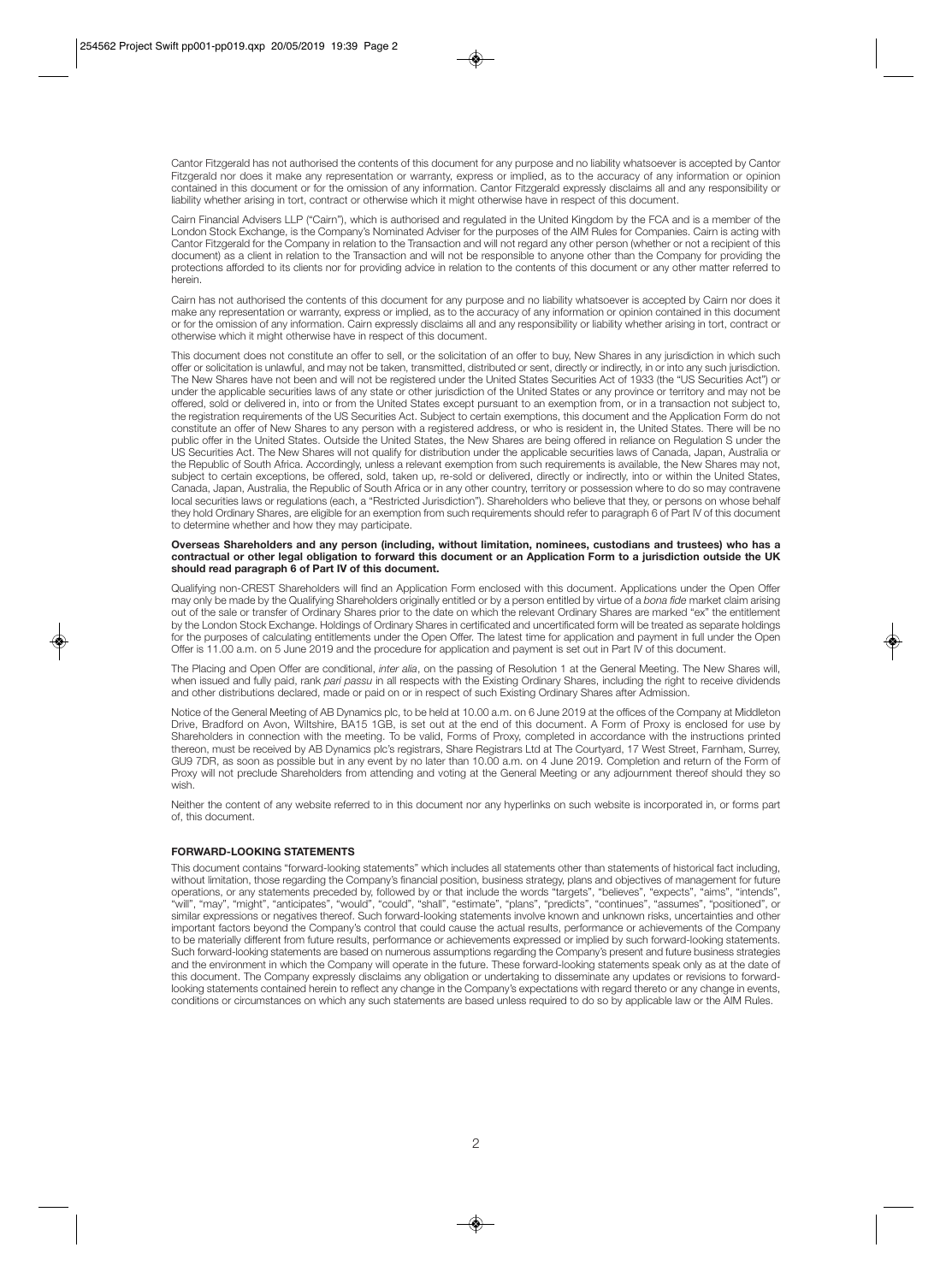# **CONTENTS**

|                                                                  | Page           |
|------------------------------------------------------------------|----------------|
| <b>EXPECTED TIMETABLE OF PRINCIPAL EVENTS</b>                    | $\overline{4}$ |
| <b>KEY STATISTICS</b>                                            | 5              |
| <b>DIRECTORS, SECRETARY AND ADVISERS</b>                         | 6              |
| <b>DEFINITIONS</b>                                               | $\overline{7}$ |
| <b>LETTER FROM THE CHAIRMAN</b><br><b>PART I</b>                 | 12             |
| <b>RISK FACTORS</b><br><b>PART II</b>                            | 20             |
| SOME QUESTIONS AND ANSWERS ON THE TRANSACTION<br><b>PART III</b> | 27             |
| <b>TERMS AND CONDITIONS OF THE OPEN OFFER</b><br><b>PART IV</b>  | 34             |
| <b>ADDITIONAL INFORMATION</b><br><b>PART V</b>                   | 48             |
| <b>NOTICE OF GENERAL MEETING</b>                                 | 50             |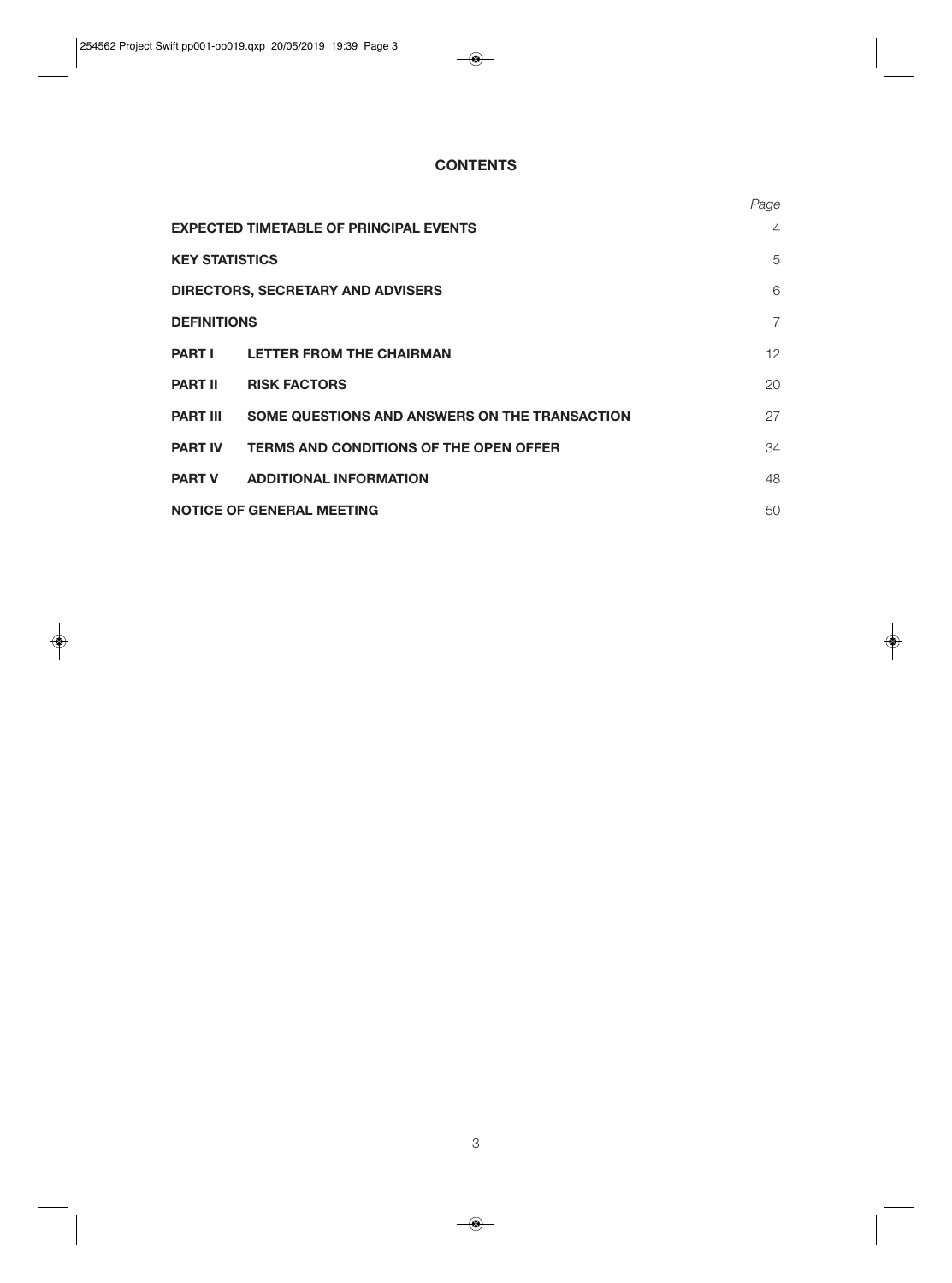#### **EXPECTED TIMETABLE OF PRINCIPAL EVENTS**

| Record Date for entitlements under the Open Offer                                                                                                                                      | Close of business                         | 17 May 2019  |
|----------------------------------------------------------------------------------------------------------------------------------------------------------------------------------------|-------------------------------------------|--------------|
| Announcement of the proposed Placing and Open Offer                                                                                                                                    | 7.00 a.m.                                 | 20 May 2019  |
| Ex-entitlement Date of the Open Offer                                                                                                                                                  | 7.00 a.m.                                 | 20 May 2019  |
| Announcement of the result of the Placing                                                                                                                                              |                                           | 20 May 2019  |
| Publication and posting of this document, the<br>Application Form and Form of Proxy                                                                                                    |                                           | 20 May 2019  |
| Open Offer Entitlements and Excess Entitlements<br>credited to stock accounts of Qualifying<br><b>CREST Shareholders in CREST</b>                                                      | As soon as<br>possible after<br>8.00 a.m. | 21 May 2019  |
| Recommended latest time and date for requesting<br>withdrawal of Open Offer Entitlements and<br><b>Excess Entitlements from CREST</b>                                                  | 4.30 p.m.                                 | 30 May 2019  |
| Latest time and date for depositing Open Offer<br>Entitlements and Excess Entitlements into CREST                                                                                      | 3.00 p.m.                                 | 31 May 2019  |
| Latest time and date for splitting Application Forms<br>(to satisfy bona fide market claims only)                                                                                      | 3.00 p.m.                                 | 3 June 2019  |
| Latest time and date for receipt of Forms of Proxy                                                                                                                                     | 10.00 a.m.                                | 4 June 2019  |
| Latest time and date for receipt of completed<br>Application Forms and payment in full under<br>the Open Offer or settlement of relevant<br><b>CREST</b> instructions (as appropriate) | 11.00 a.m.                                | 5 June 2019  |
| Announcement of result of Open Offer                                                                                                                                                   |                                           | 6 June 2019  |
| <b>General Meeting</b>                                                                                                                                                                 | 10.00 a.m.                                | 6 June 2019  |
| Announcement of the results of the General Meeting                                                                                                                                     |                                           | 6 June 2019  |
| Admission and commencement of dealings in<br><b>Placing Shares and Open Offer Shares</b>                                                                                               | 8.00 a.m.                                 | 7 June 2019  |
| Despatch of definitive share certificates for the<br>New Shares in certificated form                                                                                                   |                                           | 14 June 2019 |

*If any of the details contained in the timetable above should change, the revised time and dates will be notified to Shareholders by means of a Regulatory Information Service (as defined in the AIM Rules) announcement.* 

*In this document, all references to times and dates are to time and dates in London, United Kingdom. The timetable above assumes that Resolution 1 is passed at the General Meeting without adjournment.* 

*In order to subscribe for Open Offer Shares under the Open Offer, Qualifying Shareholders will need to follow the procedure set out in* Part IV of this document and, where relevant, complete the accompanying Application Form. If Qualifying Shareholders have any *queries on the procedure for acceptance and payment, or wish to request another Application Form, they should contact Share Registrars Limited on 01252 821390 or, if calling from outside the United Kingdom, on +44 1252 821390, where relevant, quoting the allotment number of their Application Form.* 

*If you have questions on how to complete the Form of Proxy, please contact Share Registrars Ltd on 01252 821390 or, if calling from outside the United Kingdom, +44 1252 821390. Lines are open from 9.00 a.m.to 5.30 p.m. (London time) Monday to Friday (except English and Welsh public holidays).* 

*Calls to the Share Registrars Ltd telephone number from outside the UK are charged at applicable international rates. Different charges may apply to calls from mobile telephones and calls may be recorded and monitored randomly for security and training purposes. Share Registrars Ltd cannot provide advice on the merits of the Transaction and cannot give any financial, legal or tax advice.*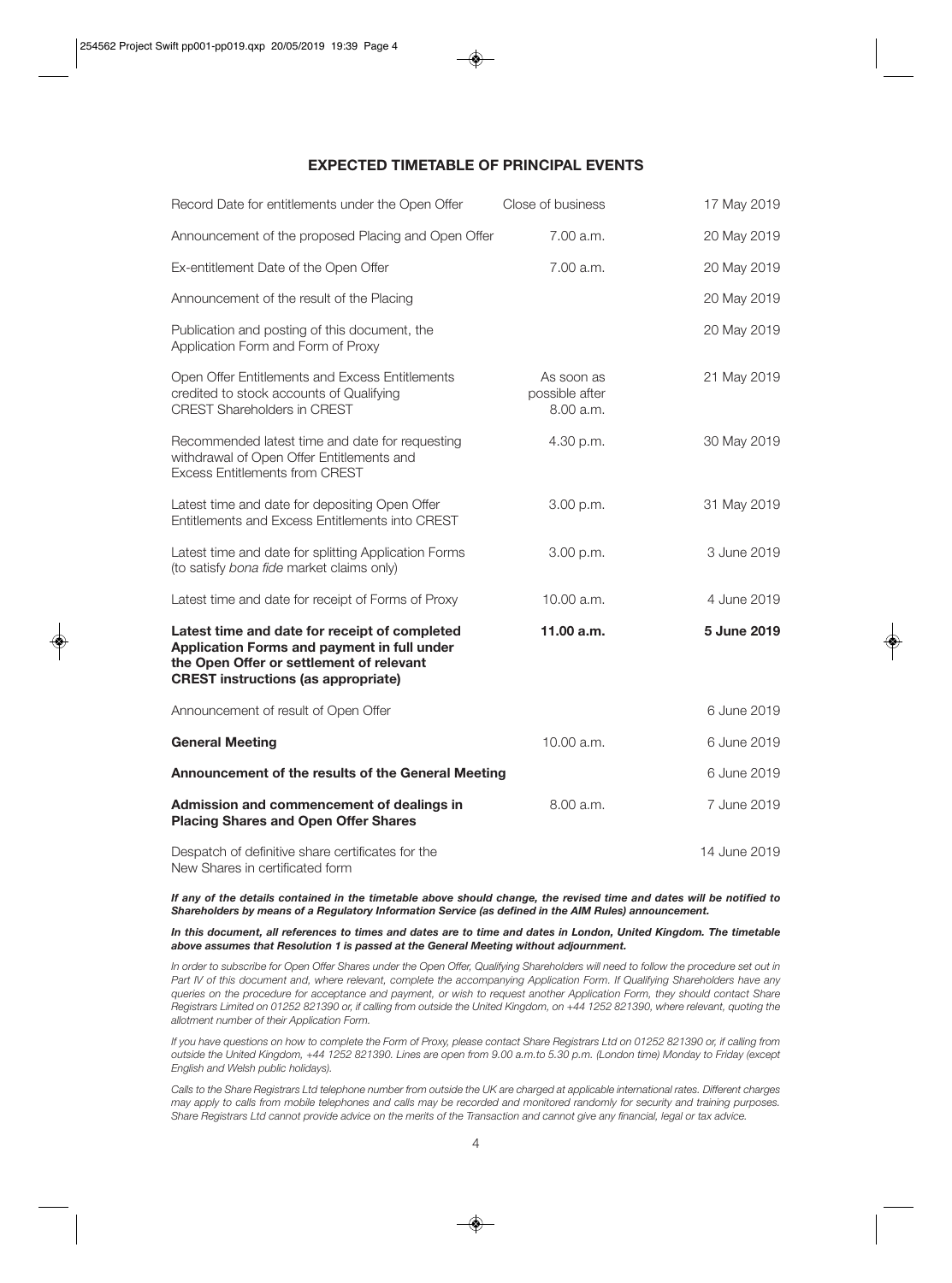### **KEY STATISTICS**

| Number of Existing Ordinary Shares in issue as at the date of this document                                                                                    | 19,679,236      |
|----------------------------------------------------------------------------------------------------------------------------------------------------------------|-----------------|
| Issue Price for each New Share                                                                                                                                 | 2,200 pence     |
| <b>PLACING STATISTICS</b>                                                                                                                                      |                 |
| Number of Placing Shares                                                                                                                                       | 2,050,000       |
| Gross proceeds from the Placing                                                                                                                                | $£45.1$ million |
| Number of Ordinary Shares in issue immediately following the Placing<br>(excluding any impact from the issue of Open Offer Shares)                             | 21,729,236      |
| Placing Shares as a percentage of the Ordinary Shares in issue immediately<br>following the Placing (excluding any impact from the issue of Open Offer Shares) | 9.4 per cent.   |

## **OPEN OFFER STATISTICS**

| Maximum number of Open Offer Shares to be offered pursuant to the Open Offer*   | 227,500                                                      |
|---------------------------------------------------------------------------------|--------------------------------------------------------------|
| Open Offer Shares as a percentage of the Enlarged Share Capital*                | 1.0 per cent.                                                |
| Basis of Open Offer                                                             | 1 New Share for every<br>86.5021363 Existing Ordinary Shares |
| Gross proceeds from the Open Offer<br>(assuming full take up of the Open Offer) | £5.0 million                                                 |

### **OVERALL TRANSACTION STATISTICS**

| Enlarged Share Capital immediately following completion of the Transaction*               | 21,956,736     |
|-------------------------------------------------------------------------------------------|----------------|
| New Shares as a percentage of the Enlarged Share Capital*                                 | 10.4 per cent. |
| Estimated gross proceeds of the Transaction*                                              | £50.1 million  |
| Estimated net proceeds of the Transaction*                                                | £48.2 million  |
| Market capitalisation at Issue Price immediately following completion of the Transaction* | £483.0 million |
| <b>ISIN</b> – Ordinary Shares                                                             | GB00B9GQVG73   |
| ISIN – Open Offer Basic Entitlements                                                      | GB00BJV3M931   |
| ISIN - Open Offer Excess Entitlements                                                     | GB00BJV3MB52   |
|                                                                                           |                |

\*assuming full take up of the Open Offer and no further exercise of options under the Option Schemes.

The information above assumes that Resolution 1 is passed at the General Meeting without adjournment.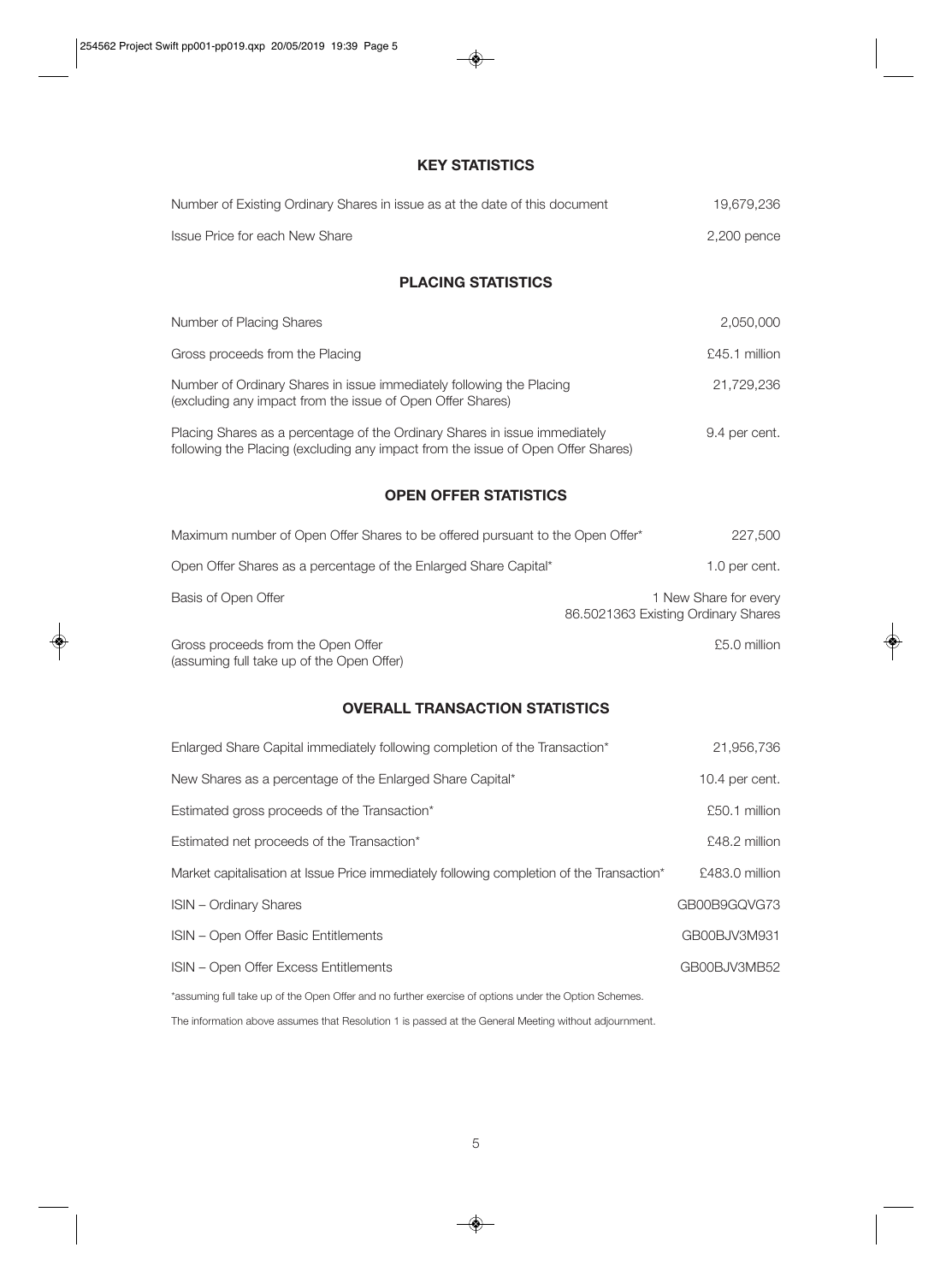# **DIRECTORS, SECRETARY AND ADVISERS**

| <b>Directors</b>                                                             | Anthony Best (Non-Executive Chairman)<br>James Routh (Chief Executive Officer)<br>Robert Hart (Chief Financial Officer)<br>Matthew Hubbard (Chief Technology Officer)<br>Graham Eves (Non-Executive Director)<br>Richard Hickinbotham (Non-Executive Director)<br>Bryan Smart (Non-Executive Director) |
|------------------------------------------------------------------------------|--------------------------------------------------------------------------------------------------------------------------------------------------------------------------------------------------------------------------------------------------------------------------------------------------------|
| <b>Company Secretary</b>                                                     | Robert Hart                                                                                                                                                                                                                                                                                            |
| <b>Registered Office</b>                                                     | <b>Middleton Drive</b><br>Bradford on Avon<br>Wiltshire<br><b>BA15 1GB</b>                                                                                                                                                                                                                             |
| <b>Nominated Adviser</b>                                                     | Cairn Financial Advisers LLP<br>Cheyne House Crown Court<br>62-63 Cheapside<br>London<br>EC2V 6AX                                                                                                                                                                                                      |
| <b>Sole Bookrunner</b>                                                       | Cantor Fitzgerald Europe<br>One Churchill Place<br>London<br>E14 5RB                                                                                                                                                                                                                                   |
| <b>Auditors</b>                                                              | Crowe U.K. LLP<br>St. Bride's House<br>10 Salisbury Square<br>London<br>EC4Y 8EH                                                                                                                                                                                                                       |
| <b>Legal Advisers to the Company</b>                                         | Pinsent Masons LLP<br>30 Crown Place<br><b>Earl Street</b><br>London<br>EC2A 4ES                                                                                                                                                                                                                       |
| <b>Legal Advisers to the Nominated</b><br><b>Adviser and Sole Bookrunner</b> | <b>Fieldfisher LLP</b><br><b>Riverbank House</b><br>2 Swan Lane<br>London<br>EC4R 3TT                                                                                                                                                                                                                  |
| <b>Registrars and Receiving Agent</b><br>for the Open Offer                  | Share Registrars Ltd<br>The Courtyard<br>17 West Street<br>Farnham<br>Surrey<br>GU9 7DR                                                                                                                                                                                                                |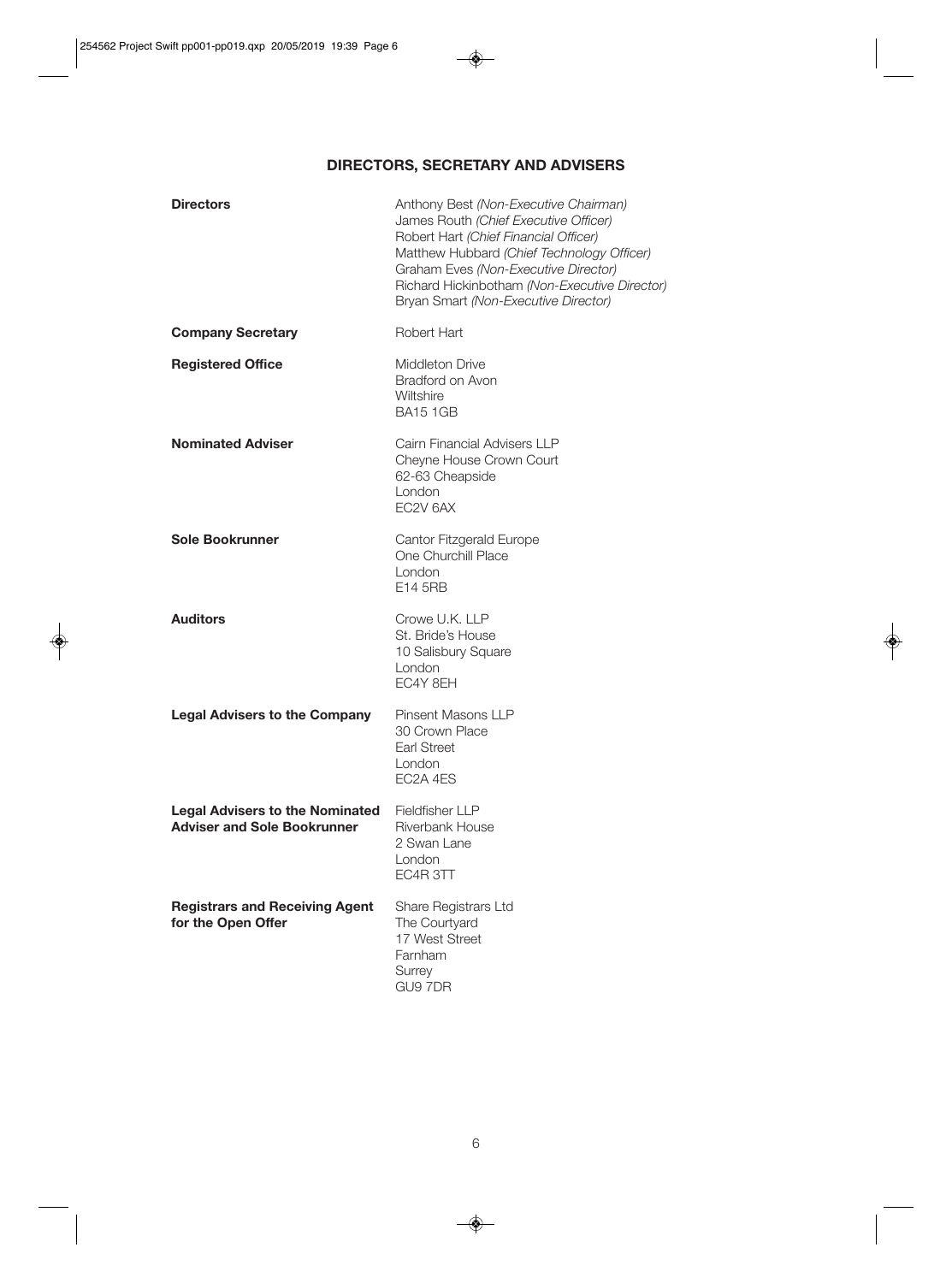# **DEFINITIONS**

The following definitions apply throughout this document, unless the context otherwise requires:

| Act                                                           | the Companies Act 2006 (as amended)                                                                                                                                                                                                                                                                              |
|---------------------------------------------------------------|------------------------------------------------------------------------------------------------------------------------------------------------------------------------------------------------------------------------------------------------------------------------------------------------------------------|
| <b>ADAS</b>                                                   | Advanced Driver Assistance Systems                                                                                                                                                                                                                                                                               |
| <b>Admission</b>                                              | in respect of the Placing Shares means admission of the Placing<br>Shares to trading on AIM becoming effective in accordance with the<br>AIM Rules, and in respect of the Open Offer Shares means<br>admission of the Open Offer Shares to trading on AIM becoming<br>effective in accordance with the AIM Rules |
| <b>AIM</b>                                                    | the market of that name operated by the London Stock Exchange                                                                                                                                                                                                                                                    |
| <b>AIM Rules</b>                                              | the AIM Rules for Companies governing the admission to and<br>operation of AIM published by the London Stock Exchange as<br>amended from time to time                                                                                                                                                            |
| <b>Applicant</b>                                              | a Qualifying Shareholder or a person by virtue of a bona fide market<br>claim who lodges an Application Form or relevant CREST instruction<br>under the Open Offer                                                                                                                                               |
| <b>Application Form</b>                                       | the application form relating to the Open Offer and enclosed with<br>this document for use by Qualifying non-CREST Shareholders                                                                                                                                                                                  |
| <b>Articles</b>                                               | the articles of association of the Company in force at the date of this<br>document                                                                                                                                                                                                                              |
| <b>Basic Entitlement(s)</b>                                   | the pro rata entitlement for Qualifying Shareholders to subscribe for<br>Open Offer Shares, pursuant to the Open Offer as described in Part<br>IV of this document                                                                                                                                               |
| <b>Board or Directors</b>                                     | the directors of the Company, as at the date of this document,<br>whose names are set out on page 6 of this document, or any duly<br>authorised committee thereof                                                                                                                                                |
| <b>Cairn or Nominated Adviser</b>                             | Cairn Financial Advisers LLP, the Company's Nominated Adviser                                                                                                                                                                                                                                                    |
| <b>Cantor Fitzgerald, Sole</b><br><b>Bookrunner or Broker</b> | Cantor Fitzgerald Europe, the Company's broker and sole<br>bookrunner in respect of the Transaction                                                                                                                                                                                                              |
| <b>CCSS</b>                                                   | the CREST Courier and Sorting Service, established by Euroclear to<br>facilitate, inter alia, the deposit and withdrawal of certificated<br>securities                                                                                                                                                           |
| certificated or in certificated form                          | in relation to a share or other security, a share or other security that<br>is not in uncertificated form, that is not in CREST                                                                                                                                                                                  |
| <b>Circular or document</b>                                   | this circular, dated 20 May 2019                                                                                                                                                                                                                                                                                 |
| <b>Closing Price</b>                                          | the closing middle market quotation of a share as derived from the<br>AIM Appendix to the Daily Official List of the London Stock Exchange                                                                                                                                                                       |
| <b>Company or AB Dynamics</b>                                 | AB Dynamics plc, a company incorporated in England and Wales<br>with company number 08393914 whose registered office is at<br>Middleton Drive, Bradford on Avon, Wiltshire, BA15 1GB                                                                                                                             |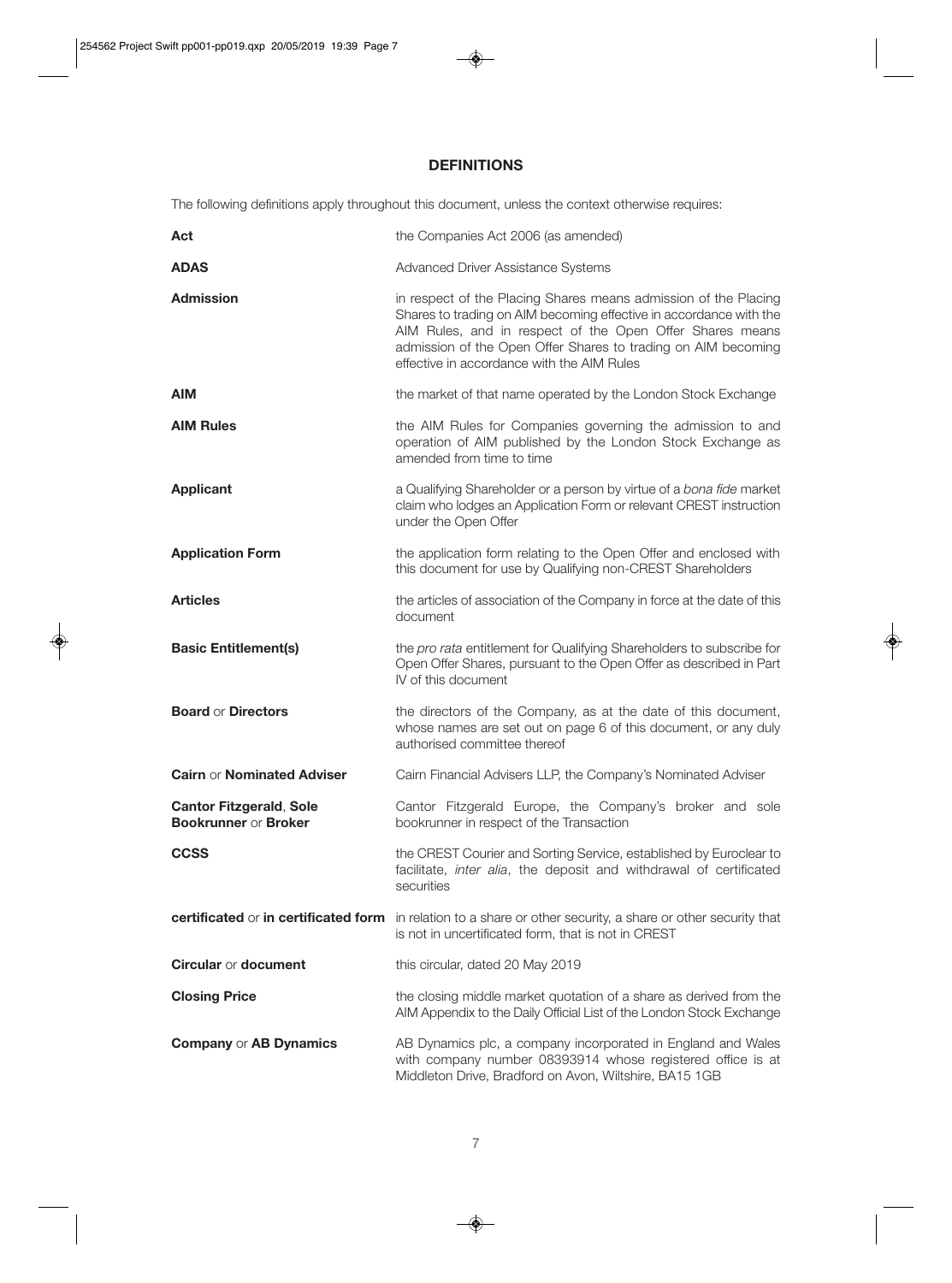| <b>CREST</b>                                         | the relevant system (as defined in the CREST Regulations) for the<br>paperless settlement of share transfers and the holding of shares in<br>uncertificated form in respect of which Euroclear is the Operator (as<br>defined by the CREST Regulations)                                                                                                                                                                                                        |
|------------------------------------------------------|----------------------------------------------------------------------------------------------------------------------------------------------------------------------------------------------------------------------------------------------------------------------------------------------------------------------------------------------------------------------------------------------------------------------------------------------------------------|
| <b>CREST Manual</b>                                  | the rules governing the operation of CREST, as published by<br>Euroclear                                                                                                                                                                                                                                                                                                                                                                                       |
| <b>CREST member</b>                                  | a person who has been admitted by Euroclear as a system-member<br>(as defined in the CREST Regulations)                                                                                                                                                                                                                                                                                                                                                        |
| <b>CREST participant</b>                             | a person who is, in relation to CREST, a system participant (as<br>defined in the CREST Regulations)                                                                                                                                                                                                                                                                                                                                                           |
| <b>CREST payment</b>                                 | shall have the meaning given in the CREST Manual issued by<br>Euroclear                                                                                                                                                                                                                                                                                                                                                                                        |
| <b>CREST Regulations</b>                             | the Uncertificated Securities Regulations 2001 (SI 2001-No. 3775),<br>as amended                                                                                                                                                                                                                                                                                                                                                                               |
| <b>CREST sponsor</b>                                 | a CREST participant admitted to CREST as a CREST sponsor                                                                                                                                                                                                                                                                                                                                                                                                       |
| <b>CREST sponsored member</b>                        | a CREST member admitted to CREST as a sponsored member<br>(which includes all CREST Personal Members)                                                                                                                                                                                                                                                                                                                                                          |
| <b>Enlarged Share Capital</b>                        | the issued Ordinary Share capital of the Company immediately<br>following the issue of the New Shares                                                                                                                                                                                                                                                                                                                                                          |
| EU                                                   | the European Union                                                                                                                                                                                                                                                                                                                                                                                                                                             |
| <b>Euroclear</b>                                     | Euroclear UK & Ireland Limited, the operator of CREST                                                                                                                                                                                                                                                                                                                                                                                                          |
| <b>Excess Application Facility</b>                   | the arrangement pursuant to which Qualifying Shareholders may<br>apply for additional Open Offer Shares in excess of the Basic<br>Entitlement in accordance with the terms and conditions of the Open<br>Offer                                                                                                                                                                                                                                                 |
| <b>Excess CREST Open Offer</b><br><b>Entitlement</b> | in respect of each Qualifying CREST Shareholder, the entitlement to<br>apply for Open Offer Shares in addition to the Basic Entitlement<br>credited to the Qualifying CREST Shareholder's account in CREST,<br>pursuant to the Excess Application Facility, which is conditional on<br>the Qualifying CREST Shareholder taking up his Basic Entitlement<br>in full and which may be subject to scaleback in accordance with<br>the provisions of this document |
| <b>Excess Entitlement(s)</b>                         | Open Offer Shares in excess of the Basic Entitlement, but not in<br>excess of the total number of Open Offer Shares, allocated to a<br>Qualifying Shareholder pursuant to the Open Offer as described in<br>Part IV of this document                                                                                                                                                                                                                           |
| <b>Excess Shares</b>                                 | the Open Offer Shares for which Qualifying Shareholders may apply<br>under the Excess Application Facility in addition to their Basic<br>Entitlement                                                                                                                                                                                                                                                                                                           |
| <b>Ex-entitlement Date</b>                           | the date on which the Existing Ordinary Shares are marked 'ex' for<br>entitlement under the Open Offer being 20 May 2019                                                                                                                                                                                                                                                                                                                                       |
| <b>Existing Ordinary Shares</b>                      | the 19,679,236 Ordinary Shares in issue as at the date of this<br>document being the entire issued share capital of the Company prior<br>to the Transaction                                                                                                                                                                                                                                                                                                    |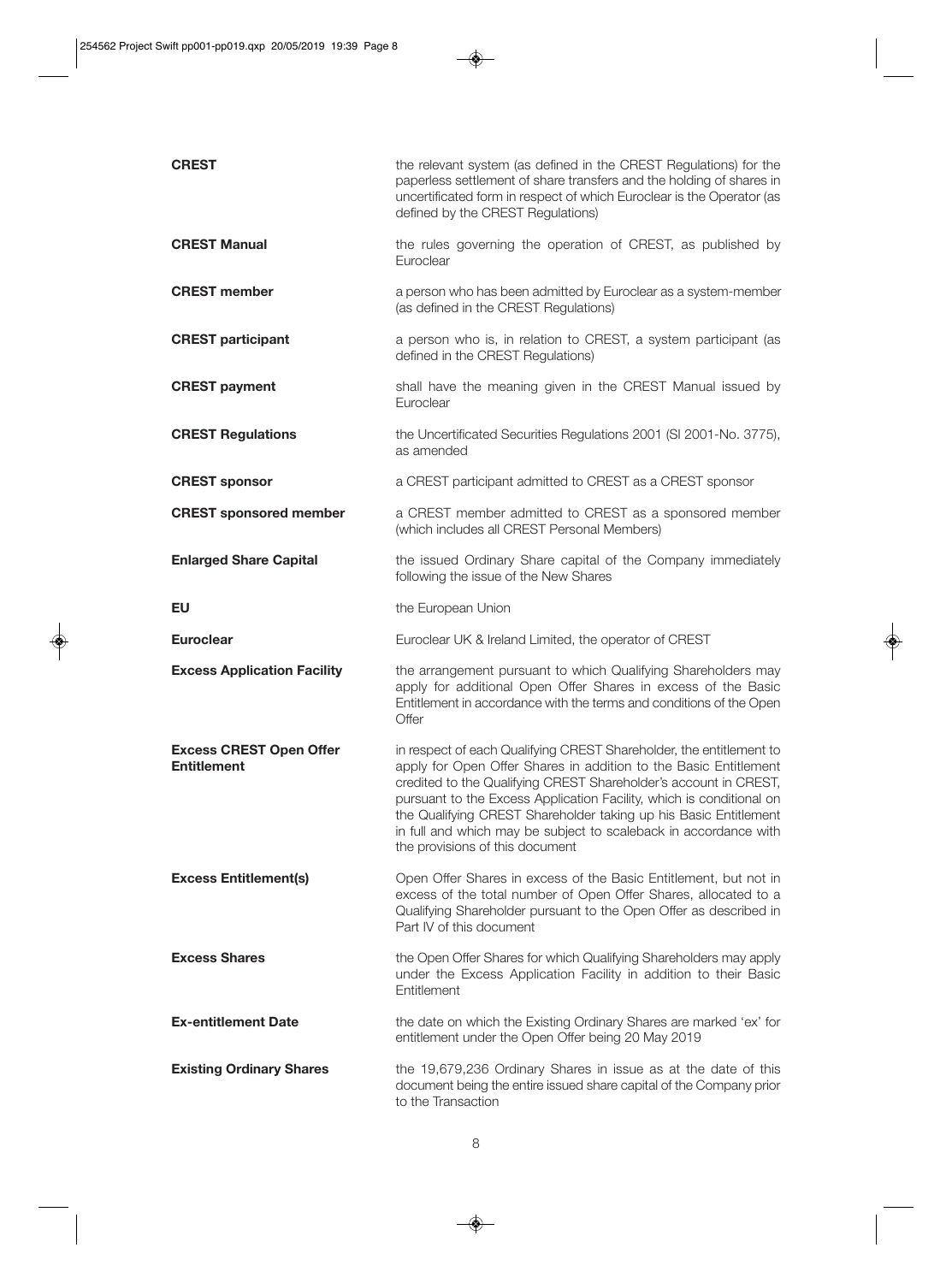| <b>FCA</b>                          | the Financial Conduct Authority of the UK                                                                                                                                                                                          |
|-------------------------------------|------------------------------------------------------------------------------------------------------------------------------------------------------------------------------------------------------------------------------------|
| <b>Form of Proxy</b>                | the form of proxy which accompanies this document for use in<br>connection with the General Meeting                                                                                                                                |
| <b>FSMA</b>                         | the Financial Services and Markets Act 2000 (as amended)                                                                                                                                                                           |
| <b>General Meeting</b>              | the general meeting of the Company, to be held at 10.00 a.m. on<br>6 June 2019 at the offices of the Company at Middleton Drive,<br>Bradford on Avon, Wiltshire, BA15 1GB                                                          |
| Group                               | the Company, its subsidiaries and its subsidiary undertakings                                                                                                                                                                      |
| <b>ISIN</b>                         | International Securities Identification Number                                                                                                                                                                                     |
| <b>Issue Price</b>                  | 2,200 pence per New Share                                                                                                                                                                                                          |
| <b>London Stock Exchange</b>        | London Stock Exchange plc                                                                                                                                                                                                          |
| <b>Member account ID</b>            | the identification code or number attached to any member account<br>in CREST                                                                                                                                                       |
| <b>Money Laundering Regulations</b> | the Anti-Terrorism, Crime and Security Act 2001, the Proceeds of<br>Crime Act 2002 (as amended) and the Money Laundering, Terrorist<br>Financing and Transfer of Funds (Information on the Payer)<br>Regulations 2017 (as amended) |
| <b>New Shares</b>                   | up to 2,277,500 new Ordinary Shares to be issued pursuant to the<br>Transaction (being the Placing Shares and the Open Offer Shares)                                                                                               |
| <b>North Site</b>                   | the Company's new 2,846m <sup>2</sup> facility adjacent to its existing main<br>building                                                                                                                                           |
| <b>Notice of General Meeting</b>    | the notice convening the General Meeting set out at the end of this<br>document                                                                                                                                                    |
| <b>OEM</b>                          | original equipment manufacturer                                                                                                                                                                                                    |
| <b>Official List</b>                | the Official List maintained by the FCA                                                                                                                                                                                            |
| <b>Open Offer</b>                   | the conditional invitation to Qualifying Shareholders to apply for the<br>Open Offer Shares at the Issue Price on the terms and conditions<br>outlined in this document and, where relevant, in the Application<br>Form            |
| <b>Open Offer Entitlements</b>      | entitlements for Qualifying Shareholders to subscribe for Open Offer<br>Shares pursuant to the Basic Entitlement and the Excess Entitlement                                                                                        |
| <b>Open Offer Shares</b>            | up to 227,500 New Shares to be issued pursuant to the Open Offer                                                                                                                                                                   |
| <b>Optionholders</b>                | the holders of options under the Option Schemes                                                                                                                                                                                    |
| <b>Option Schemes</b>               | the AB Dynamics plc Enterprise Management Investment Share<br>Option Plan, the AB Dynamics plc Unapproved Share Option Plan<br>and the AB Dynamics plc Company Share Option Plan, each dated<br>11 July 2016                       |
| <b>Ordinary Shares</b>              | ordinary shares of one penny each in the capital of the Company<br>having the rights and being subject to the restrictions contained in<br>the Articles                                                                            |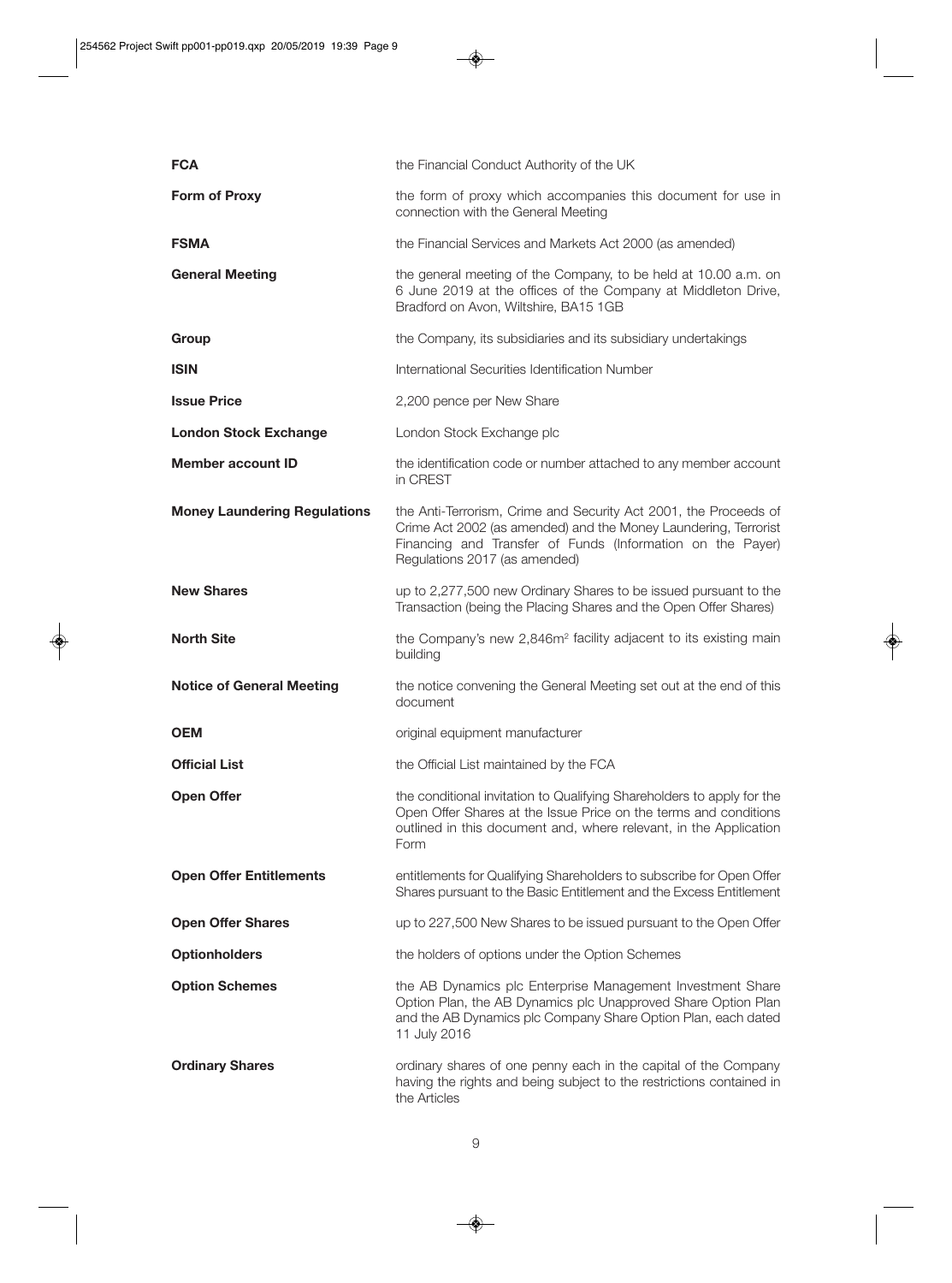| <b>Overseas Shareholders</b>                       | Shareholders with registered addresses, or who are citizens or<br>residents of, or incorporated in Restricted Jurisdictions                                                                                                                                                                                                                                |
|----------------------------------------------------|------------------------------------------------------------------------------------------------------------------------------------------------------------------------------------------------------------------------------------------------------------------------------------------------------------------------------------------------------------|
| <b>Participant ID</b>                              | the identification code or membership number used in CREST to<br>identify a particular CREST member or other CREST participant                                                                                                                                                                                                                             |
| <b>Placees</b>                                     | any person who has agreed to subscribe for Placing Shares                                                                                                                                                                                                                                                                                                  |
| <b>Placing</b>                                     | the placing by Cantor Fitzgerald, as agent of and on behalf of the<br>Company, of Placing Shares at the Issue Price on the terms and<br>subject to the conditions in the Placing and Open Offer Agreement                                                                                                                                                  |
| <b>Placing and Open Offer</b><br><b>Agreement</b>  | the conditional agreement dated 20 May 2019 between the<br>Company, Cantor Fitzgerald and Cairn, a summary of which is set<br>out in paragraph 4 of Part V of this document                                                                                                                                                                                |
| <b>Placing Shares</b>                              | the 2,050,000 New Shares to be issued pursuant to the Placing                                                                                                                                                                                                                                                                                              |
| <b>Prospectus Rules</b>                            | the Prospectus Rules made in accordance with EU Prospectus<br>Directive (2003/7I/EC) in relation to offers of securities to the public<br>and admission of securities to trading on a regulated market                                                                                                                                                     |
| <b>Qualifying CREST Shareholders</b>               | Qualifying Shareholders holding Existing Ordinary Shares which, on<br>the register of members of the Company on the Record Date, are in<br>uncertificated form in CREST                                                                                                                                                                                    |
| <b>Qualifying non-CREST</b><br><b>Shareholders</b> | Qualifying Shareholders holding Existing Ordinary Shares which, on<br>the register of members of the Company on the Record Date, are in<br>certificated form                                                                                                                                                                                               |
| <b>Qualifying Shareholders</b>                     | holders of Existing Ordinary Shares other than Overseas<br>Shareholders, whose names appear on the register of members of<br>the Company on the Record Date as holders of Existing Ordinary<br>Shares and who are eligible to be offered Open Offer Shares under<br>the Open Offer in accordance with the terms and conditions set out<br>in this document |
| <b>Receiving Agent</b>                             | Share Registrars Ltd                                                                                                                                                                                                                                                                                                                                       |
| <b>Record Date</b>                                 | 17 May 2019                                                                                                                                                                                                                                                                                                                                                |
| <b>Registrar</b>                                   | Share Registrars Ltd                                                                                                                                                                                                                                                                                                                                       |
| <b>Regulatory Information Service</b>              | a service approved by the London Stock Exchange for the<br>distribution to the public of AIM announcements and included within<br>the list on the website of the London Stock Exchange                                                                                                                                                                     |
| <b>R&amp;D</b>                                     | research and development                                                                                                                                                                                                                                                                                                                                   |
| <b>Resolution</b>                                  | a resolution to be proposed at the General Meeting as set out in the<br>Notice of General Meeting at the end of this document                                                                                                                                                                                                                              |
| <b>Restricted Jurisdictions</b>                    | the United States, Australia, Canada, Japan, the Republic of South<br>Africa and any other jurisdiction where the extension or availability<br>of the Open Offer would breach any applicable law                                                                                                                                                           |
| <b>Securities Act</b>                              | the United States Securities Act of 1933                                                                                                                                                                                                                                                                                                                   |
| <b>Shareholders</b>                                | registered holders of Ordinary Shares                                                                                                                                                                                                                                                                                                                      |
| <b>Transaction</b>                                 | together, the Placing and Open Offer                                                                                                                                                                                                                                                                                                                       |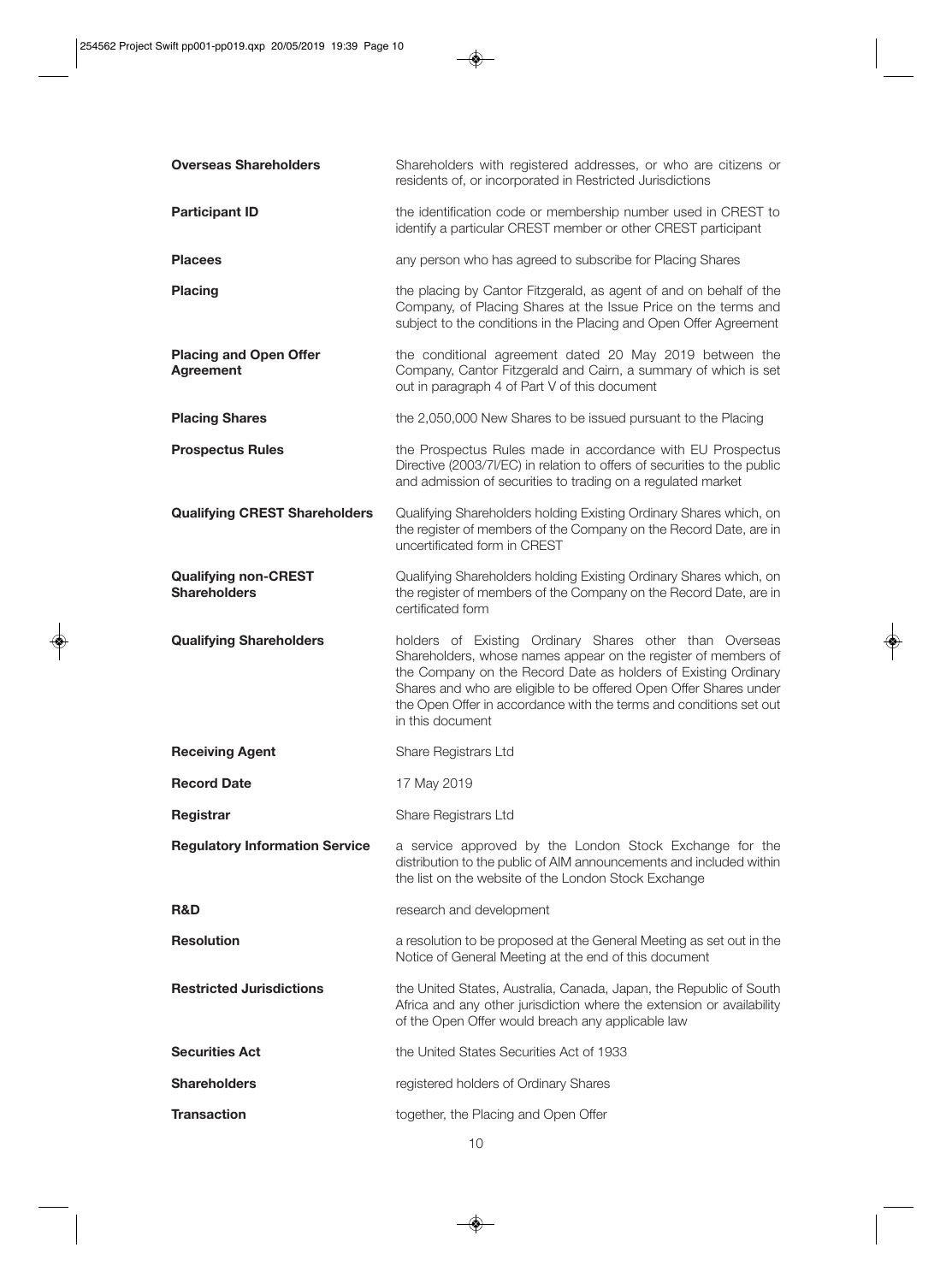| <b>UK</b>                                          | the United Kingdom of Great Britain and Northern Ireland                                                                                                                                                                                           |
|----------------------------------------------------|----------------------------------------------------------------------------------------------------------------------------------------------------------------------------------------------------------------------------------------------------|
| <b>uncertificated</b> or in<br>uncertificated form | a share or other security recorded on the relevant register of the<br>share or security concerned as being held in uncertificated form in<br>CREST and title to which, by virtue of the CREST Regulations, may<br>be transferred by means of CREST |
| <b>US or United States</b>                         | the United States of America, its territories and possessions, any<br>state of the United States and the District of Columbia                                                                                                                      |
| <b>US Securities Act</b>                           | United States Securities Act of 1933                                                                                                                                                                                                               |
| <b>USE</b>                                         | unmatched stock event                                                                                                                                                                                                                              |
|                                                    |                                                                                                                                                                                                                                                    |

A reference to £ is to pounds sterling, being the lawful currency of the UK.

A reference to \$ or US\$ is to United States dollars, being the lawful currency of the US.

A reference to  $\epsilon$  or Euro is to the lawful currency of the Euro area.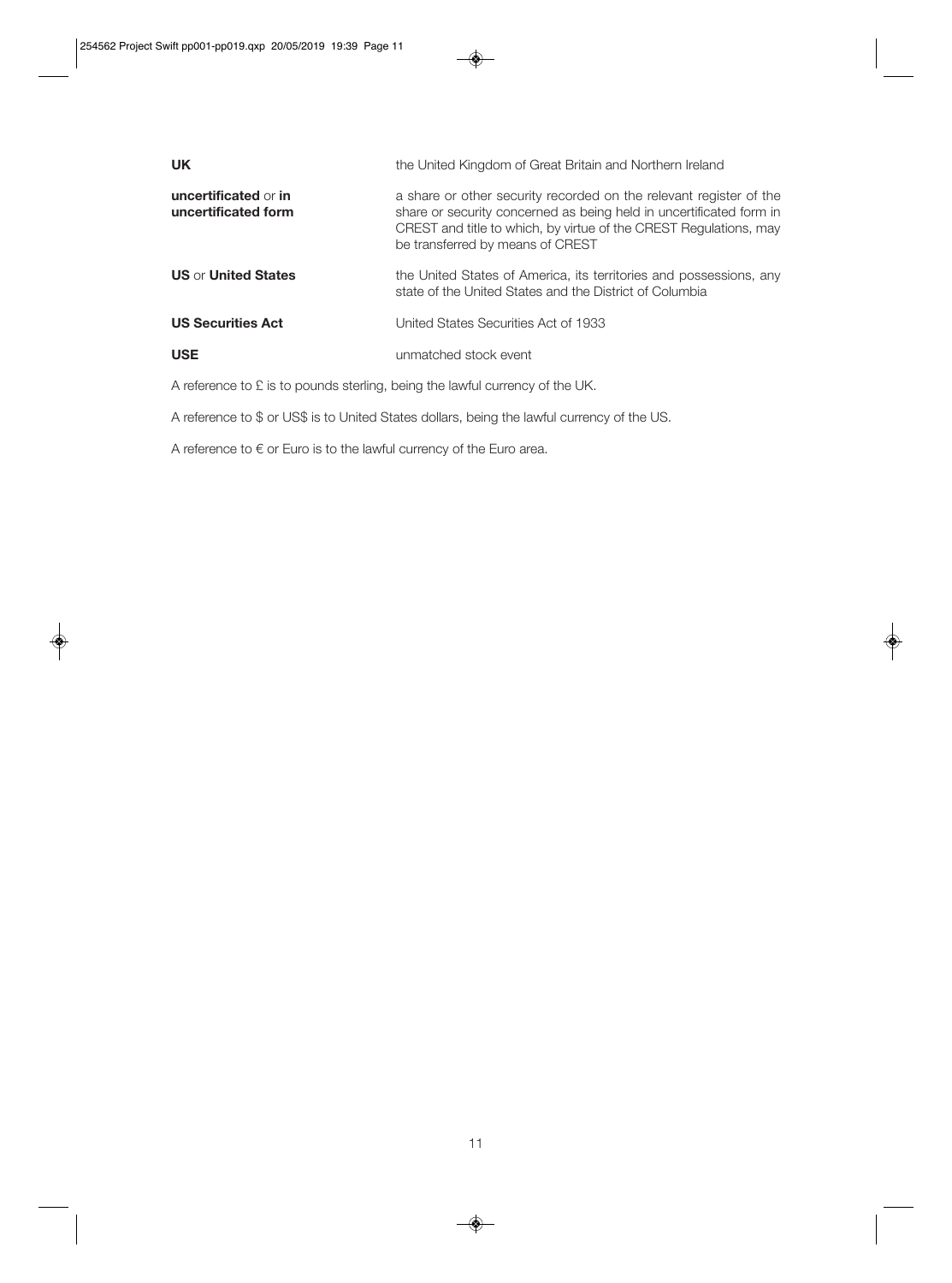#### **PART I**

#### **LETTER FROM THE CHAIRMAN**

# **AB Dynamics plc**

*(incorporated and registered in England and Wales with registered number 08393914)* 

Anthony Best *(Non-Executive Chairman)* and the state of the matter of the Middleton Drive James Routh *(Chief Executive Officer)* **Bradford on Avon** Robert Hart *(Chief Financial Officer)* **Wiltshire Wiltshire** Matthew Hubbard *(Chief Technology Officer)* BA15 1GB Graham Eves *(Non-Executive Director)* Richard Hickinbotham *(Non-Executive Director)* Bryan Smart *(Non-Executive Director)*

*Directors Registered Office* 

20 May 2019

*To Qualifying Shareholders and, for information purposes only, to Optionholders* 

Dear Shareholder,

# **Placing of 2,050,000 New Shares at 2,200 pence per share Open Offer of up to 227,500 New Shares at 2,200 pence per share Notice of General Meeting**

#### **1. Introduction**

On 20 May 2019, the Board announced a conditional Placing of 2,050,000 Placing Shares at 2,200 pence each to raise £45.1 million before expenses.

In addition, in order to provide Shareholders who have not taken part in the Placing with an opportunity to participate in the proposed issue of New Shares, the Company is providing all Qualifying Shareholders with the opportunity to subscribe for an aggregate of up to 227,500 Open Offer Shares, to raise up to £5.0 million (before expenses), on the basis of 1 Open Offer Share for every 86.5021363 Existing Ordinary Shares held on the Record Date, at 2,200 pence per share. Shareholders subscribing for their full entitlement under the Open Offer may also request additional Open Offer Shares through the Excess Application Facility.

Cantor Fitzgerald has conditionally agreed, pursuant to the terms of the Placing and Open Offer Agreement, to use its reasonable endeavours to procure Placees to subscribe for the Placing Shares at the Issue Price. The Placing comprises 2,050,000 Placing Shares. The Placing Shares are not subject to clawback and are not part of the Open Offer. Neither the Placing nor the Open Offer is underwritten.

The Placing and Open Offer are conditional, *inter alia*, on the passing of Resolution 1 by Shareholders at the General Meeting, which is being convened for 10.00 a.m. on 6 June 2019. Application will be made to the London Stock Exchange for Admission of the New Shares. It is expected that Admission of the New Shares will become effective and that dealings in the New Shares will commence at 8.00 a.m. on 7 June 2019 (being the business day following the General Meeting).

If the conditions relating to the issue of the Placing Shares are not satisfied, or the Placing and Open Offer Agreement is terminated in accordance with its terms, the Placing Shares will not be issued and the Company will not receive the related placing monies. In this scenario, the Open Offer will similarly not proceed.

The Issue Price represents a discount of approximately 12.7 per cent. to the price of 2,520 pence per Existing Ordinary Share on 17 May 2019, being the Closing Price on the business day prior to the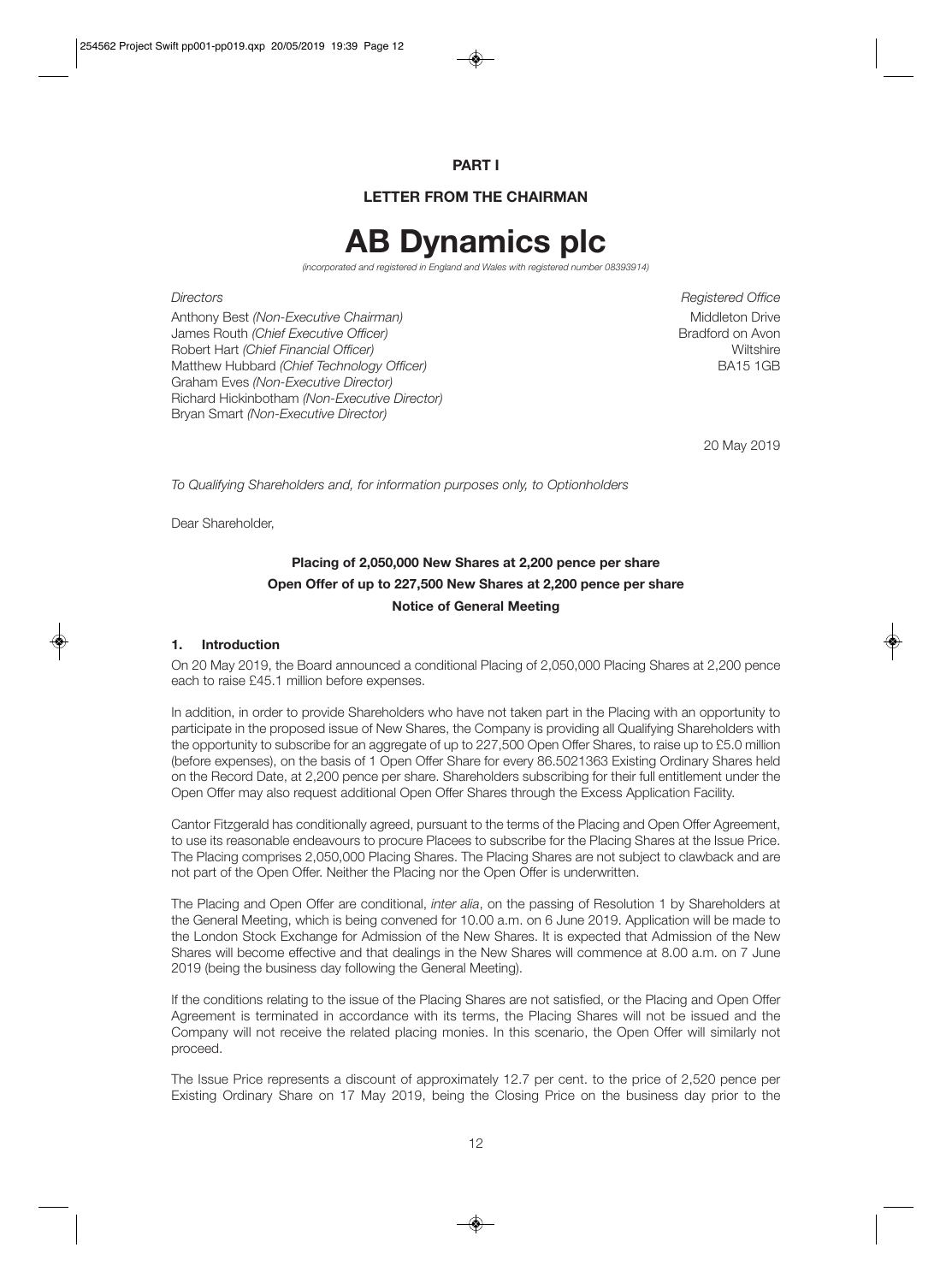announcement of the Transaction, and a 2.6 per cent. discount to the 20 business day average Closing Price up to and including 17 May 2019.

#### **The purpose of this document is to provide you with information regarding the Transaction, to explain why your Board considers the Transaction to be in the best interests of the Company and its Shareholders as a whole and why it unanimously recommends that you should vote in favour of the Resolutions to be proposed at the General Meeting, notice of which is set out at the end of this document.**

The allotment and issue of the Open Offer Shares is conditional on Admission of the Placing Shares but the Placing is not conditional on Admission of the Open Offer Shares; if the Placing does not complete, then the Open Offer will also not complete. However, if the Open Offer does not complete, then this will not prevent the Placing from completing.

#### **2. Background to the Transaction and Use of Proceeds**

Alongside the announcement of the interim results for the six month period ended 28 February 2019, the Board outlined an updated strategy for the next phase of the Company's growth, building on the existing foundations in order to fully capture the numerous market opportunities while leveraging core strengths.

In the Board's view, the ongoing regulatory environment and consumer demand for safety, which are driving technological advancements in global mobility requirements, provide a highly supportive market backdrop to the Group's activities.

During recent years, there has been significant investment in, *inter alia*, the Company's operational capabilities, new product development, the overseas footprint and state of the art facilities; in mid-2018, the Company's new 3,070m2 factory and headquarters in Bradford on Avon became fully operational. The Board is wholly committed to continuing this investment and, as set out in more detail below, has allocated a substantial proportion of the Group's existing cash resources to build a simulation centre of excellence adjacent to the existing facilities.

The Board intends to use the net proceeds of the Transaction in support of the updated strategy, including to finance potential acquisition opportunities, adding important production capacity and for ongoing working capital requirements.

Turning to the updated strategy, the five key priorities are set out below:

#### (i) *New Product Development*

Following an extensive review of the trends, drivers and needs within our selected addressable markets and an assessment of the Group's competitive position, we have developed an extensive Product & Technology roadmap. This roadmap supports the growth ambitions of the Board through disciplined and targeted investment and is a key foundation of the strategy.

The market and regulatory growth drivers in Advanced Driver Assistance Systems ("**ADAS**") and autonomous vehicle technology remain favourable. Ongoing development of regulation and legislation, consumer demands for active safety, incremental introduction of ADAS technology and the limits of current autonomous technologies supports increased investment in our product portfolio and provides us with confidence in the long-term demand for our products. Our planned new product launches include a combination of new products and an evolution of existing products as testing requirements become more complex.

#### (ii) *Capability & Capacity*

A key element of the updated strategy is to ensure that appropriate levels of capability and capacity are available to meet the future growth demands of the business in terms of human resources, facilities, infrastructure, manufacturing capability and Business Management Systems (IT). We have identified clear investment requirements for these areas of development based on the planned growth profile over the strategic review cycle.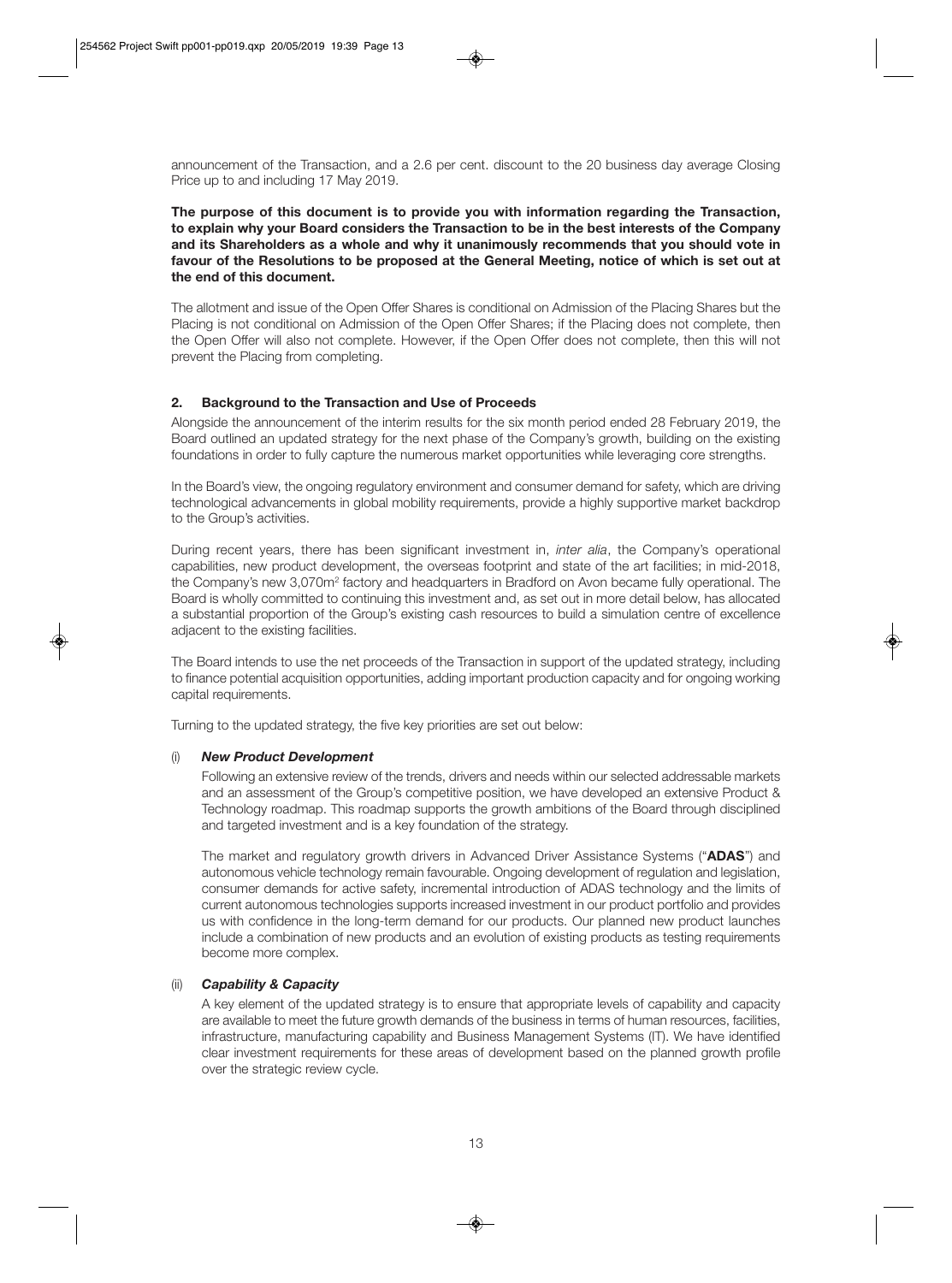The Company has now received full planning permission for a new 2,846m<sup>2</sup> facility adjacent to our existing main building (the "**North Site**"). This new facility will be used as a simulation centre of excellence and engineering research and development, and is expected to be ready for occupation in the second half of 2020. In addition, the Board continues to assess the Group's ongoing requirements for further production facilities.

The Board has also identified a need for a new integrated Business Management System incorporating enterprise resource planning (ERP), customer relationship management (CRM), finance and operations to facilitate the successful delivery of the Group's growth strategy.

#### (iii) *International Footprint*

As a global business supplying advanced engineering solutions to a demanding blue-chip client base, it is important to have a local presence to provide the Service and Support element envisaged in our updated strategy. We have already commenced operations from new facilities in Germany and the US and as part of our planned international expansion, we intend to establish AB Dynamics operations in other key markets, particularly Asia.

Our sales strategy is evolving to address selected key markets through direct sales by establishing sales resources in our international locations, supported by a strengthened sales function in the UK through a combination of recruitment, training and IT systems.

Having international AB Dynamics locations will allow us to build closer relationships and partnerships with our customers and in particular our key accounts in order to meet their continually evolving requirements.

#### (iv) *Service and Support*

We recently delivered our 1000th driving robot system and our overall installed base of products is increasing rapidly in all our key markets. The Directors believe that as regulation and the sophistication and integration of AB Dynamics' products increases, customers will need greater levels of local service and support. Customers require timely technical support and provision of services such as spares, maintenance, calibration, training and on-site technical support and this will form part of our ongoing development.

This is an evolution of the existing AB Dynamics operating model and is expected to provide enhanced earnings visibility as we provide additional value adding services.

#### (v) *Acquisitive Growth*

Although the strategic plan is based on delivering long term, sustainable organic growth, the Board believes that selective acquisitions could provide an expedited route to growth. This may be to accelerate and de-risk product and technology development, broaden our geographic footprint or product offering or to assist vertical integration. Any acquisition activity would be highly targeted against defined strategic, operational, financial and cultural criteria before being considered. AB Dynamics will seek to develop the additional internal skills and capabilities required to support any acquisition activity.

The Board believes that it is prudent to seek additional funding to support all aspects of the strategic plan in order to capitalise on opportunities for organic growth. The Board has developed a pipeline of attractive potential acquisitions, which are progressing at varying rates and are at different stages of assessment. In the Board's view it is important that the Group is well positioned to execute those potential transactions that should deliver enhanced shareholder value.

The potential acquisition opportunities currently under more detailed consideration are at an early stage and the Board currently considers that if such acquisitions were completed then they would likely utilise the majority of the net proceeds of the Placing.

There can be no certainty that any of these acquisition opportunities will proceed to completion. In such circumstances, the proceeds of the Placing, together with any monies received via the Open Offer, would be used in support of other acquisition opportunities that might arise and otherwise in pursuing the other strategic aims described at paragraphs (i) to (iv) above over the short to medium term.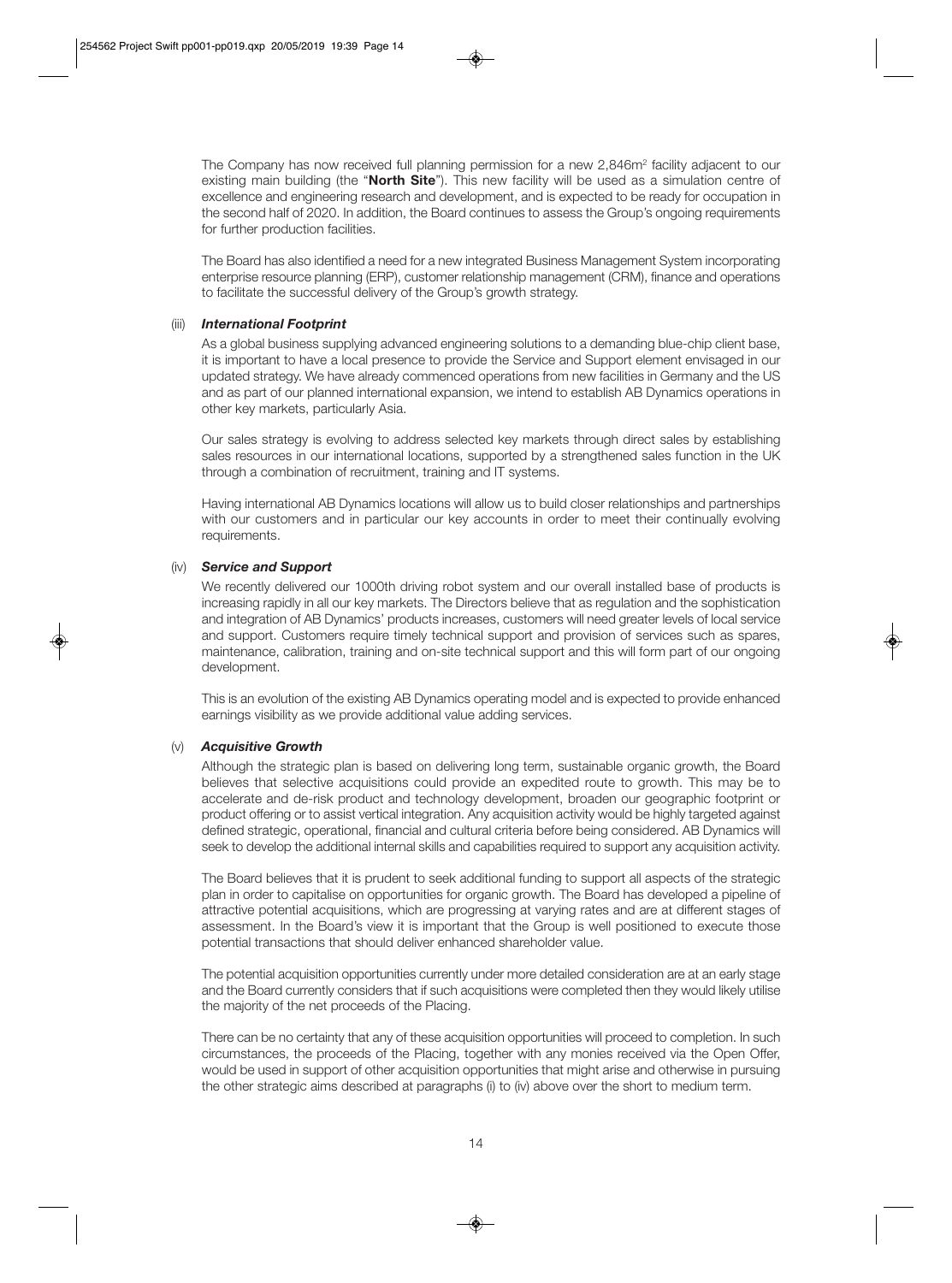#### **3. Current Trading and Prospects**

The Company announced its interim results for the six month period ended 28 February 2019 on 24 April 2019. Financial highlights for the period included an increase in revenue by 69 per cent. to £25.8 million (H1 2018: £15.3 million), a profit before tax increase of 95 per cent. to £6.4 million (H1 2018: £3.3 million) and basic earnings per share increase of 130 per cent. to 28.36p (H1 2018: 12.35p). At an operational level, the Group has developed an updated strategy for growth, seen significant improvement in manufacturing efficiency resulting in reduced delivery lead times and grown internationally with the establishment of AB Dynamics GmbH in Germany and more recently with the establishment of AB Dynamics Inc. in Detroit. The Board are also investigating the provision of direct support operations in Asia to complement and assist the Group's existing Asia representatives.

AB Dynamics's principal markets remain significant and are forecast to continue growing strongly. There are various advisory groups and regulatory growth drivers supporting this, including Euro NCAP (which is widely regarded as having led OEM standards ahead of regulations in Europe) now focusing on active safety and scenario testing of ADAS features and EU regulations (which were last updated in 2009) are expected to introduce requirements for various ADAS features to be mandatory by 2022.

The Society of Automotive Engineers has defined 6 Levels of autonomy: Level 0 translates to complete control by the driver; Levels 1-2 include existing ADAS features; for Level 3 and above, the full dynamic driving task can be undertaken by the vehicle, including monitoring of the environment as well as lateral and longitudinal control. Level 5 corresponds to complete autonomy, with no input required by the driver. The UK Centre for Connected and Autonomous Vehicles commissioned a report in 2017 which forecast the global market for Level 3 to 5 associated technologies rising from £4bn in 2020 to £63bn in 2035.

The Board is of the opinion, shared by several industry commentators, that driving automation systems for Level 4 and 5 autonomous vehicles will take longer and cost more than originally expected. The Board also see the industry focusing currently more on real world testing with Level 2 and Level 3 autonomous systems. This means the core addressable active safety market of AB Dynamics should be more important and for a longer period of time.

In addition, there is an active shift in testing by way of simulation due to immediate time and cost savings from a reduced need for physical testing and also the resultant accelerated route to market of new models. The Board believes that its ADAS testing equipment and simulator offering position the Group well with OEMs and other customers.

#### **4. Details of the Transaction**

The Company has conditionally placed 2,050,000 Placing Shares through a Placing at 2,200 pence per Placing Share. Alongside the Placing, the Company is making an Open Offer pursuant to which it may raise a further amount of up to £5.0 million (before expenses). The proposed issue price of 2,200 pence per Open Offer Share is the same price as the price at which New Shares are being issued pursuant to the Placing.

#### *Placing*

Cantor Fitzgerald, as agent for AB Dynamics, has conditionally placed the Placing Shares at the Issue Price with existing Shareholders and other institutional investors, to raise gross proceeds of £45.1 million. The Placing will comprise 2,050,000 Placing Shares.

The Placing of the Placing Shares is conditional, *inter alia*, on the following:

- (i) Resolution 1 being passed at the General Meeting;
- (ii) the Placing and Open Offer Agreement not being terminated prior to Admission of the Placing Shares and becoming unconditional in all respects; and
- (iii) Admission of the Placing Shares having become effective on or before 8.00 a.m. on 7 June 2019 (or such later date and/or time as the Company, Cantor Fitzgerald and Cairn may agree not being later than 28 June 2019).

The Placing Shares will, when issued and fully paid, rank *pari passu* in all respects with the Ordinary Shares in issue at that time, including the right to receive all dividends and other distributions declared, made or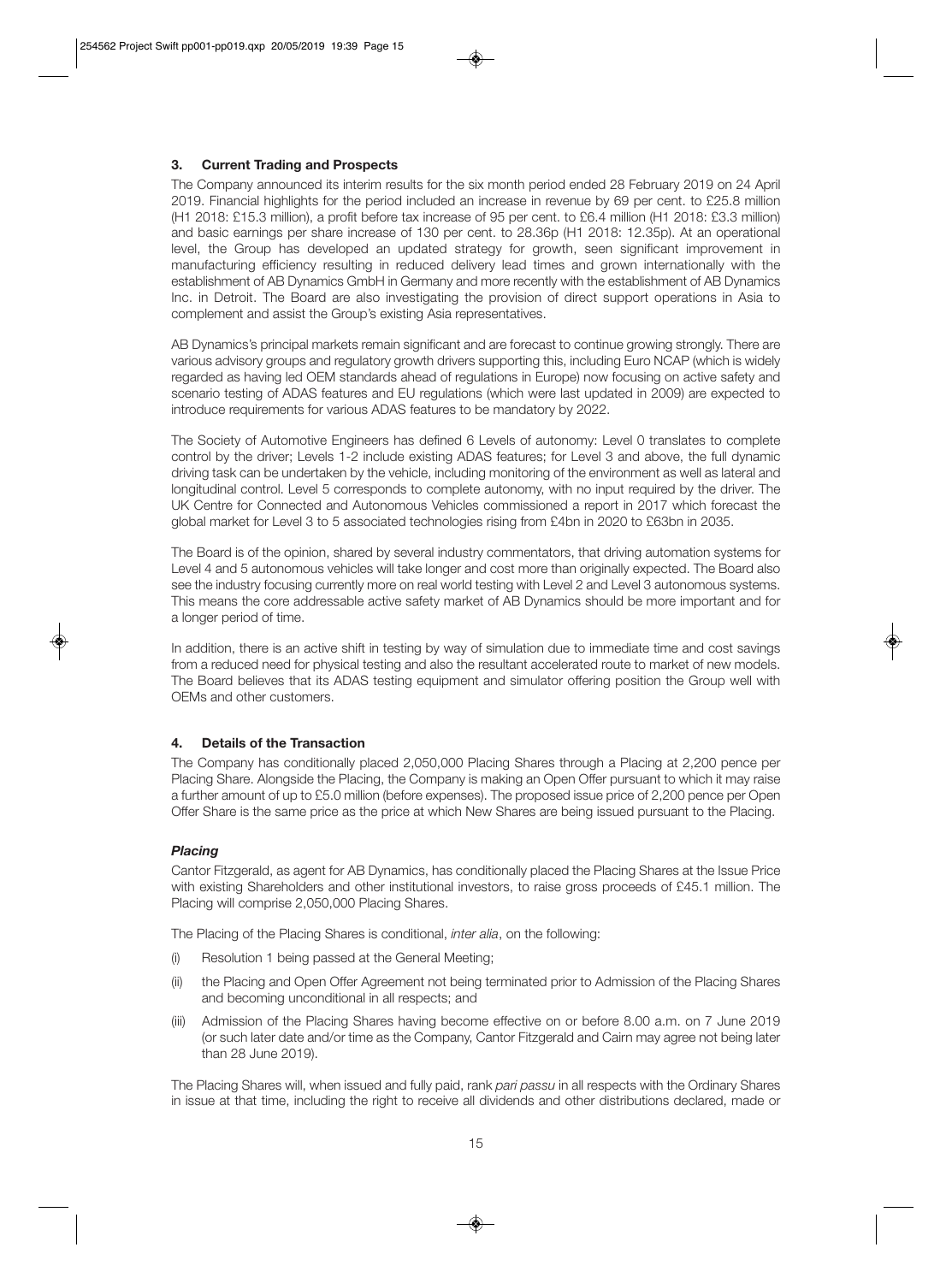paid after the date of Admission of the Placing Shares. The Placing Shares are not subject to clawback and are not part of the Open Offer. The Placing is not underwritten.

The allotment and issue of the Open Offer Shares is conditional on Admission of the Placing Shares but the Placing is not conditional on Admission of the Open Offer Shares; if the Placing does not complete, then the Open Offer will also not complete. However, if the Open Offer does not complete, then this will not prevent the Placing from completing.

A summary of the Placing and Open Offer Agreement is set out in paragraph 4 of Part V of this document.

#### *Related Party Transaction*

Castlefield Fund Partners Limited, as a substantial shareholder of the Company, is subscribing for 182,000 Placing Shares, which constitutes a related party transaction under the AIM Rules.

Accordingly, the Directors of the Company consider, having consulted with the Cairn, the Company's nominated adviser, that the terms of Castlefield Fund Partners Limited's participation in the Transaction are fair and reasonable insofar as the Shareholders are concerned.

#### *Open Offer*

Subject to the fulfilment of the conditions set out below and in Part IV of this document, Qualifying Shareholders may subscribe for Open Offer Shares in proportion to their holding of Existing Ordinary Shares held on the Record Date. Shareholders subscribing for their full entitlement under the Open Offer may also request additional Open Offer Shares as an Excess Entitlement, up to the total number of Open Offer Shares available to Qualifying Shareholders under the Open Offer. The Open Offer is not underwritten.

The Open Offer is conditional, *inter alia*, on the following:

- (i) Resolution 1 being passed at the General Meeting;
- (ii) the Placing and Open Offer Agreement not being terminated prior to Admission of the Placing Shares and becoming unconditional in all respects;
- (iii) Admission of the Placing Shares becoming effective on or before 8.00 a.m. on 7 June 2019 (or such later date and/or time as the Company, Cantor Fitzgerald and Cairn may agree, being no later than 28 June 2019); and
- (iv) Admission of the Open Offer Shares becoming effective on or before 8.00 a.m. on 7 June 2019 (or such later date and/or time as the Company, Cantor Fitzgerald and Cairn may agree, being no later than 28 June 2019).

If these and the other conditions to the Open Offer are not satisfied or waived (where capable of waiver), the Open Offer will lapse and will not proceed and any applications made by Qualifying Shareholders will be rejected. In these circumstances, application monies received by the Receiving Agent in respect of Open Offer Shares will be returned (at the applicant's sole risk), without payment of interest, as soon as reasonably practicable thereafter. Lapsing of the Open Offer cannot occur after dealings in the Open Offer Shares have begun.

The allotment and issue of the Open Offer Shares is conditional on Admission of the Placing Shares but the Placing is not conditional on Admission of the Open Offer Shares; if the Placing does not complete, then the Open Offer will also not complete. However, if the Open Offer does not complete, then this will not prevent the Placing from completing.

#### *Basic Entitlement*

On, and subject to the terms and conditions of the Open Offer, the Company invites Qualifying Shareholders to apply for their Basic Entitlement of Open Offer Shares at the Issue Price. Each Qualifying Shareholder's Basic Entitlement has been calculated on the following basis:

#### **1 Open Offer Share for every 86.5021363 Existing Ordinary Shares held at the Record Date**

Basic Entitlements will be rounded down to the nearest whole number of Ordinary Shares.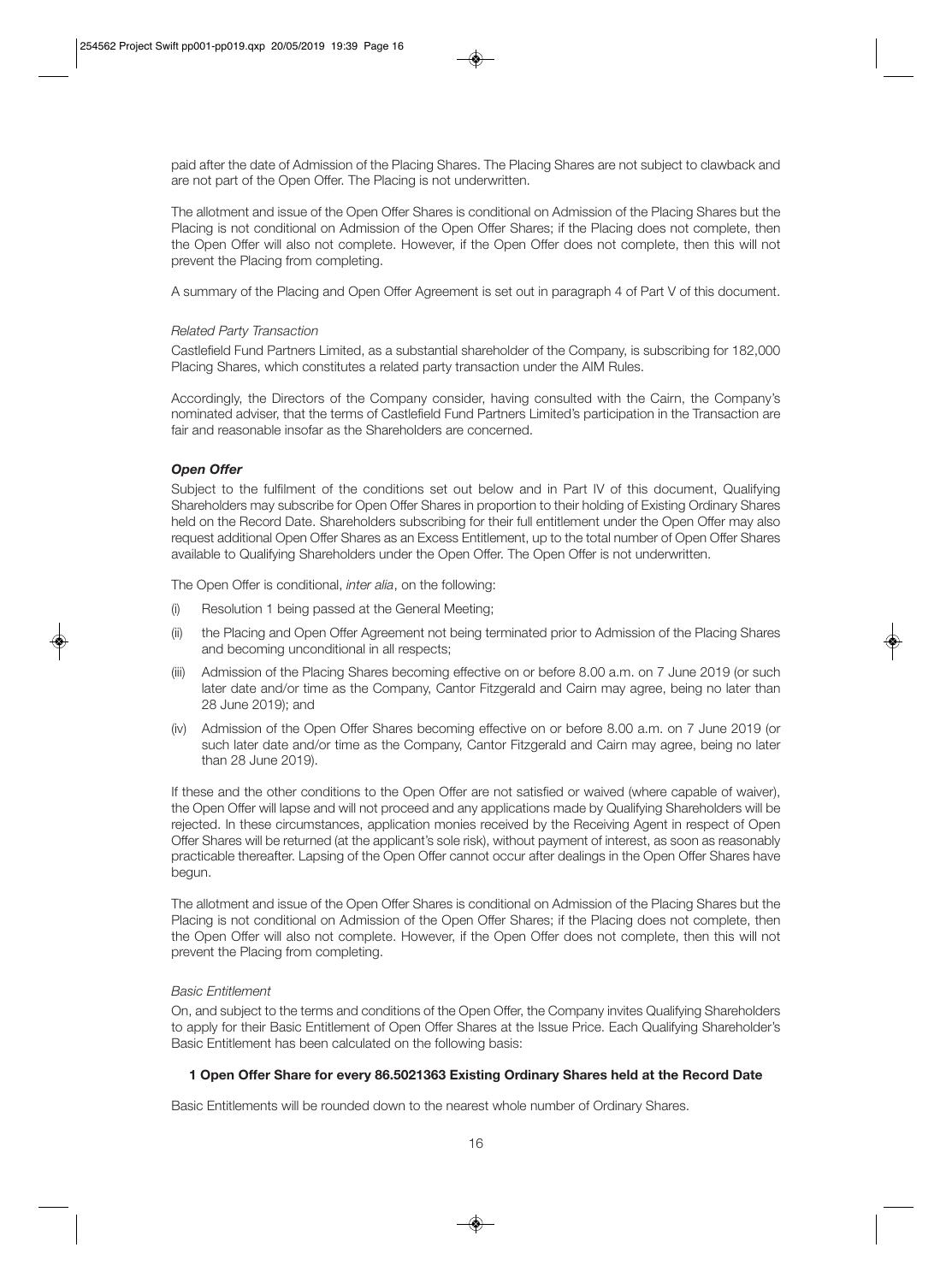#### *Excess Entitlement*

Qualifying Shareholders are also invited to apply for additional Open Offer Shares (up to the total number of Open Offer Shares available to Qualifying Shareholders under the Open Offer) as an Excess Entitlement. Any Open Offer Shares not issued to a Qualifying Shareholder pursuant to their Basic Entitlement will be apportioned between those Qualifying Shareholders who have applied for an Excess Entitlement at the sole and absolute discretion of the Board, provided that no Qualifying Shareholder shall be required to subscribe for more Open Offer Shares than he or she has specified on the Application Form or through CREST.

The Open Offer Shares will, when issued and fully paid, rank *pari passu* in all respects with the Ordinary Shares in issue at that time, including the right to receive all dividends and other distributions declared, made or paid after the date of Admission of the Open Offer Shares. The Open Offer is not underwritten.

**Qualifying Shareholders should note that the Open Offer is not a "rights issue". Invitations to apply under the Open Offer are not transferable unless to satisfy** *bona fide* **market claims. Qualifying non-CREST Shareholders should be aware that the Application Form is not a negotiable document and cannot be traded. Qualifying Shareholders should also be aware that in the Open Offer, unlike in a rights issue, any Open Offer Shares not applied for will not be sold in the market nor will they be placed for the benefit of Qualifying Shareholders who do not apply for Open Offer Shares under the Open Offer.** 

#### *Settlement and dealings*

Application will be made to the London Stock Exchange for Admission of the New Shares. It is expected that Admission of the New Shares will become effective and that dealings in the New Shares will commence at 8.00 a.m. on 7 June 2019 (being the business day following the General Meeting).

#### *Overseas Shareholders*

The Open Offer Shares have not been and are not intended to be registered or qualified for sale in any jurisdiction other than the United Kingdom. Accordingly, unless otherwise determined by the Company and effected by the Company in a lawful manner, the Application Form will not be sent to Shareholders with registered addresses in, or who are resident or located in the United States or any other Restricted Jurisdiction since to do so would require compliance with the relevant securities laws of that jurisdiction. The Company reserves the right to treat as invalid any application or purported application for Open Offer Shares which appears to the Company or its agents or professional advisers to have been executed, effected or despatched in a manner which may involve a breach of the laws or regulations of any jurisdiction or if the Company or its agents or professional advisers believe that the same may violate applicable legal or regulatory requirements or if it provides an address for delivery of share certificates for Open Offer Shares outside the UK, or in the case of a credit of Open Offer Shares in CREST, to a CREST member whose registered address would not be in the UK.

Notwithstanding the foregoing and any other provision of this document or the Application Form, the Company reserves the right to permit any Qualifying Shareholder to apply for Open Offer Shares if the Company, in its sole and absolute discretion, is satisfied that the transaction in question is exempt from, or not subject to, the legislation or regulations giving rise to the restrictions in question.

Part IV of this document together with the accompanying Application Form, in the case of Qualifying non-CREST Shareholders, contains the terms and conditions of the Open Offer. If a Qualifying Shareholder does not wish to apply for Open Offer Shares he or she should not complete or return the Application Form or send a USE message through CREST.

#### *Qualifying non-CREST Shareholders*

If you are a Qualifying non-CREST Shareholder you will receive an Application Form, which accompanies this document and which gives details of your Basic Entitlement (as shown by the number of the Open Offer Shares allocated to you). If you wish to apply for Open Offer Shares under the Open Offer you should complete the accompanying Application Form in accordance with the procedure for application set out in paragraph 4 of Part IV of this document and on the Application Form itself. The completed Application Form, accompanied by full payment, should be returned by post, or by hand (during normal business hours), to Share Registrars Ltd, The Courtyard, 17 West Street, Farnham, GU9 7DR so as to arrive as soon as possible and in any event no later than 11.00 a.m. on 5 June 2019.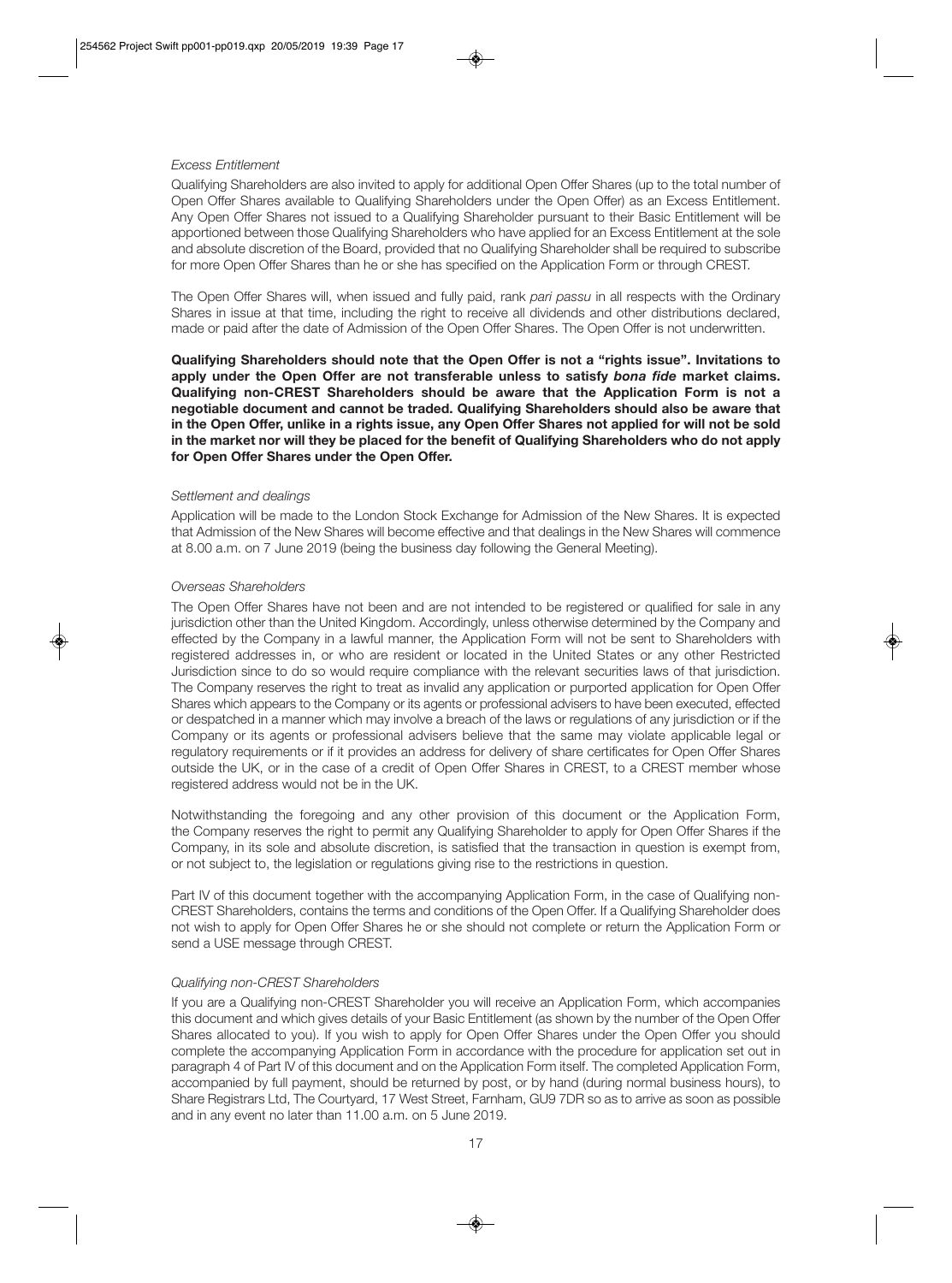#### *Qualifying CREST Shareholders*

Application will be made for the Open Offer Entitlements of Qualifying CREST Shareholders to be credited to stock accounts in CREST. It is expected that the Open Offer Entitlements will be credited to stock accounts in CREST on 21 May 2019. Applications through the CREST system may only be made by the Qualifying CREST Shareholder originally entitled or by a person entitled by virtue of a *bona fide* market claim. If you are a Qualifying CREST Shareholder, no Application Form is enclosed but you will receive credits to your appropriate stock account in CREST in respect of the Basic Entitlements to which you are entitled. You should refer to the procedure for application set out in paragraph 4 of Part IV of this document. The relevant CREST instruction must have settled by no later than 11.00 a.m. on 5 June 2019.

#### **5. General Meeting**

The Board is seeking the approval of Shareholders at the General Meeting to, *inter alia*, approve the issue and allotment of the New Shares and to dis-apply pre-emption rights. You will find set out at the end of this document a notice convening the General Meeting to be held at the offices of the Company at Middleton Drive, Bradford on Avon, Wiltshire, BA15 1GB at 10.00 a.m. on 6 June 2019.

**Resolution 1** is a special resolution to:

- (a) authorise the Directors to allot shares and to grant rights up to an aggregate nominal amount of £22,775.00 in respect of the Placing and Open Offer; and
- (b) authorise the Directors to allot shares and to grant rights up to an aggregate nominal amount of £22,775.00, being equal to 2,277,500 New Shares, on a non-pre-emptive basis for the purposes of the Placing and Open Offer.

The authorities to be granted pursuant to Resolution 1 shall expire on the date falling 3 months from the date of the passing of such resolution (unless renewed, varied or revoked by the Company prior to or on that date) and are in addition to the existing authorities granted at the Company's last annual general meeting on 6 December 2018.

**Resolution 2** is conditional upon the passing of Resolution 1 and Admission of the New Shares and is an ordinary resolution to authorise the Directors to allot shares in the Company up to an aggregate nominal amount of £73,189.12 representing approximately one-third of the Company's Enlarged Share Capital (assuming the New Shares are issued in full and there are no further exercises of options under the Option Schemes prior to Admission of the New Shares).

**Resolution 3** is conditional on the passing of the Resolutions 1 and 2 and Admission of the New Shares and is a special resolution to allot equity securities (as defined in the Act) for cash otherwise than to existing shareholders *pro rata* to their holdings. This authority is limited to the allotment of (a) equity securities in connection with a rights issue or other pre-emptive offer; and (b) equity securities up to an aggregate nominal amount of £21,956.74 representing approximately 10 per cent. of the Company's Enlarged Share Capital (assuming the New Shares are issued in full and there are no further exercises of options under the Option Schemes prior to Admission of the New Shares).

The authorities to be granted pursuant to Resolutions 2 and 3 shall expire on the earlier of the date falling 15 months from the date of the passing of such resolution and the next annual general meeting of the Company (unless renewed, varied or revoked by the Company prior to or on that date) and are in substitution for the existing authorities granted at the Company's last annual general meeting held on 6 December 2018. The Directors have no present intention to use the authorities to be conferred by Resolutions 2 and 3 but consider that it is prudent and desirable that the Company be granted these authorities.

#### **6. Irrevocable commitments**

The Directors (or persons connected with the Directors within the meaning of sections 252-255 of the Act), who in aggregate hold 6,185,411 Existing Ordinary Shares, representing approximately 31.4 per cent. of the existing issued ordinary share capital of the Company, have irrevocably undertaken to vote in favour of the Resolutions at the General Meeting (or where their shares are held in the name of a nominee, to procure that such nominee votes in favour of the Resolutions).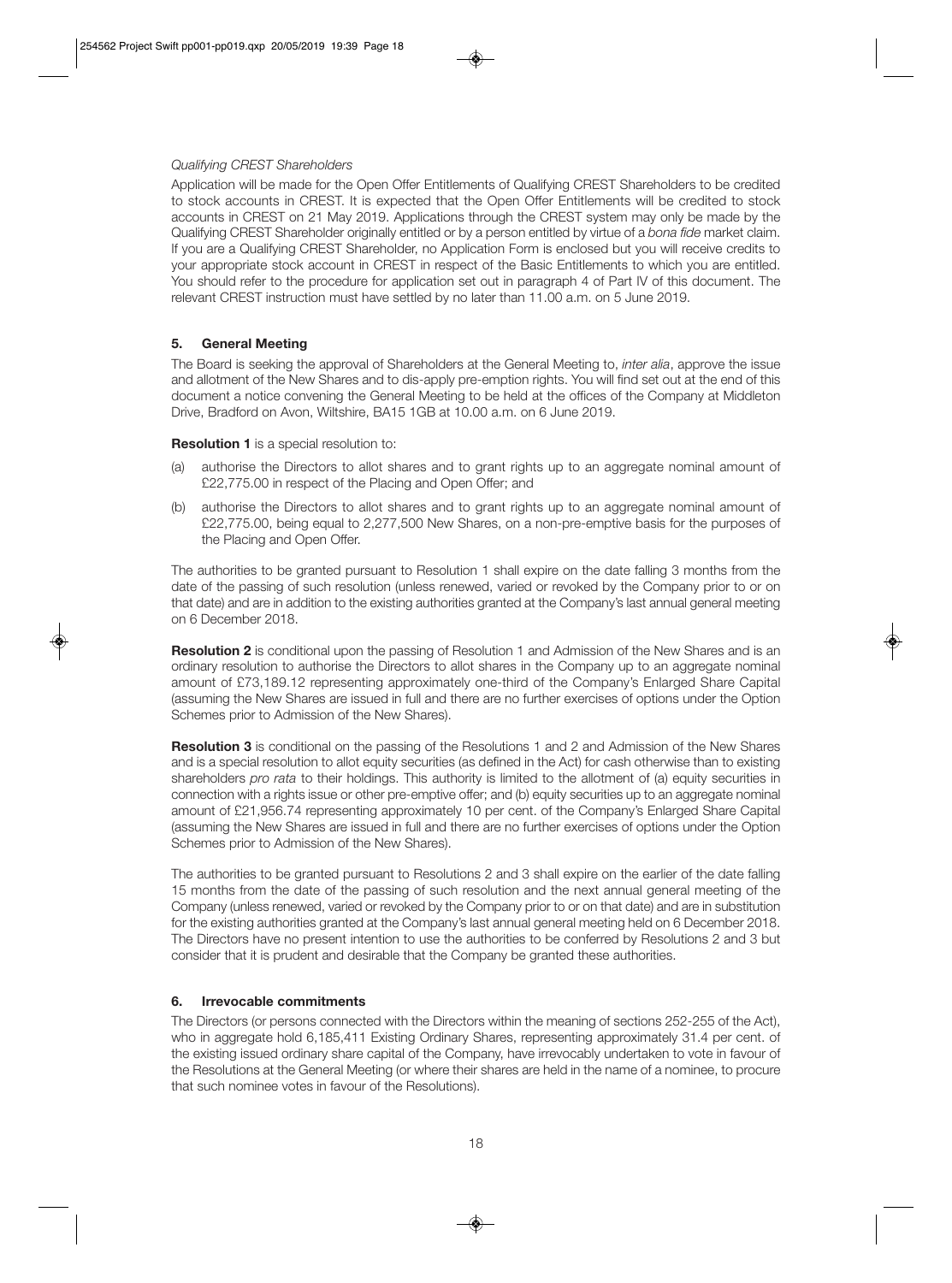Anthony Best (Non-Executive Chairman), Robert Hart (Chief Financial Officer), Matthew Hubbard (Chief Technology Officer) and Bryan Smart (Non-Executive Director), have undertaken not to participate in the Open Offer.

#### **7. Risk Factors and Additional Information**

The attention of Shareholders is drawn to the risk factors set out in Part II of this document and the information contained in Parts IV and V of this document, which provide additional information on the Open Offer and the Company.

#### **8. Action to be taken**

#### *In respect of the General Meeting*

A Form of Proxy for use at the General Meeting is enclosed with this document. Whether or not you intend to be present at the General Meeting, the Form of Proxy should be completed in accordance with the instructions printed thereon and returned to Share Registrars Ltd, The Courtyard, 17 West Street, Farnham, Surrey, GU9 7DR as soon as possible, but in any event so as to be received by no later than 10.00 a.m. on 4 June 2019. The completion and return of a Form of Proxy will not preclude you from attending the General Meeting and voting in person, if you so wish.

#### *In respect of the Open Offer*

Qualifying non-CREST Shareholders wishing to apply for Open Offer Shares or the Excess Shares must complete the enclosed Application Form in accordance with the instructions set out in paragraph 4 of Part IV (Terms and Conditions of the Open Offer) of this document and on the accompanying Application Form and return it with the appropriate payment to Share Registrars Ltd, The Courtyard, 17 West Street, Farnham, Surrey, GU9 7DR, so as to arrive no later than 11.00 a.m. on 5 June 2019.

If you do not wish to apply for any Open Offer Shares under the Open Offer, you should not complete or return the Application Form. If you are a Qualifying CREST Shareholder, no Application Form will be sent to you. Qualifying CREST Shareholders will have Open Offer Entitlements and Excess CREST Open Offer Entitlements credited to their stock accounts in CREST. You should refer to the procedure for application set out in paragraph 4 of Part IV (Terms and Conditions of the Open Offer) of this document. The relevant CREST instructions must have settled in accordance with the instructions in paragraph 4 of Part IV of this document by no later than 11.00 a.m. on 5 June 2019.

Qualifying CREST Shareholders who are CREST sponsored members should refer to their CREST sponsors regarding the action to be taken in connection with this document and the Open Offer.

#### **9. Recommendation**

Your Directors consider that the Transaction and the authorities to be granted by the passing of the Resolutions are in the best interests of the Company and its Shareholders as a whole. Accordingly, your Directors unanimously recommend that you vote in favour of the Resolutions as they intend to do in respect of their own shareholdings of 6,185,411 Ordinary Shares, representing approximately 31.4 per cent. of the Company's current issued share capital.

Yours faithfully

#### **Anthony Best**

*Chairman*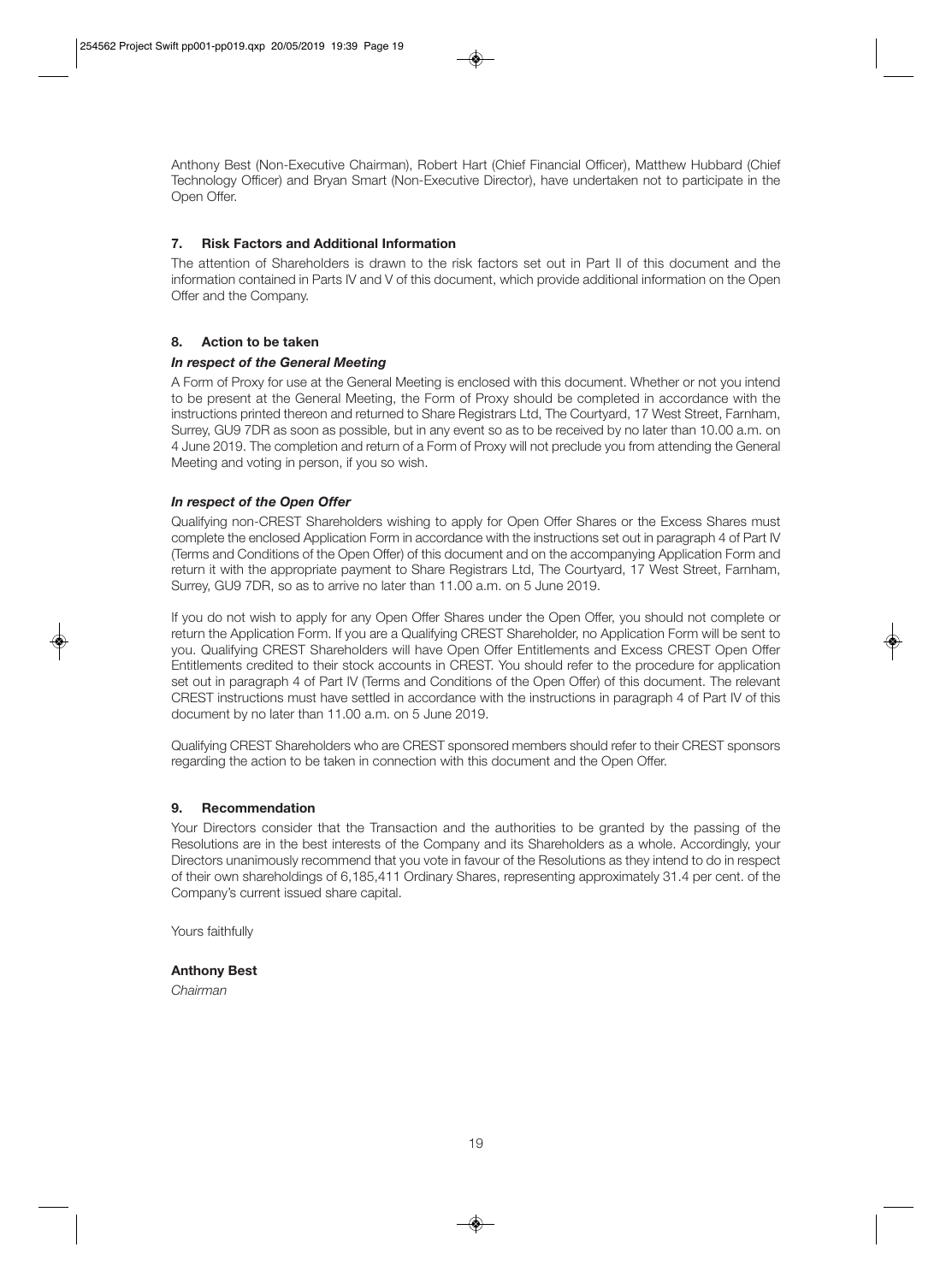#### **PART II**

#### **RISK FACTORS**

**Shareholders should be aware that an investment in the Company is highly speculative and involves a high degree of risk. Before making any investment decision, prospective investors should carefully consider all the information contained in this document including, in particular, the risk factors described below, which are not presented in any order of priority and may not be exhaustive.** 

**The following risk factors are all those known by the Directors which are considered to be material in their opinion. Additional risks and uncertainties not currently known to the Directors, or that the Directors currently deem immaterial, may also have an adverse effect on the Company's business, financial condition and results of operations.** 

**An investment in the Company may not be suitable for all recipients of this document. Qualifying Shareholders are advised to consult an independent financial adviser duly authorised under FSMA who specialises in advising on the acquisition of shares and other securities before making a decision to invest.** 

**It should be noted that the Company is relying on an exemption from issuing a prospectus in section 86 and paragraph 9 of Schedule 11A of the Financial Services and Markets Act 2000 (as amended) resulting in this document not being considered to be a prospectus. Consequently, this document does not include all information that an investor would receive if it were a prospectus.** 

**References to the Company are also deemed to include, where appropriate, each member of the Group.** 

#### **General Risks**

An investment in the Company is only suitable for investors capable of evaluating the risks and merits of such investment and who have sufficient resources to bear any loss that may result from the investment. A prospective investor should consider with care whether an investment in the Company is suitable for them in the light of their personal circumstances and the financial resources available to them. The investment opportunity offered in this document may not be suitable for all recipients of this document. Investors are therefore strongly recommended to consult an investment adviser authorised under FSMA, or such other similar body in their jurisdiction, who specialises in advising on investments of this nature before making their decision to invest.

Investment in the Company should not be regarded as short term in nature. There can be no guarantee that any appreciation in the value of the Company's investments will occur or that the commercial objectives of the Company will be achieved. Investors may not get back the full amount initially invested.

The prices of shares and the income derived from them can go down as well as up. Past performance is not necessarily a guide to the future.

#### **1. Risks relating to the Group's business**

#### *The Group is reliant on key executives and personnel*

The Group's business, development and prospects are dependent upon the continued services and performance of its Directors and other key personnel. The experience and commercial relationships of the Group's personnel help provide the Group with a competitive advantage. As such, key man insurance exists for all key personnel in the Group, save for Anthony Best. Although several members of staff have worked for the Group for over 20 years and the Group continues to recruit and develop intelligent and motivated individuals, the Directors believe that the loss of services of any existing key executives, for any reason, or failure to attract and retain necessary additional personnel, could adversely impact on the business, development, financial condition, results of operations and prospects of the Group.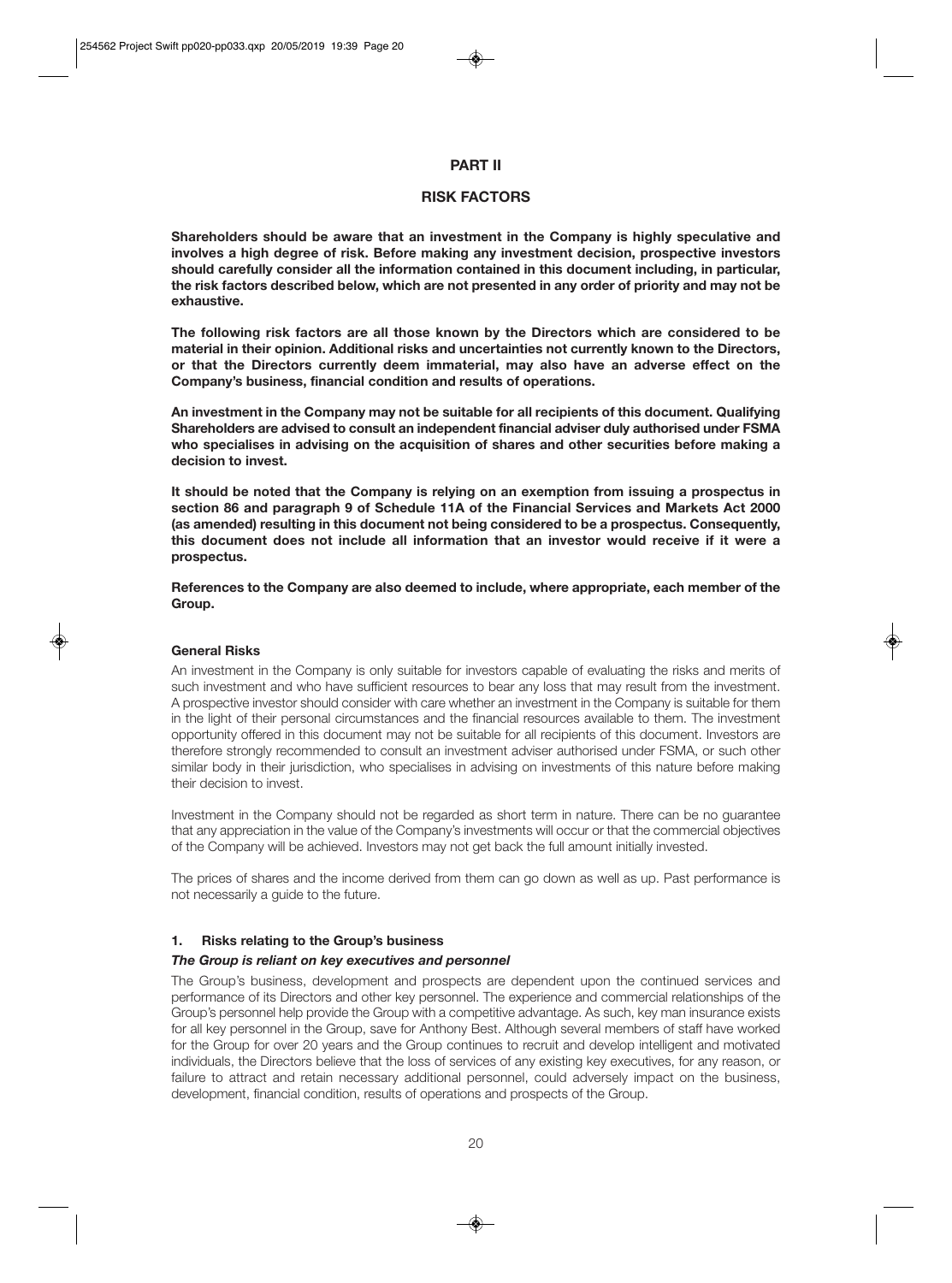#### *The Group may not successfully manage its growth*

Expansion of the business of the Group may place additional demands on the Group's management, administrative and technological resources and marketing capabilities, and may require additional capital expenditure. If the Group is unable to manage any such expansion effectively, then this may adversely impact the business, development, financial condition, results of operations, prospects, profits, cash flow and reputation of the Group.

The Group's growth and future success will be dependent to some extent on the successful completion of such expansion strategies proposed to be undertaken by the Group and the sufficiency of demand for the Group's products. The execution of the Group's expansion strategies may also place a strain on its managerial, operational and financial resources. Should the Group fail to implement such expansion strategies or should there be insufficient demand for the Group's products and services, the Group's business operations, financial performance and prospects may be adversely affected. To partially mitigate this risk, the Board are evaluating potential new integrated Business Management Systems which would incorporate enterprise resource planning (ERP), customer relationship management (CRM), finance and operations.

The possible acquisitions referred to in the Chairman's Letter may not be completed and it may be some time before alternative suitable acquisitions can be identified and completed.

#### *Potential requirement for further investment*

The Group may require additional capital in the future, whether from equity or debt sources, for expansion, its activities and/or business development. There can be no guarantee that the necessary funds will be available on a timely basis, on favourable terms, or at all, or that such funds, if raised, would be sufficient. If additional funds are raised by issuing equity securities, material dilution to the existing shareholdings may result. The level and timing of future expenditure will depend on a number of factors, many of which are outside of the Group's control. If the Group is unable to obtain additional capital on acceptable terms, or at all, it may be forced to curtail or abandon such expansion, activities and/or business development which could adversely impact upon the Group, its business, development, financial condition, operating results or prospects.

#### *Litigation*

Legal proceedings, with or without merit, may arise from time to time in the course of the Group's business, including in connection with intellectual property rights. The Directors cannot preclude litigation being brought against the Group and any litigation brought against the Group could have a material adverse effect on the financial condition, results or operations of the Group. The Group's business may be materially adversely affected if the Group and/or its employees or agents are found not to have met the appropriate standard of care or exercised their discretion or authority in a prudent or appropriate manner in accordance with accepted standards.

#### *Internal controls*

Future growth and prospects for the Group will depend on its management's ability to manage the business of the Group and to continue to expand and improve operational, financial and management information and quality control systems on a timely basis, whilst at the same time maintaining effective cost controls. Any failure to expand and improve operational, financial and management information and quality control systems in line with the Group's growth could have a material adverse effect on the Group's business, financial condition and results of operations.

#### *The Group is reliant on overseas sales representatives, agents and distributors*

The Group has appointed a number of sales representatives, agents and distributors for certain of its products in overseas jurisdictions, including the US, Canada, India, Japan, Malaysia, Mexico, Germany, China and Taiwan. However, for the majority of these individuals, there are no formal written terms of engagement. Terms concerning, *inter alia*, notice and termination are therefore uncertain, meaning that there are potential issues regarding the Group's ability to sell and distribute in certain jurisdictions should such sales representatives, agents and distributors cease to work with the Group at short notice. In addition, provisions as to termination payments and/or compensation are also uncertain, meaning the Group is at risk of being liable to pay uncapped compensation to these individuals, either under the Commercial Agents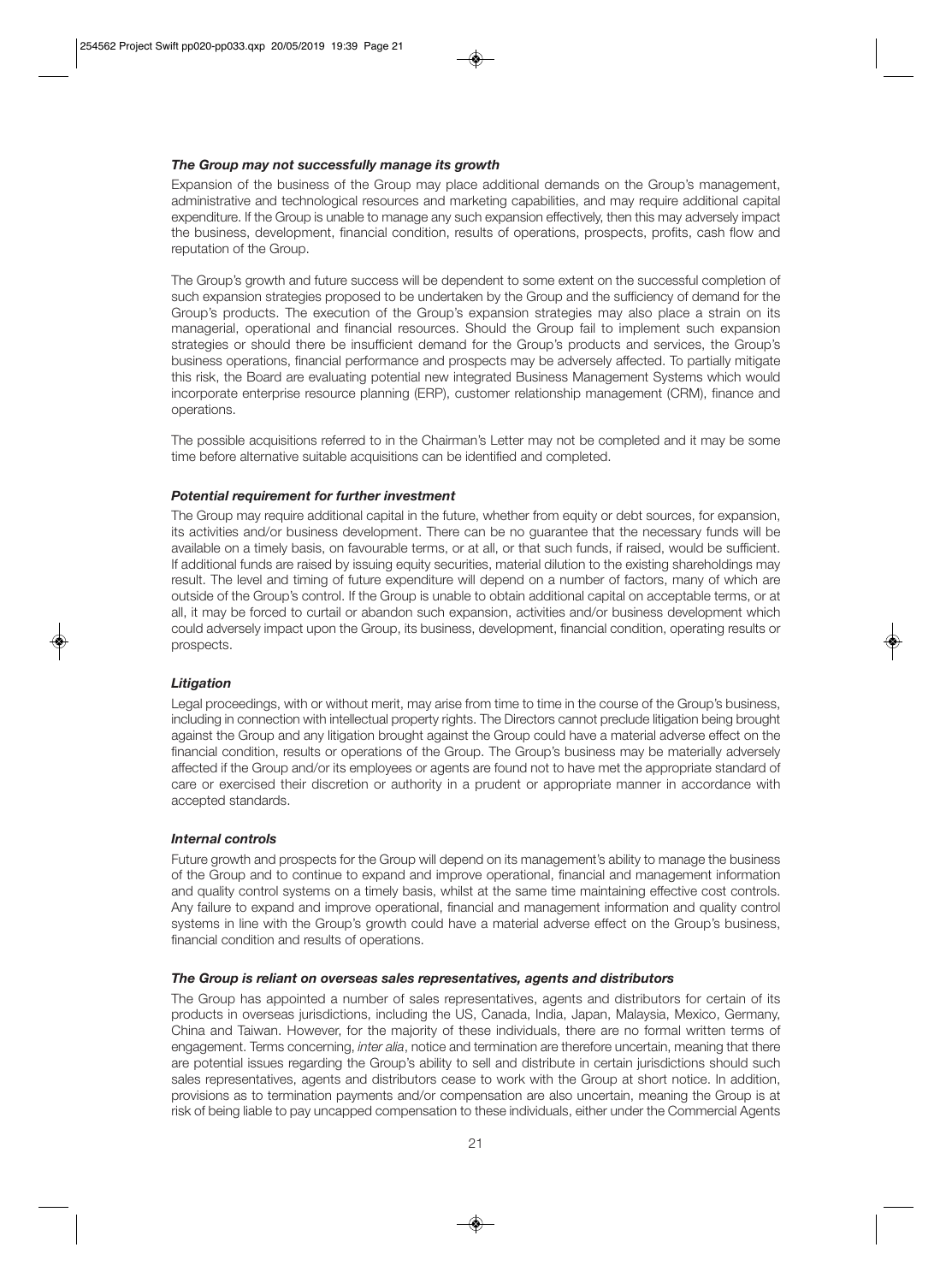(Council Directive) Regulations 1993 or local law equivalent, as well as possible common law damages if statutory minimum notice periods are not complied with.

#### *Uninsured liabilities*

The Company may be subject to substantial liability claims due to the technical nature of its business and products or for acts or omissions of its sales representatives, agents or distributors. The Group can give no assurance that the proceeds of insurance applicable to covered risks will be adequate to cover expenses relating to losses or liabilities. Accordingly, the Group may suffer material losses from uninsurable or uninsured risks or insufficient insurance coverage.

#### *Competitors*

While the Directors are unaware of any single competitor that provides the range of products and services offered by the Group, there are a number of competitors for each of the Group's product categories. The acquisition of market share by any of these competitors may have a material adverse impact on the Group's revenues and profitability.

#### *Limited IP protection*

The Group does not have a formal policy on intellectual property. While the Directors believe that the barriers to entry in its market are high, the ability of a competitor to develop similar products to those manufactured by the Group may have a material adverse impact on the Group's revenues and profitability.

#### *Health and safety and environmental issues ("HSE")*

The Group's operations are, and will remain, subject to HSE requirements in the jurisdictions in which the Group conducts its business. Such HSE laws and regulations govern, among other matters, air emissions, wastewater discharges, solid and hazardous waste management and the use, composition, handling, distribution and transportation of hazardous materials. The cost of compliance with these requirements is expected to increase. Although the Directors believe that the Group's procedures comply with applicable regulations, any failure to comply with HSE laws and regulations could result in the Group incurring costs and/or liabilities, including as a result of regulatory enforcement, personal injury, property damage and claims and litigation resulting from such events, which could adversely affect the Group's results of operations and financial condition. Accidents or mishandling involving hazardous substances could cause severe or critical damage or injury to property and human health. Such an event could result in civil lawsuits and/or regulator enforcement proceedings, both of which could lead to significant liabilities. Any damage to persons, equipment or property or other disruption of the Group's business could result in significant additional costs to replace, repair and insure the Group's assets, which could negatively affect the Group's business, prospects, operating results and financial condition. The Board cannot predict the impact of new or changed HSE laws or regulations or other concerns or changes in the ways that such laws or regulations are administered, interpreted or enforced.

To the extent that any of the requirements impose substantial costs or constrain the Group's ability to expand or change its processes, the Group's business, prospects, operating results and financial condition may suffer as a result.

#### *Disaster recovery*

The Group depends on the performance, reliability and availability of its plant, equipment and information technology systems. Any damage to, or failure of, its equipment and/or systems could result in disruptions to the Group's operations. The Group's disaster recovery plans (which are currently in place for financial systems and IT systems) may not adequately address every potential event and its insurance policies may not cover any loss in full or in part (including losses resulting from business interruptions) or damage that it suffers fully or at all, which could have a material adverse effect on the Group's business, financial position and prospects.

#### *Delayed construction of the North Site, the new UK facility*

The Board has obtained further planning consent for the proposed North Site development which, when completed, will provide additional manufacturing capacity. Given the expected continued growth of the Group, any prolonged delays in the construction and commencement of operations at the North Site facility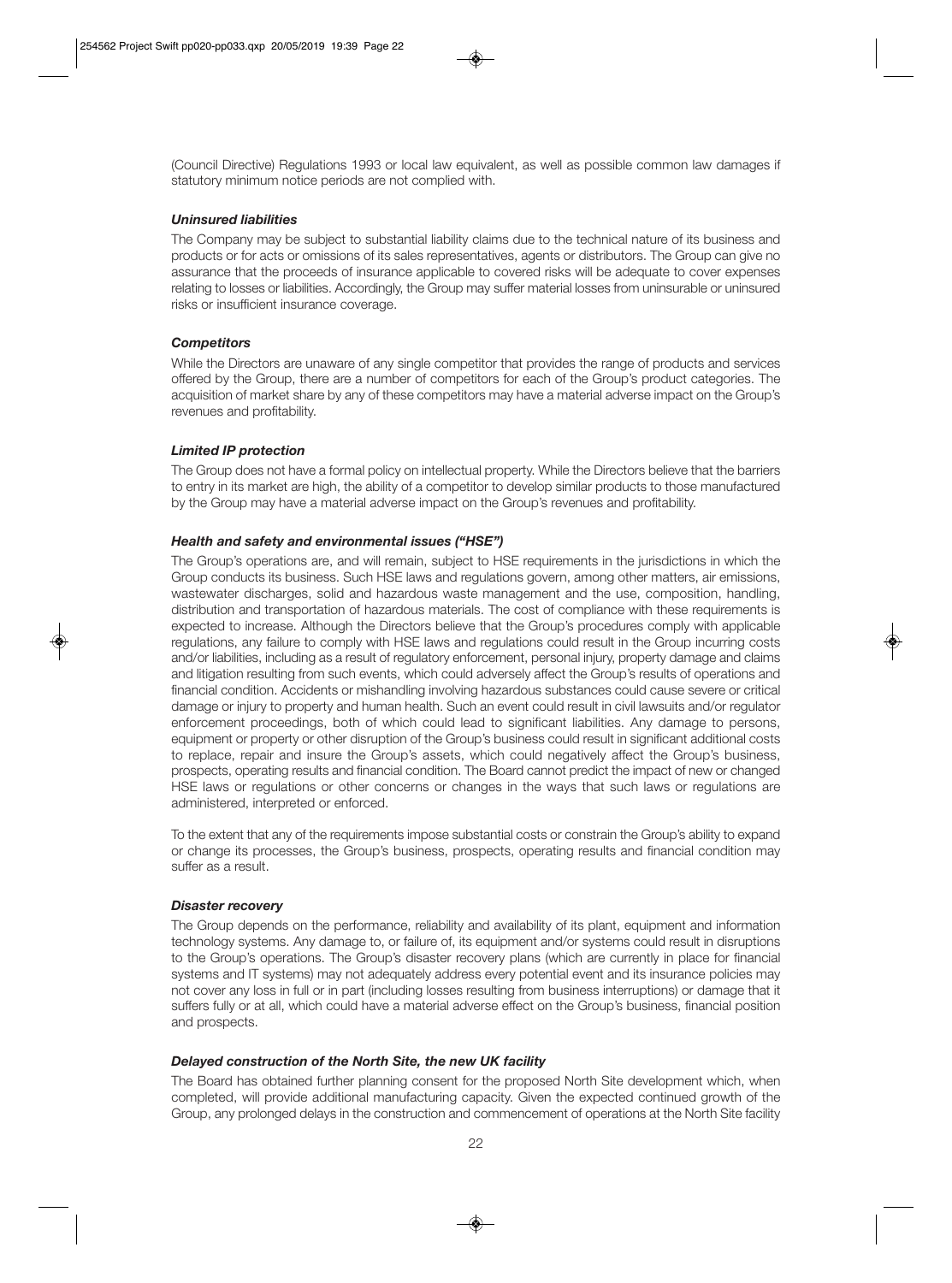will likely result in additional costs being incurred as well as creating operational issues and potential capacity constraints, which could have an adverse effect on the Group's business, financial business and prospects.

#### **2. Risks relating to the market in which the Group operates**

#### *The move towards autonomy or semi-autonomy is challenging and competition in the market may squeeze R&D budgets*

The Group operates within a significant long-term growth market, led by the ongoing development of ADAS technologies and the drive towards semi- and fully-autonomous vehicles that is also supported by fast evolving regulatory and vehicle safety standards. The drive towards full autonomy has significant challenges and is proving to be far more complex than has been speculated on and publicised in the media. The expected commercial impact for AB Dynamics is an extended time period for the incremental implementation of ADAS systems on conventional vehicles and an extension to autonomy implementation periods. The draft agreement adopted by the United Nations Economic Commission for Europe (UNECE), a key UN standards agency, requiring all new vehicles to be equipped with Autonomous Emergency Braking ("AEB") and other ADAS systems is one of the most recent developments that illustrates the types of opportunity AB Dynamics can capitalise upon. This draft regulation was agreed by 40 countries led by Japan and the European Union but not including China, the US and India, and will come into effect in early 2020.

The global automotive market remains highly competitive and competition is expected to intensify further in light of continuing globalisation in the industry, possibly resulting in industry reorganisation. Factors affecting competition include product quality and features, safety, reliability, fuel economy, the amount of time required for innovation and development, pricing, customer service and financing terms. Increased competition may lead to lower vehicle unit sales, which may result in downward pressure on research and development budgets. Furthermore, adverse issues arising in the automotive industry or in the global economy may significantly reduce the level of these research and development budgets. The Group's ability to respond adequately to changes in the automotive industry and to maintain its position as a leading technology supplier will be fundamental to its future success in existing and new markets and to maintain its market share. There can be no assurance that the Group will be able to compete successfully in the future.

#### *Key suppliers*

Over the past 30 years, the Group has built up a reliable supplier base for its externally sourced components. At present, a significant proportion of these components are supplied by certain key suppliers. While the Group uses its design capabilities to dual source components, and has, in certain instances, taken out an insurance policy to protect its profits should a key supplier be unable to supply for whatever reason, there remains a risk of material impact in the short term if one of its key suppliers were to fail.

#### *Exposure to exchange rate fluctuations*

The Group is exposed to exchange rate fluctuations, principally the GBP, the US\$, the Euro and, to a lesser extent, the Japanese Yen and Chinese RMB. Although the Group uses certain derivative financial instruments, including foreign currency forward contracts used to mitigate the impact of commitments denominated in foreign currencies, changes in foreign currency exchange rates may affect the Group's pricing of products sold and materials purchased in foreign currencies.

#### *Exposure to economic cycle*

Market conditions may affect the value of the Company's share price regardless of operating performance. The Group could be affected by unforeseen events outside of its control including economic and political events and trends, inflation and deflation, terrorist attacks or currency exchange fluctuation. The combined effect of these factors is difficult to predict and an investment in the Company could be affected adversely by changes in economic, political, administrative, taxation or other regulatory factors in any jurisdiction in which the Group may operate. Deterioration in the economic climate could result in a delay or cancellation of clients' projects.

#### *Force majeure events*

There is a risk that the markets in which the Group currently operates could be affected by events such as war, civil war, riot or armed conflict, acts of terrorism, floods, explosions or other catastrophes, epidemics or quarantine restrictions, which are outside of the Directors' control and generally not covered by insurance.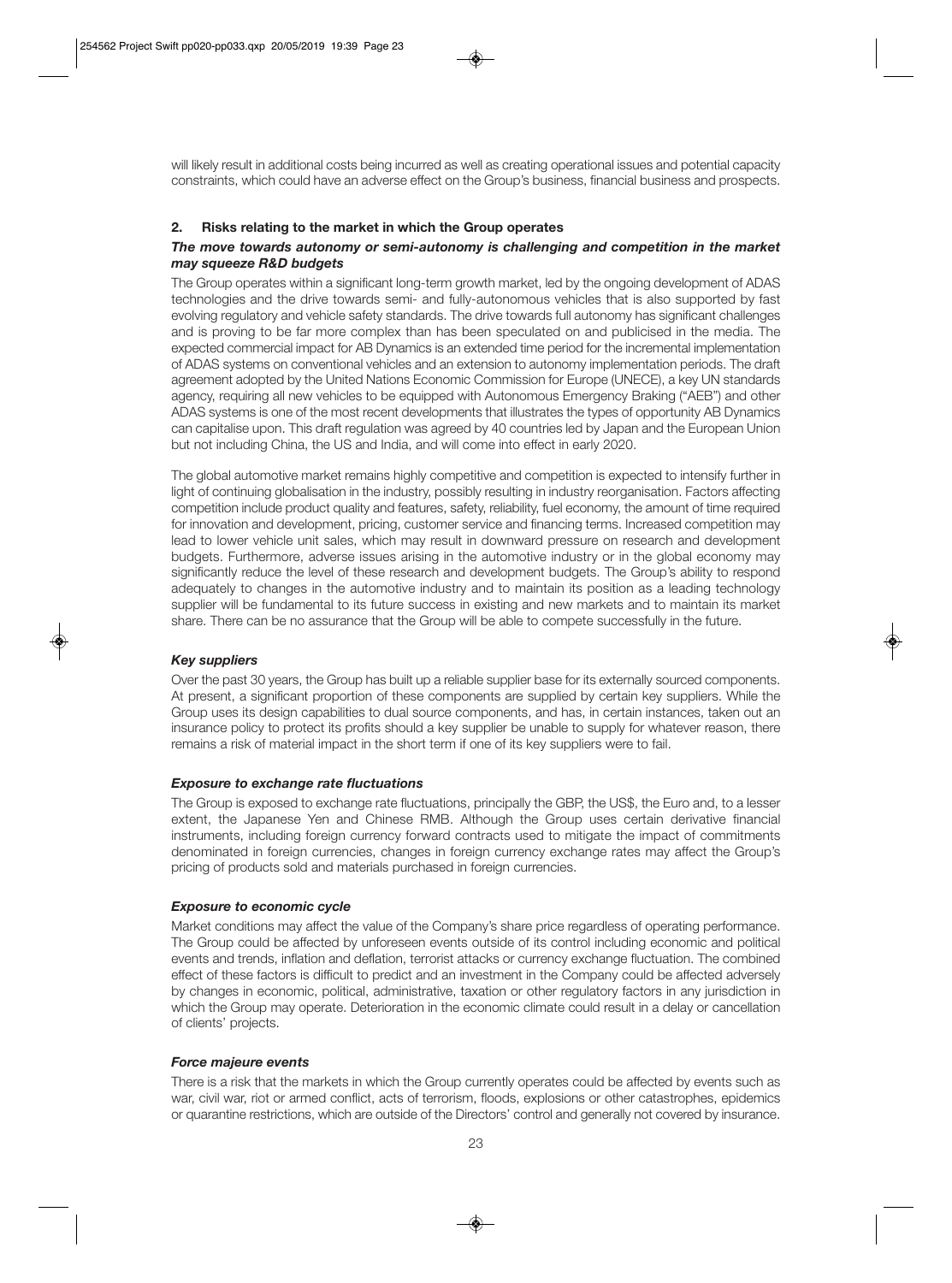Such events could have a variety of materially adverse consequences for the Group, including risks and costs related to decline in revenues or reputational damage, and injury or loss of life, as well as litigation related thereto.

#### *Laws and regulations*

The Company is subject to the laws of the United Kingdom. Existing and future legislation and regulation could cause additional expense, capital expenditure and restrictions and delays in the activities of the Group, the extent of which cannot be predicted. No assurance can be given that new laws, rules and regulations will not be enacted or existing laws, rules and regulations will not be applied in a manner which could limit or curtail certain of the Group's activities or services. In addition, the Group may have to defend itself against legal proceedings which could have an adverse effect on trading performance and, in turn, future profits. The Group also exports its products overseas and therefore its exports may be subject to existing and future overseas legislation and regulation and similar risks.

#### *UK's exit from the European Union*

Following the activation of Article 50 of the 2009 Lisbon Treaty on 29 March 2017 and subsequent extension to agree the UK's withdrawal from the EU, uncertainty remains as to the UK's legal, political and economic relationship with Europe after the UK exits the EU ("**Brexit**").

The long-term effects of Brexit will depend on any agreements (or lack thereof) between the UK and the EU and, in particular, any arrangements for the UK to retain access to EU markets either during a transitional period or more permanently. AB Dynamics is based in the UK and in the year ended 31 August 2018 sold 33.68 per cent. per cent. of its products and services in EU member states outside the UK, so any negative effect on its ability to continue selling in EU member states and the terms on which it makes such sales, including the imposition of import duties, could have an adverse effect on its sales and profitability. Additionally, the rate of exchange of the pound sterling vis-a-vis other currencies has dropped significantly since the referendum, which results in increasing costs of non-sterling denominated components as well as other obligations. Further, the Group may need to increase the level of inventory it holds of certain components imported from the EU to ensure continuity of supply in light of these risks, which may impact its cash flow levels.

Regardless of the form of any withdrawal agreement, there are likely to be changes in the legal rights and obligations of commercial parties across all industries following an exit of the UK from the EU, which could have a material adverse effect on the Group's business, financial position and prospects.

#### **3. Risks relating to the Transaction**

#### *Investment in AIM Securities*

An investment in shares traded on AIM may be less liquid and is perceived to involve a higher degree of risk than an investment in a company whose shares are listed on the Official List. Prospective investors should be aware that the value of the Ordinary Shares may go down as well as up and that the market price of the Ordinary Shares may not reflect the underlying value of the Company and the Group. Investors may therefore realise less than, or lose all of, their investment.

#### *AIM Rules*

The AIM Rules are less onerous than those of the Official List. Neither the FCA nor the London Stock Exchange has examined or approved the contents of this document. Shareholders and prospective investors (as appropriate) should be aware of the risks of investing in AIM quoted shares and should make the decision to invest only after careful consideration and, if appropriate, consultation with an independent financial adviser.

#### *Dilution of ownership of Ordinary Shares*

Shareholders' (who are not Placees) proportionate ownership and voting interest in the Company will be reduced pursuant to the Placing. In addition, to the extent that Shareholders (who are not Placees) do not take up the offer of Open Offer Shares under the Open Offer, their proportionate ownership and voting interest in the Company will be further reduced and the percentage that their shareholdings represent of the ordinary share capital of the Company will, following Admission of the New Shares, be reduced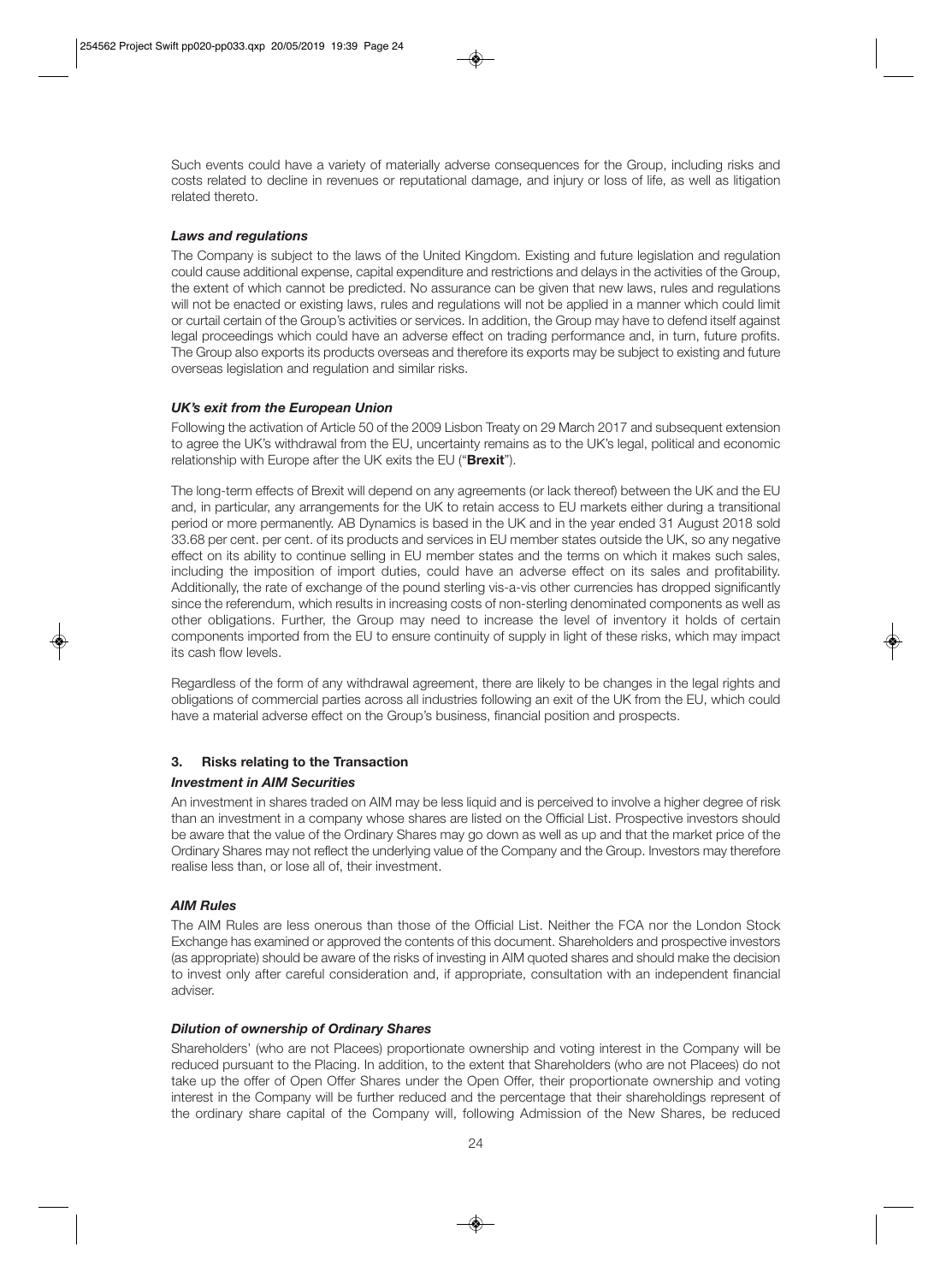accordingly. Subject to certain exceptions, Shareholders with registered addresses in, or who are resident or located in, the United States and other Restricted Jurisdictions will not be able to participate in the Open Offer.

#### *Volatility of share price*

The trading price of the Ordinary Shares may be subject to wide fluctuations in response to a number of events and factors, such as variations in operating results, announcements of innovations or new services by the Company or its competitors, changes in financial estimates and recommendations by securities analysts, the share price performance of other companies that investors may deem comparable to the Company, news reports relating to trends in the Company's markets, large purchases or sales of Ordinary Shares, liquidity (or absence of liquidity) in the Ordinary Shares, currency fluctuations, legislative or regulatory changes and general economic conditions. These fluctuations may adversely affect the trading price of the Ordinary Shares, regardless of the Company's performance.

The following factors, in addition to other risks described in this document, may have a significant effect on the market price of the Ordinary Shares:

- $\bullet$  variations in operating results;
- actual or anticipated changes in the estimates of operating results or changes in stock market analyst recommendations regarding the Ordinary Shares, other comparable companies or the industry generally;
- macro-economic conditions in the countries in which the Group may do business;
- foreign currency exchange fluctuations and the denominations in which the Group may conduct business and holds cash reserves;
- market conditions in the industry, the industries of customers and the economy as a whole;
- actual or expected changes in the Group's growth rates or competitors' growth rates;
- changes in the market valuation of similar companies;
- **•** trading volume of the Ordinary Shares;
- sales of the Ordinary Shares by the Directors or other Shareholders; and
- adoption or modification of regulations, policies, procedures or programmes applicable to the Group's business. In addition, if the stock market in general experiences loss of investor confidence, the trading price of the Ordinary Shares could decline for reasons unrelated to the Group's business, financial condition or operating results. The trading price of the Ordinary Shares might also decline in reaction to events that affect other companies in the industry, even if such events do not directly affect the Group. Each of these factors, among others, could harm the value of the Ordinary Shares.

#### *Future capital raisings may not be successful*

If securities or industry analysts do not publish research or publish unfavourable or inaccurate research about the business, the Company's share price and trading volume of the Ordinary Shares could decline. The trading market for the Ordinary Shares will depend, in part, on the research and reports that securities or industry analysts publish about the Group or its business. The Directors may be unable to sustain coverage by well-regarded securities and industry analysts. If either none or only a limited number of securities or industry analysts maintain coverage of the Company, or if these securities or industry analysts are not widely respected within the general investment community, the trading price for the Ordinary Shares could be negatively impacted. In the event that the Company obtains securities or industry analyst coverage, if one or more of the analysts who cover the Company downgrade the Ordinary Shares or publish inaccurate or unfavourable research about the Group's business, the share price would be likely to decline. If one or more of these analysts cease coverage of the Company or fail to publish reports regularly, demand for the Ordinary Shares could decrease, which might cause the share price and trading volume to decline.

#### *Future payment of dividends*

There can be no assurance as to the level of future dividends (if any). The declaration, payment and amount of any future dividends of the Company are subject to the discretion of the Directors and shareholders of the Company and will depend upon, *inter alia*, the Group's earnings, financial position, cash requirements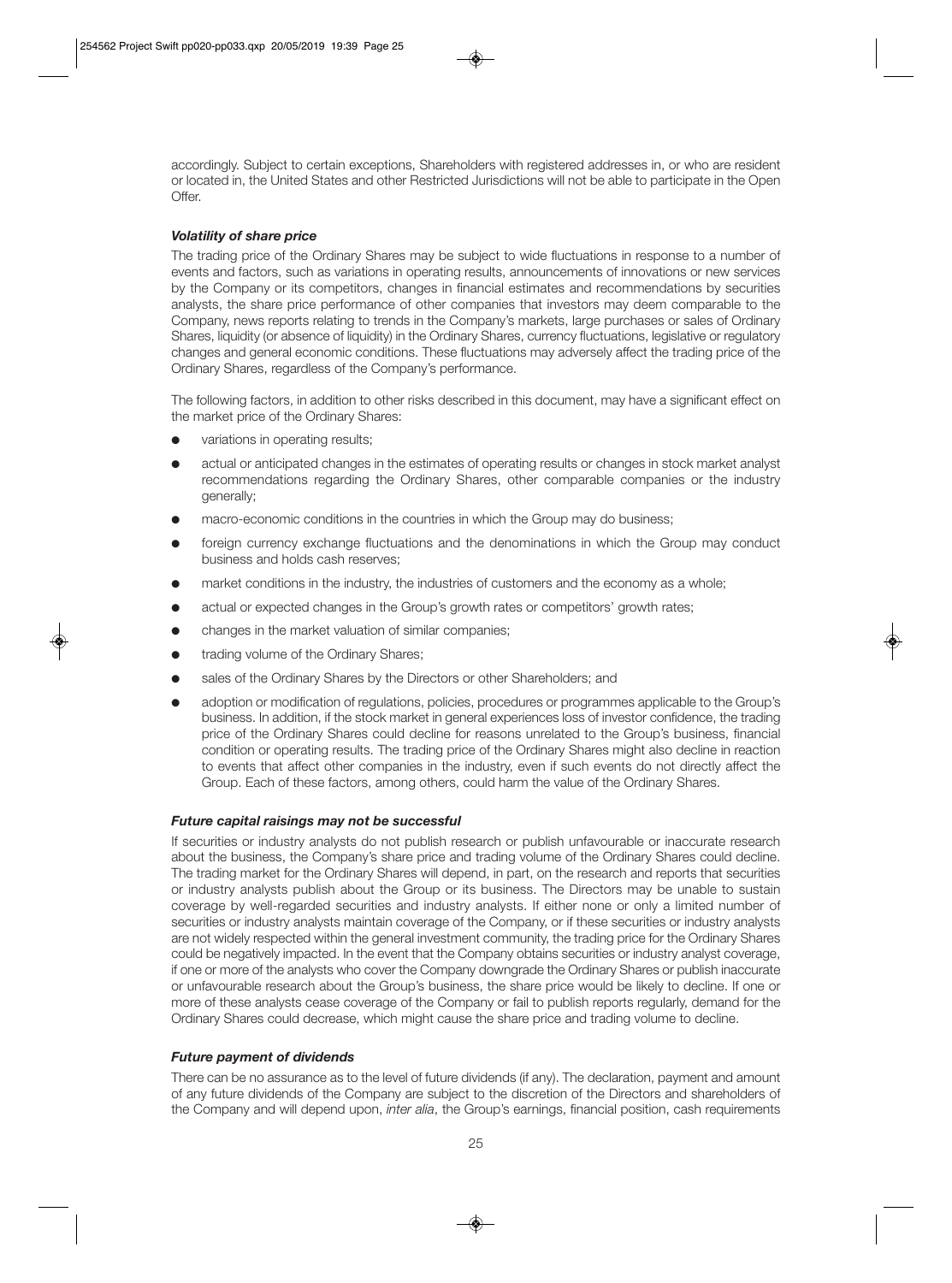and availability of profits as well as the provisions of relevant laws and/or generally accepted accounting principles from time to time.

#### *Valuation of shares*

The Issue Price has been determined by the Board and may not relate to the Group's net asset value, net worth or any established criteria or value. There can be no guarantee that the Ordinary Shares will be able to achieve higher valuations or, if they do so, that such higher valuations can be maintained.

#### *Market perception*

Market perception of the Group may change, potentially affecting the value of investors' holdings and the ability of the Group to raise further funds by the issue of further Ordinary Shares or otherwise.

#### *Suitability*

A prospective investor should consider carefully whether an investment in the Company is suitable in the light of his or her personal circumstances and the financial resources available to him or her. An investment in the Company involves a high degree of risk and may not be suitable for all recipients of this document. Prospective investors are advised to consult a person authorised by the FCA (or, if outside the UK, another appropriate regulatory body) before making their decision.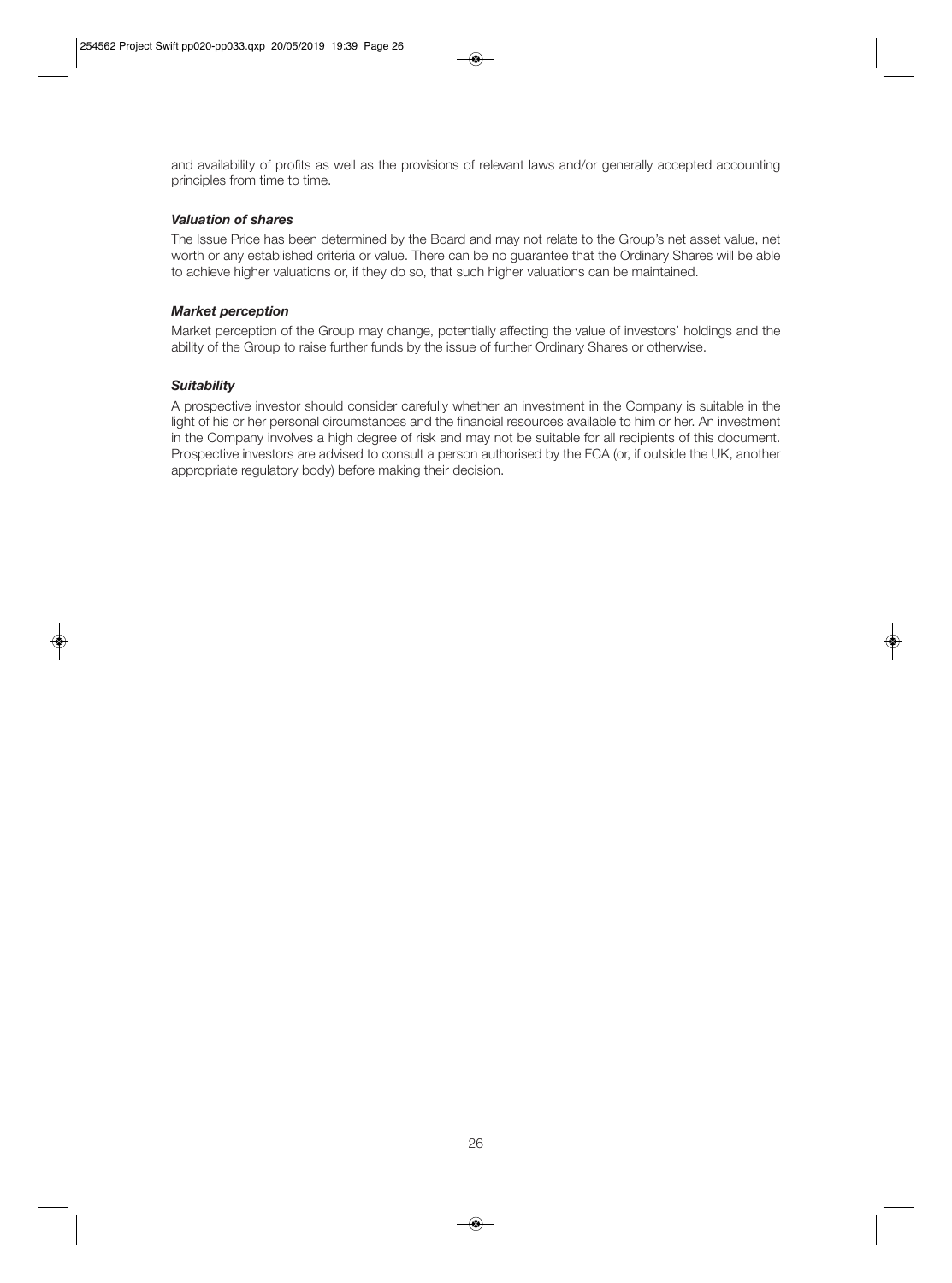#### **PART III**

#### **SOME QUESTIONS AND ANSWERS ON THE TRANSACTION**

*The questions and answers set out in this Part III are intended to be in general terms only and, as such, you should read Part IV of this document for full details of what action you should take. If you are in any doubt as to what action you should take, you are recommended to seek your own personal financial advice immediately from your stockbroker, bank, fund manager, solicitor, accountant or other appropriate independent financial adviser, who is authorised under FSMA if you are resident in the United Kingdom, or, if not, from another appropriately authorised independent financial adviser.* 

*This Part III deals with general questions relating to the Placing and the Open Offer and more specific questions relating principally to Existing Ordinary Shares held by persons resident in the United Kingdom who hold their Existing Ordinary Shares in certificated form only. If you are an Overseas Shareholder, you should read paragraph 6 of Part IV of this document and you should take professional advice as to whether you are eligible and/or you need to observe any formalities to enable you to take up your Open Offer Entitlements. If you hold your Existing Ordinary Shares in uncertificated form (that is, through CREST) you should read Part IV of this document for full details of what action you should take. If you are a CREST sponsored member, you should also consult your CREST sponsor.* 

**The contents of this document should not be construed as legal, business, accounting, tax, investment or other professional advice. Each prospective investor should consult his, her or its own appropriate professional advisers for advice. This document is for your information only and nothing in this document is intended to endorse or recommend a particular course of action.** 

#### **1. What is a placing and an open offer?**

A placing and an open offer are ways for companies to raise money. Companies may do this by giving their existing shareholders a right to acquire further shares at a fixed price in proportion to their existing shareholdings (an open offer) and/or providing for specifically identified investors also to acquire a certain number of shares at a fixed price (a placing). The fixed price is normally at a discount to the market price of the existing ordinary shares on the business day prior to the announcement of the placing and/or the open offer.

The Open Offer is an invitation by the Company to Qualifying Shareholders to apply to acquire, in aggregate, up to 227,500 Open Offer Shares at a price of 2,200 pence per New Share. If you hold Existing Ordinary Shares on the Record Date or have a *bona fide* market claim, other than, subject to certain exceptions, where you are a Shareholder with a registered address in, or located in, the United States or another Restricted Jurisdiction, you will be entitled to apply for Open Offer Shares under the Open Offer.

#### **The Open Offer is being made on the basis of 1 Open Offer Share for every 86.5021363 Existing Ordinary Shares held by Qualifying Shareholders on the Record Date. If your entitlement to Open Offer Shares is not a whole number, you will not be entitled to buy a fraction of an Open Offer Share and your entitlement will be rounded down to the nearest whole number.**

Applications by Qualifying Shareholders will be satisfied in full up to the amount of their individual Basic Entitlements. Qualifying Shareholders are also being given the opportunity, provided that they take up their Open Offer Entitlements in full, to apply for additional Open Offer Shares through the Excess Application Facility.

**Qualifying Shareholders should be aware that the Open Offer is not a rights issue. As such, Qualifying non-CREST Shareholders should also note that the Application Form is not a negotiable document and cannot be traded. Qualifying CREST Shareholders should note that, although the Open Offer Entitlements will be admitted to CREST they will have limited settlement capabilities (for the purposes of market claims only), and the Open Offer Entitlements will not be tradable or listed, and applications in respect of the Open Offer may only be made by the Qualifying Shareholders originally entitled or by a person entitled by virtue of a** *bona fide* **market claim.**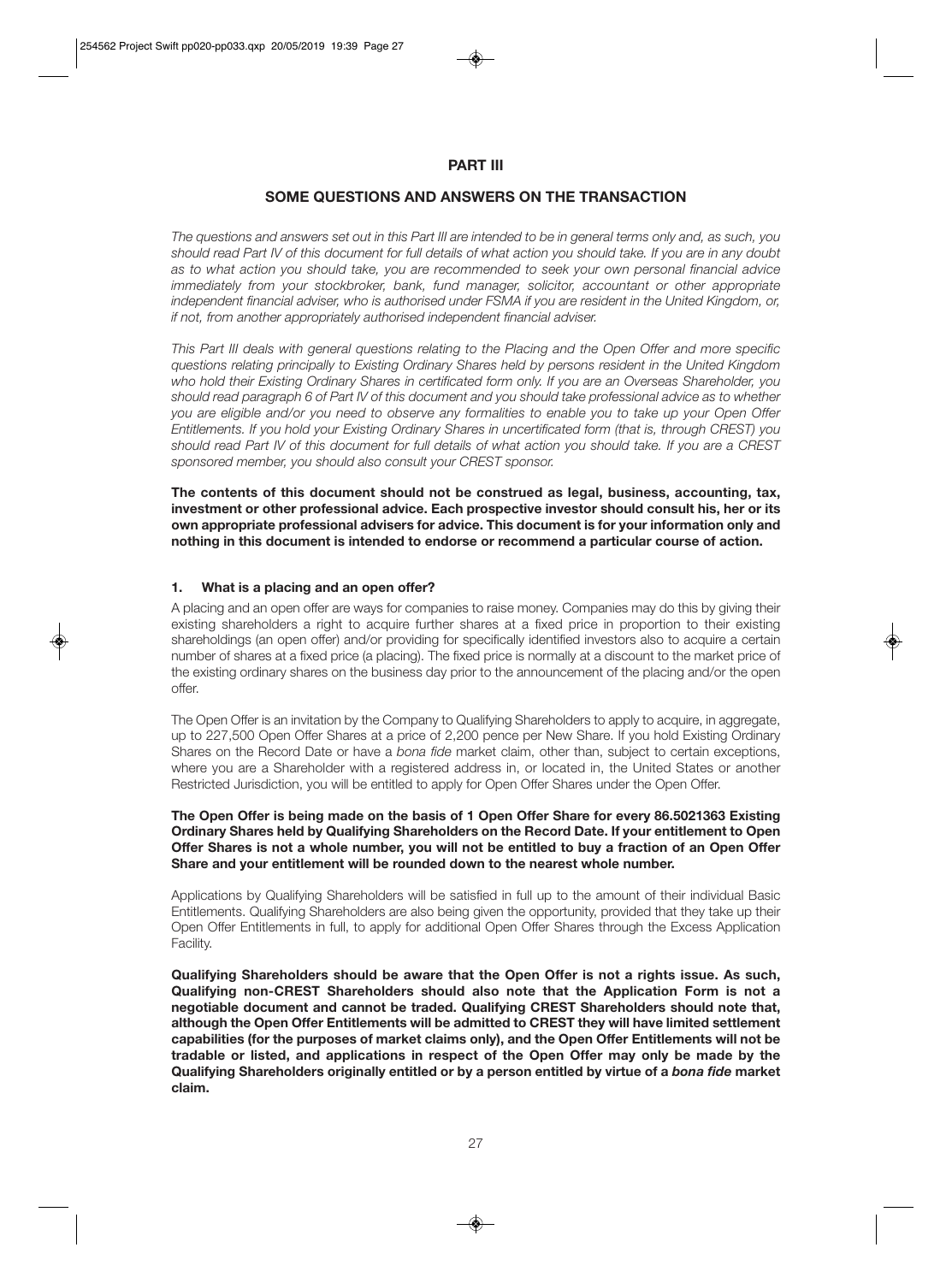#### **2. Am I eligible to participate in the Placing?**

Unless you are a Placee, you will not be eligible to participate in the Placing.

#### **3. I hold my Existing Ordinary Shares in certificated form. How do I know if I am able to apply to acquire Open Offer Shares under the Open Offer?**

If you have received an Application Form and, subject to certain exceptions, are not a holder with a registered address and are not resident or located in the United States or another Restricted Jurisdiction, then you should be eligible to acquire Open Offer Shares under the Open Offer, as long as you have not sold all of your Existing Ordinary Shares on or before 7.00 a.m. on 20 May 2019 (the Ex-entitlement Date for the Open Offer).

#### **4. I hold my Existing Ordinary Shares in certificated form. How do I know how many Open Offer Shares I am entitled to take up?**

If you hold your Existing Ordinary Shares in certificated form and, subject to certain exceptions, do not have a registered address in and are not resident or located in the United States or another Restricted Jurisdiction, you should have been sent an Application Form with this document.

That Application Form shows:

- how many Existing Ordinary Shares you held at close of business on the Record Date;
- how many Open Offer Shares are comprised in your Basic Entitlement; and
- how much you need to pay if you want to take up your right to subscribe for your Basic Entitlement to the Open Offer Shares.

If you have a registered address or are resident or located in the United States or, subject to certain exceptions, one of the Restricted Jurisdictions, you will not receive an Application Form.

If you would like to apply for any of, all of or more than the Open Offer Shares comprised in your Open Offer Entitlement you should complete the Application Form in accordance with the instructions printed on it and the information provided in this document. Please return the completed form in the reply-paid envelope provided with the Application Form along with a cheque or banker's draft for the number of Open Offer Shares you want to apply for and allow at least four business days for delivery if sent by first class post from within the United Kingdom. Please also see questions 5 and 11 for further help in completing the Application Form.

#### **5. I am a Qualifying Shareholder with a registered address in the UK and I hold my Existing Ordinary Shares in certificated form. What are my choices in relation to the Open Offer and what should I do with the Application Form?**

#### 5.1 *If you want to take up all of your Basic Entitlement?*

If you want to take up all of the Open Offer Shares to which you are entitled, all you need to do is send the completed Application Form, together with your cheque or banker's draft for the amount (as indicated in Box 5 of your Application Form), payable to 'Share Registrars Ltd Receiving Agent Account' in the reply paid envelope provided, by post, or by hand (during normal business hours only), to Share Registrars Ltd, The Courtyard, 17 West Street, Farnham, Surrey, GU9 7DR to arrive by no later than 11.00 a.m. on 5 June 2019. Within the United Kingdom only, you can use the reply-paid envelope which is enclosed with the Application Form. You should allow at least four business days for delivery if using first-class post or the reply-paid envelope within the United Kingdom. If posting from outside the United Kingdom, postage will be payable when using the reply-paid envelope.

Full instructions are set out in Part IV of this document and in the Application Form. A definitive share certificate will then be sent to you for the Open Offer Shares that you validly take up. Your definitive share certificate for such Open Offer Shares is expected to be despatched to you by no later than 14 June 2019.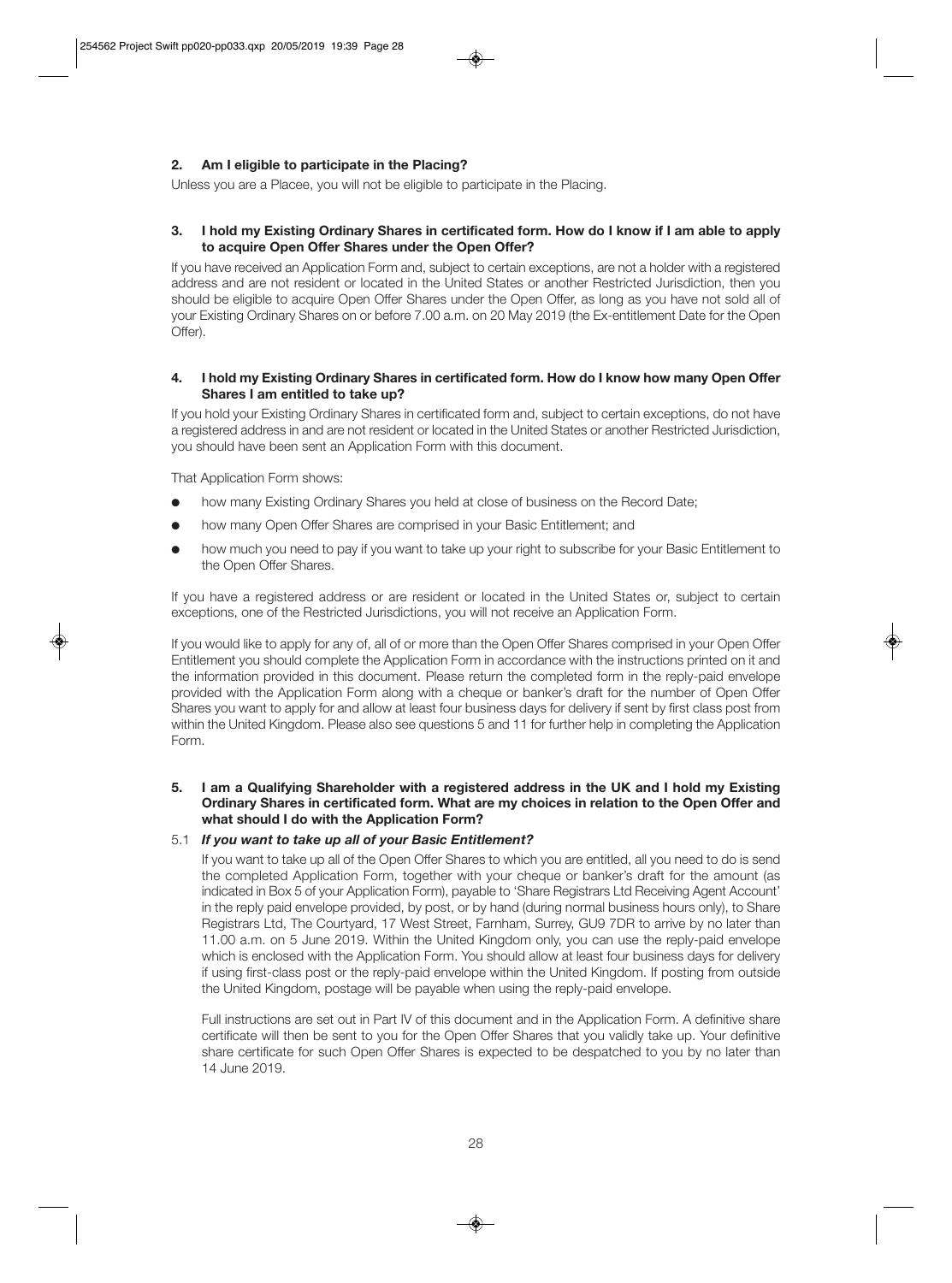#### 5.2 *If you want to take up some but not all of your Basic Entitlement?*

If you want to take up some but not all of you Basic Entitlement, you should write the number of Open Offer Shares you want to take up in Box 2 of your Application Form; for example, if you are entitled to take up 1,000 shares but you only want to take up 500 shares, then you should write '500' in Box 2.

To work out how much you need to pay for the Open Offer Shares, you need to multiply the number of Open Offer Shares you want (in this example '500') by 2,200 pence, which is the price of each Open Offer Share (giving you an amount of £11,000.00 in this example). You should write this amount in Box 5, and this should be the amount your cheque or banker's draft is made out for. You should then return your Application Form together with your cheque or banker's draft for that amount, payable to 'Share Registrars Ltd Receiving Agent Account' and crossed "A/C payee only", in the reply-paid envelope provided, by post, or by hand (during normal business hours only) to Share Registrars Ltd, The Courtyard, 17 West Street, Farnham, Surrey, GU9 7DR to arrive by no later than 11.00 a.m. on 5 June 2019, after which time the Application Form will not be valid. Within the United Kingdom only, you can use the reply-paid envelope which is enclosed with the Application Form. You should allow at least four business days for delivery if using first-class post or the reply-paid envelope within the United Kingdom. If posting from outside the United Kingdom, postage will be payable when using the replypaid envelope.

Full instructions are set out in Part IV of this document and in the Application Form. A definitive share certificate will then be sent to you for the Open Offer Shares that you validly take up. Your definitive share certificate for such Open Offer Shares is expected to be despatched to you by no later than 14 June 2019.

#### 5.3 *If you want to apply for more than your Basic Entitlement?*

Provided that you have agreed to take up your Basic Entitlement in full, you can apply for Excess Shares using the Excess Application Facility. You should write the number of Open Offer Shares you wish to take up in Box 2 which must be the number of Open Offer Shares shown in Box 7. You should then write the number of Excess Shares you wish to apply for under the Excess Application Facility in Box 3 and then complete Box 4 by adding together the numbers you have entered in Boxes 2 and 3.

To work out how much you need to pay for the Open Offer Shares you are applying for, you need to multiply the number of Open Offer Shares shown in Box 4 by the Issue Price, which is the price of each Open Offer Share. You should write this amount in Box 5, rounding down to the nearest whole penny. You should then return your Application Form together with your cheque or banker's draft for that amount payable to 'Share Registrars Ltd Receiving Agent Account' and crossed "A/C payee only", in the reply-paid envelope provided, by post, or by hand (during normal business hours only) to Share Registrars Ltd, The Courtyard, 17 West Street, Farnham, Surrey, GU9 7DR to arrive by no later than 11.00 a.m. on 5 June 2019, after which time the Application Form will not be valid. Within the United Kingdom only, you can use the accompanying reply-paid envelope.

You should allow at least four business days for delivery if using first-class post or the reply-paid envelope within the United Kingdom. If posting from outside the United Kingdom, postage will be payable when using the reply-paid envelope. Full instructions are set out in Part IV of this document and in the Application Form. If applications under the Excess Application Facility are received for more than the total number of Open Offer Shares available following take-up of Open Offer Entitlements, such applications will be scaled back *pro rata* to the number of Excess Shares applied for by Qualifying Shareholders under the Excess Application Facility. Therefore, applications under the Excess Application Facility may not be satisfied in full. In this event, Qualifying Shareholders will receive a pounds sterling amount equal to the number of Open Offer Shares applied and paid for by, but not allotted to, the relevant Qualifying Shareholder, multiplied by the Issue Price. Monies will be returned as soon as reasonably practicable, without payment of interest and at the applicant's sole risk.

A definitive share certificate will then be sent to you for the Open Offer Shares that you validly take up. Your definitive share certificate for such Open Offer Shares is expected to be despatched to you by no later than 14 June 2019.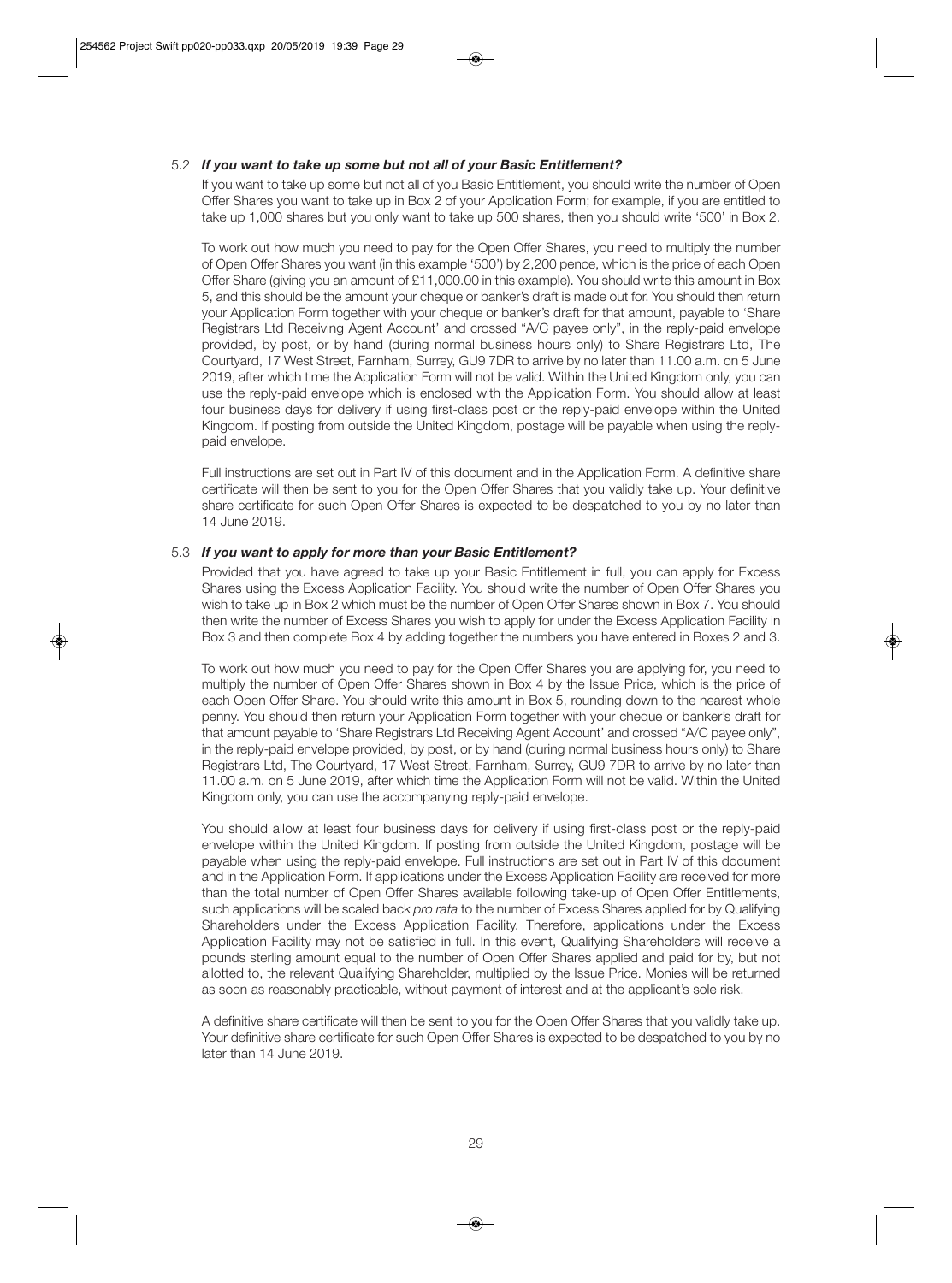#### 5.4 *If you do not want to take up your Open Offer Entitlement*

If you do not want to take up the Open Offer Shares to which you are entitled, you do not need to do anything. In these circumstances, you will not receive any Open Offer Shares. The Open Offer Shares you could have taken up will not be issued by the Company to you or for your benefit. You cannot sell your Application Form or your Open Offer Entitlement to anyone else.

If you are not a Placee and you do not take up any of your Open Offer Entitlement, then following the Transaction, your interest in the Company will be diluted, although you should note that even if a Qualifying Shareholder (who is not a Placee) subscribes for his full entitlement to the Open Offer Shares, his proportionate interest in the Company will be diluted by the issue of New Shares pursuant to the Placing.

#### **6. I hold my Existing Ordinary Shares in uncertificated form in CREST. What do I need to do in relation to the Open Offer?**

CREST members should follow the instructions set out in Part IV of this document. Persons who hold Existing Ordinary Shares through a CREST member should be informed by such CREST member of the number of Open Offer Shares they are entitled to apply for under their Open Offer Entitlement and should contact their CREST member should they not receive this information.

#### **7. I acquired my Existing Ordinary Shares prior to the Record Date and hold my Existing Ordinary Shares in certificated form. What if I do not receive an Application Form or I have lost my Application Form?**

If you do not receive an Application Form, this probably means that you are not eligible to participate in the Open Offer. Some Qualifying non-CREST Shareholders, however, will not receive an Application Form but may still be eligible to participate in the Open Offer, namely:

- l Qualifying CREST Shareholders who held their Existing Ordinary Shares in uncertificated form on 17 May 2019 and who have converted them to certificated form;
- l Qualifying non-CREST Shareholders who bought Existing Ordinary Shares before 7.00 a.m. on 17 May 2019 but were not registered as the holders of those shares at the close of business on 17 May 2019; and
- certain Overseas Shareholders.

If you do not receive an Application Form but think that you should have received one or you have lost your Application Form, please contact Share Registrars Ltd on 01252 821390 from within the UK or +44 1252 821390 if calling from outside the UK. Calls outside the United Kingdom will be charged at the applicable international rate. Lines are open from 9.00 a.m.to 5.30 p.m. (UK time) Monday to Friday (except English and Welsh public holidays). Different charges may apply to calls from mobile telephones and calls may be recorded and randomly monitored for security and training purposes. The helpline cannot provide advice on the merits of the proposals nor give any financial, legal or tax advice.

#### **8. If I buy Existing Ordinary Shares after the Record Date will I be eligible to participate in the Open Offer?**

If you buy or have bought Existing Ordinary Shares after the Record Date you are unlikely to be able to participate in the Open Offer in respect of those Existing Ordinary Shares.

If you are in any doubt, please consult your stockbroker, bank or other appropriate financial adviser, or whoever arranged your share purchase, to ensure you claim your entitlement.

#### **9. What if I change my mind?**

If you are a Qualifying non-CREST Shareholder, once you have sent your Application Form and payment to the Receiving Agent, you cannot withdraw your application or change the number of Open Offer Shares you have applied for, except in the very limited circumstances which are set out in paragraph 4 of Part IV of this document.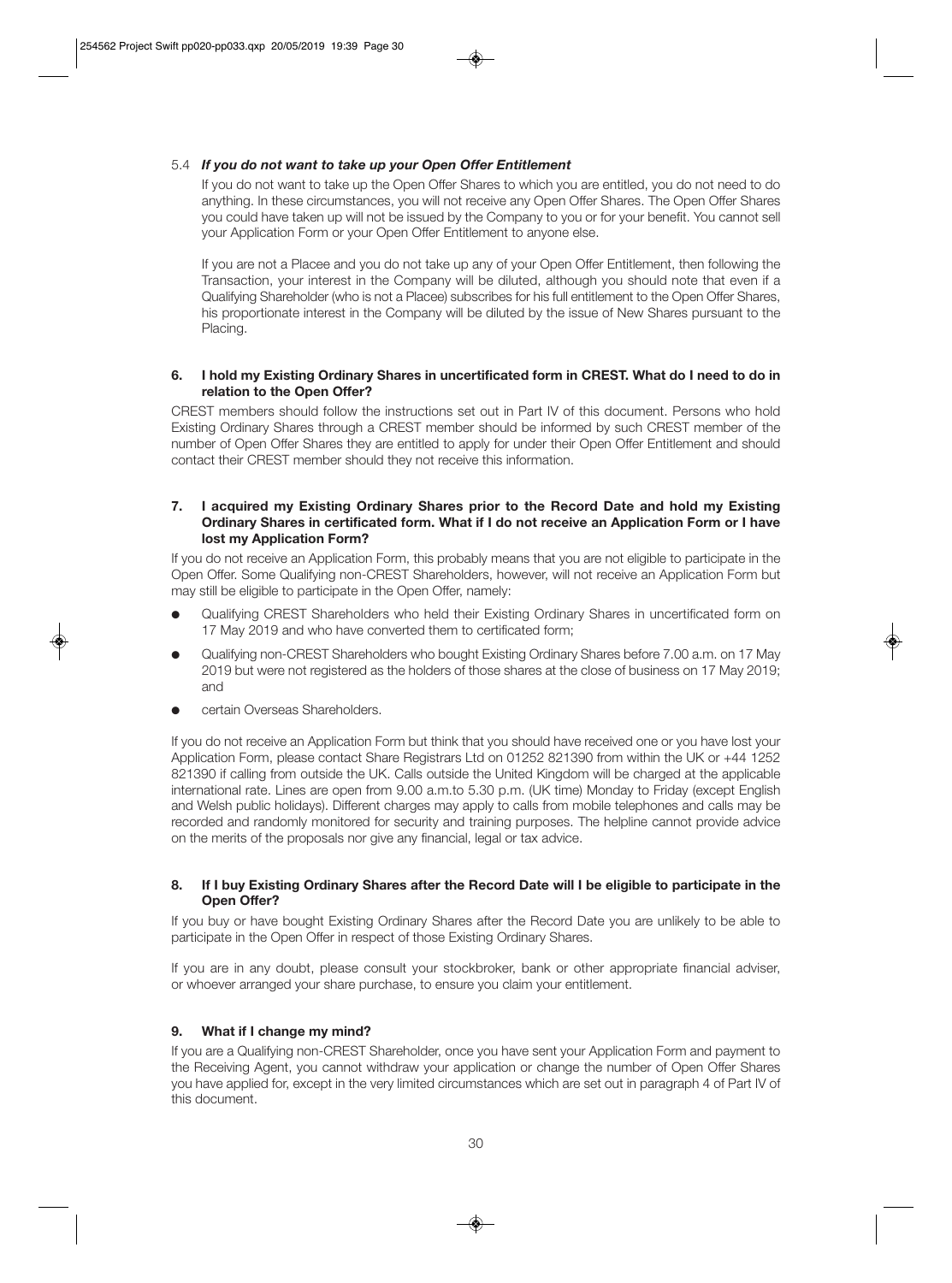#### **10. What if the number of Open Offer Shares to which I am entitled is not a whole number? Am I entitled to fractions of Open Offer Shares?**

Your entitlement to Open Offer Shares will be calculated at the Record Date. If the result is not a whole number, you will not receive an Open Offer Share in respect of the fraction of each Existing Ordinary Share and your entitlement will be rounded down to the nearest whole number.

#### **11. I hold my Existing Ordinary Shares in certificated form. What should I do if I want to spend more or less than the amount set out in Box 8 of the Application Form?**

If you want to spend more than the amount set out in Box 8 you should divide the amount you want to spend by 2,200 pence (being the price in pence of each Open Offer Share under the Open Offer). This will give you the number of Open Offer Shares for which you should apply. You can only apply for a whole number of Open Offer Shares. For example, if you want to spend £500 you should divide £500 by 2,200 pence, which comes to 22.73. You should round that down to 22 to give you the number of Open Offer Shares for which, in this example, you can apply without exceeding your chosen amount. Write the total number of Open Offer Shares (in this example 22) in Box 4. To get an accurate amount to put on your cheque or banker's draft, you should multiply the whole number of Open Offer Shares you want to apply for (in this example 22) by 2,200 pence and then fill in that amount rounded down to the nearest whole penny (in this example being £484.00), in Box 5 and on your cheque or banker's draft accordingly.

You should note that the number of available Open Offer Shares under the Excess Application Facility is dependent on the level of take-up of Open Offer Entitlements. If applications are received for more than the available number of Open Offer Shares, applications made under the Excess Application Facility will be scaled back *pro rata* to the number of Excess Shares applied for by Qualifying Shareholders. Assuming that there are no Overseas Shareholders who have registered addresses in, or are residents in or citizens of a Restricted Jurisdiction, and if every Qualifying Shareholder takes up their Open Offer Entitlements in full there will be no Open Offer Shares available under the Excess Application Facility. Qualifying non-CREST Shareholders whose applications under the Excess Application Facility are so scaled back will receive a pounds sterling amount equal to the number of Open Offer Shares applied and paid for by, but not allotted to, them multiplied by the Issue Price. Monies will be returned as soon as reasonably practicable, without payment of interest and at the Applicant's sole risk.

If you want to spend less than the amount set out in Box 8, you should divide the amount you want to spend by 2,200 pence (being the price, in pence, of each Open Offer Share under the Open Offer). This will give you the number of Open Offer Shares you should apply for. You can only apply for a whole number of Open Offer Shares. For example, if you want to spend £100 you should divide £100 by 2,200 pence. You should round that down to the nearest whole number (in this example, 4), to give you the number of shares you want to take up. Write that number (in this example, 4) in Box 2. Then to get an accurate amount to put on your cheque or banker's draft, you should multiply the whole number of Open Offer Shares you want to apply for (in this example, 4) by 2,200 pence and then fill in that amount rounded down to the nearest whole penny (in this example being £88.00) in Box 5 and on your cheque or banker's draft accordingly.

#### **12. I hold my Existing Ordinary Shares in certificated form. What should I do if I have sold some or all of my Existing Ordinary Shares?**

If you hold Existing Ordinary Shares directly and you sold some or all of your Existing Ordinary Shares before close of business on 17 May 2019, you should contact the buyer or the person/company through whom you sold your shares. The buyer may be entitled to apply for Open Offer Shares under the Open Offer. If you sold any of your Existing Ordinary Shares on or after 7.00 a.m. on 17 May 2019, you may still take up and apply for the Open Offer Shares as set out on your Application Form.

#### **13. I hold my Existing Ordinary Shares in certificated form. How do I pay?**

You should return your Application Form with a cheque or banker's draft drawn in pounds sterling on a bank or building society account in the UK in the reply-paid envelope enclosed (from within the United Kingdom). You should allow at least four business days for delivery if using first-class post or the reply-paid envelope within the United Kingdom. Cheques should be drawn on a sole or joint personal account of the Qualifying Shareholder who is applying for the Open Offer Shares. The funds should be made payable to 'Share Registrars Ltd Receiving Agent Account'. In each case, the cheque should be crossed "A/C Payee only".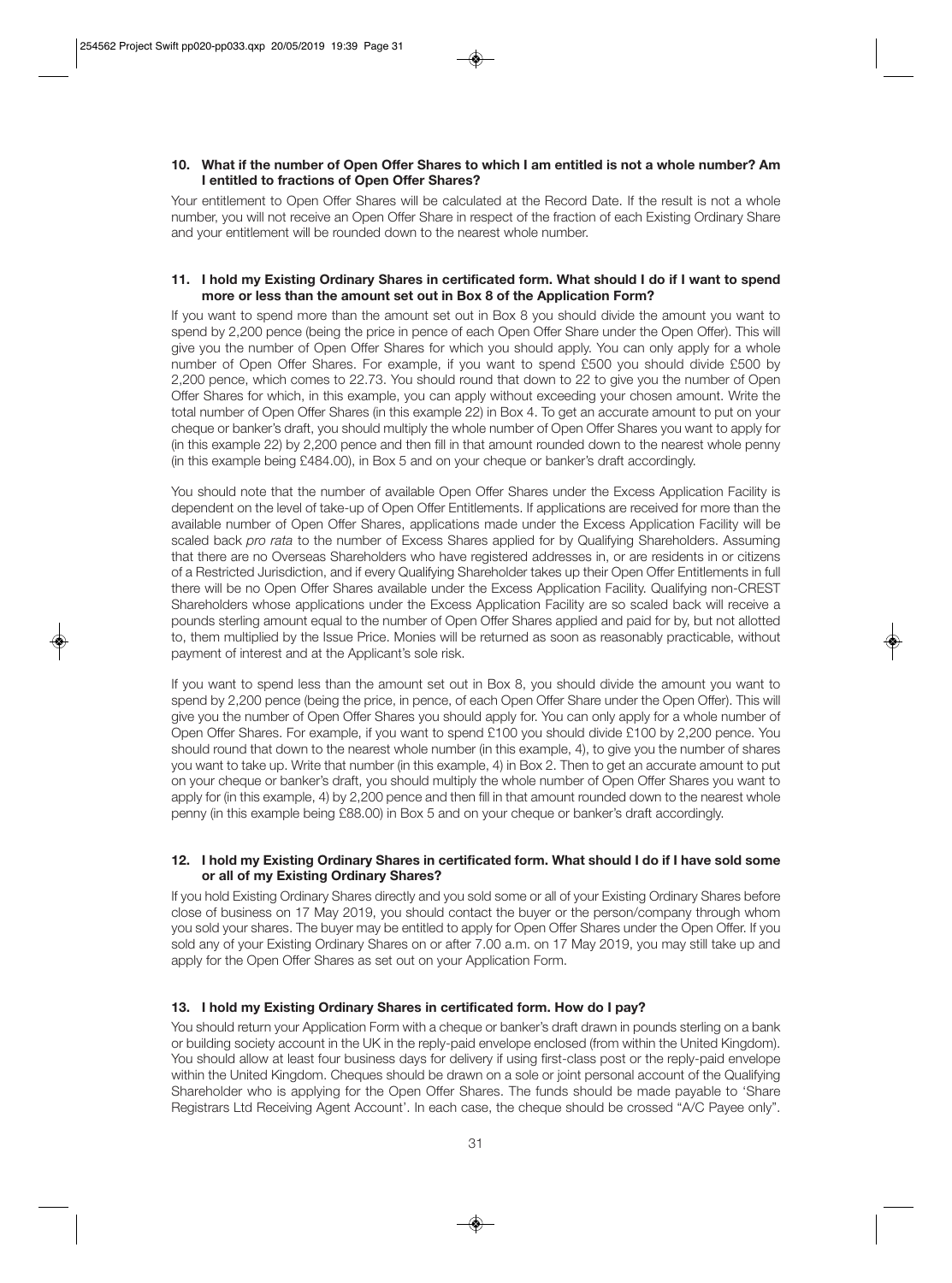Payments via CHAPS, BACS or electronic transfer will not be accepted. Third party cheques may not be accepted with the exception of banker's drafts or building society cheques where the bank or building society has confirmed the name of the account holder (which must be the same name as appears on page 1 of the Application Form) on the back of the draft or cheque and have added their branch stamp.

#### **14. Will the Existing Ordinary Shares that I hold now be affected by the Open Offer?**

If you decide not to apply for any of the Open Offer Shares to which you are entitled under the Open Offer, or only apply for some of your Open Offer Entitlement, your proportionate ownership and voting interest in the Company will be reduced (in addition to the reduction caused by the Placing).

#### **15. I hold my Existing Ordinary Shares in certificated form. Where do I send my Application Form?**

You should send your completed Application Form and monies by post in the enclosed reply paid envelope (from within the United Kingdom) by post or by hand (during normal business hours only) to Share Registrars Ltd, The Courtyard, 17 West Street, Farnham, Surrey, GU9 7DR. You should allow at least four business days for delivery if using first class post or the reply-paid envelope within the United Kingdom. If you do not want to take up or apply for Open Offer Shares then you need take no further action.

#### **16. I hold my Existing Ordinary Shares in certificated form. When do I have to decide if I want to apply for Open Offer Shares?**

The Receiving Agent must receive your completed Application Form and cheque or banker's draft by 11.00 a.m. on 5 June 2019. You should allow at least four business days for delivery if using first-class post or the reply-paid envelope included with the Application Form, within the United Kingdom.

#### **17. I hold my Existing Ordinary Shares in certificated form. If I take up my entitlements, when will I receive the certificate representing my Open Offer Shares?**

It is expected that the Registrars will post all Open Offer Share certificates by 14 June 2019.

#### **18. What should I do if I think my holding of Existing Ordinary Shares (as shown in Box 6 on page 1 of the Application Form) is incorrect?**

If you bought or sold Existing Ordinary Shares shortly before the Record Date, your transaction may not have been entered on the register of members before the Record Date for the Open Offer. If you bought Existing Ordinary Shares before 7.00 a.m. on 17 May but were not registered as the holder of those shares on the Record Date for the Open Offer (close of business on 17 May 2019), you may still be eligible to participate in the Open Offer. If you are in any doubt, please contact your stockbroker, bank or other appropriate financial adviser, or whoever arranged your share purchase, to ensure you claim your entitlement. You will not be entitled to Open Offer Entitlements in respect of any Existing Ordinary Shares acquired on or after 7.00 a.m. on 17 May 2019.

#### **19. Will the Transaction affect dividends (if any) on the Existing Ordinary Shares?**

The New Shares will, when issued and fully paid, rank equally in all respects with Existing Ordinary Shares, including the right to receive all dividends or other distributions made, paid or declared, if any, by reference to a record date after the date of their issue.

#### **20. Will I be taxed if I take up my entitlements?**

Information on taxation in the United Kingdom with regard to the Open Offer is set out in paragraph 6 of Part V of this document. This information is intended to be only a general guide to certain UK tax considerations and Shareholders who are in any doubt as to their tax position or who may be subject to tax in any other jurisdiction are strongly recommended to consult their own professional advisers.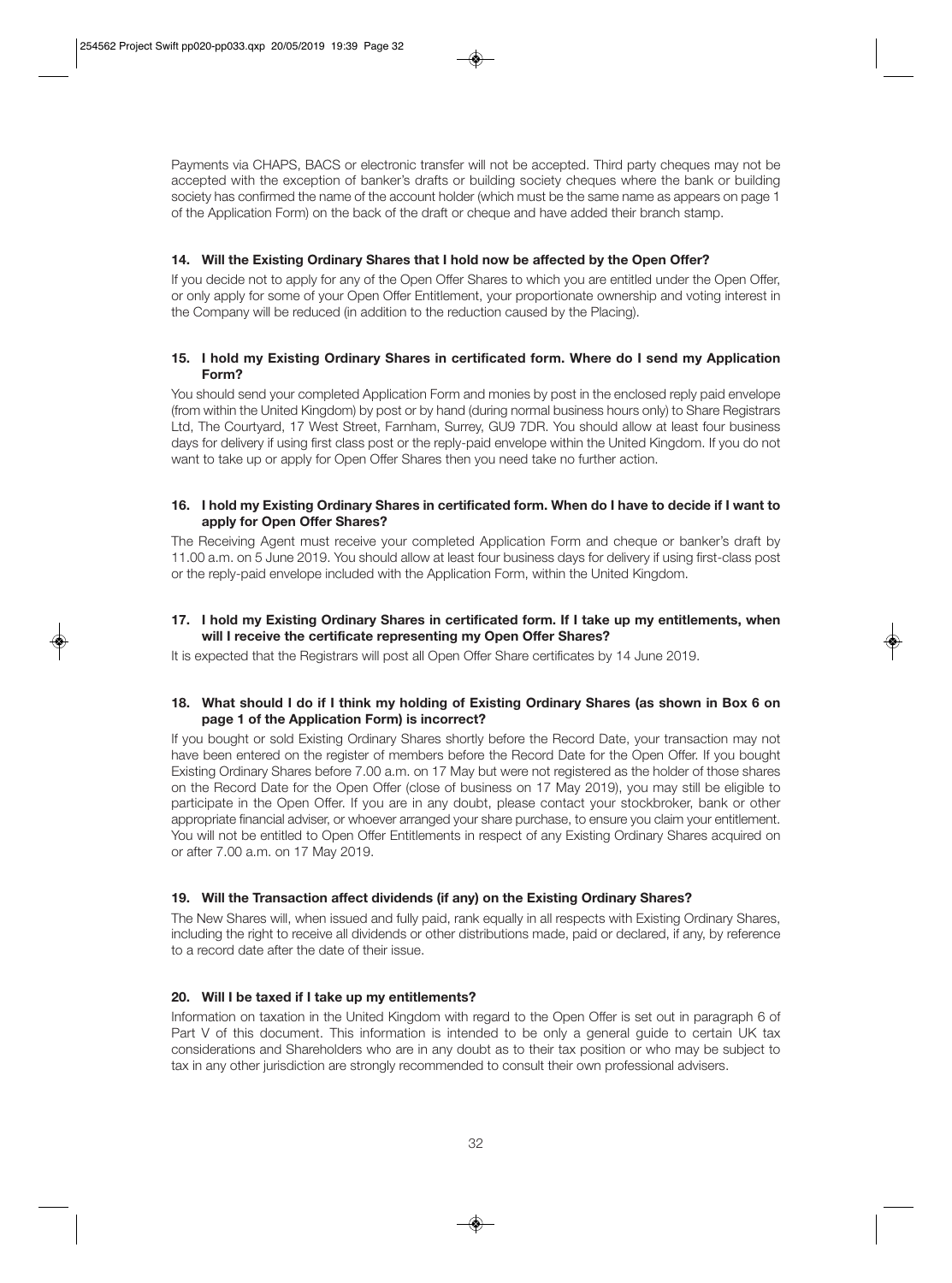#### **21. What should I do if I live outside the United Kingdom?**

Your ability to apply to acquire Open Offer Shares may be affected by the laws of the country in which you live and you should take professional advice as to whether you require any governmental or other consents or need to observe any other formalities to enable you to take up your Open Offer Entitlement. Shareholders with registered addresses or who are resident or located in the United States or another Restricted Jurisdiction are, subject to certain exceptions, not eligible to participate in the Open Offer. Your attention is drawn to the information in paragraph 6 of Part IV of this document.

#### **22. How do I transfer my entitlements into the CREST system?**

If you are a Qualifying non-CREST Shareholder, but are a CREST member and want your Open Offer Shares to be in uncertificated form, you should complete the CREST deposit form (Box 13 on page 4 of the Application Form), and ensure they are delivered to CCSS in accordance with the instructions in the Application Form. CREST sponsored members should arrange for their CREST sponsors to do this. If you have transferred your rights into the CREST system, you should refer to paragraph 4.2 of Part IV of this document for details on how to apply and pay for the Open Offer Shares.

#### **23. Do I need to comply with the Money Laundering Regulations (as set out in paragraph 5 of Part IV of this document)?**

If you are a Qualifying non-CREST Shareholder, you may not need to follow these procedures if you pay for them by a cheque drawn on an account in your own name and that account is one which is held with an EU or United Kingdom regulated bank or building society. If you are a Qualifying CREST Shareholder, you will not generally need to comply with the Money Laundering Regulations unless you apply to take up all or some of your entitlement to Open Offer Entitlements as agent for one or more persons and you are not an EU or United Kingdom regulated financial institution. Qualifying non-CREST Shareholders and Qualifying CREST Shareholders should refer to paragraph 5 of Part IV of this document for a fuller description of the requirements of the Money Laundering Regulations.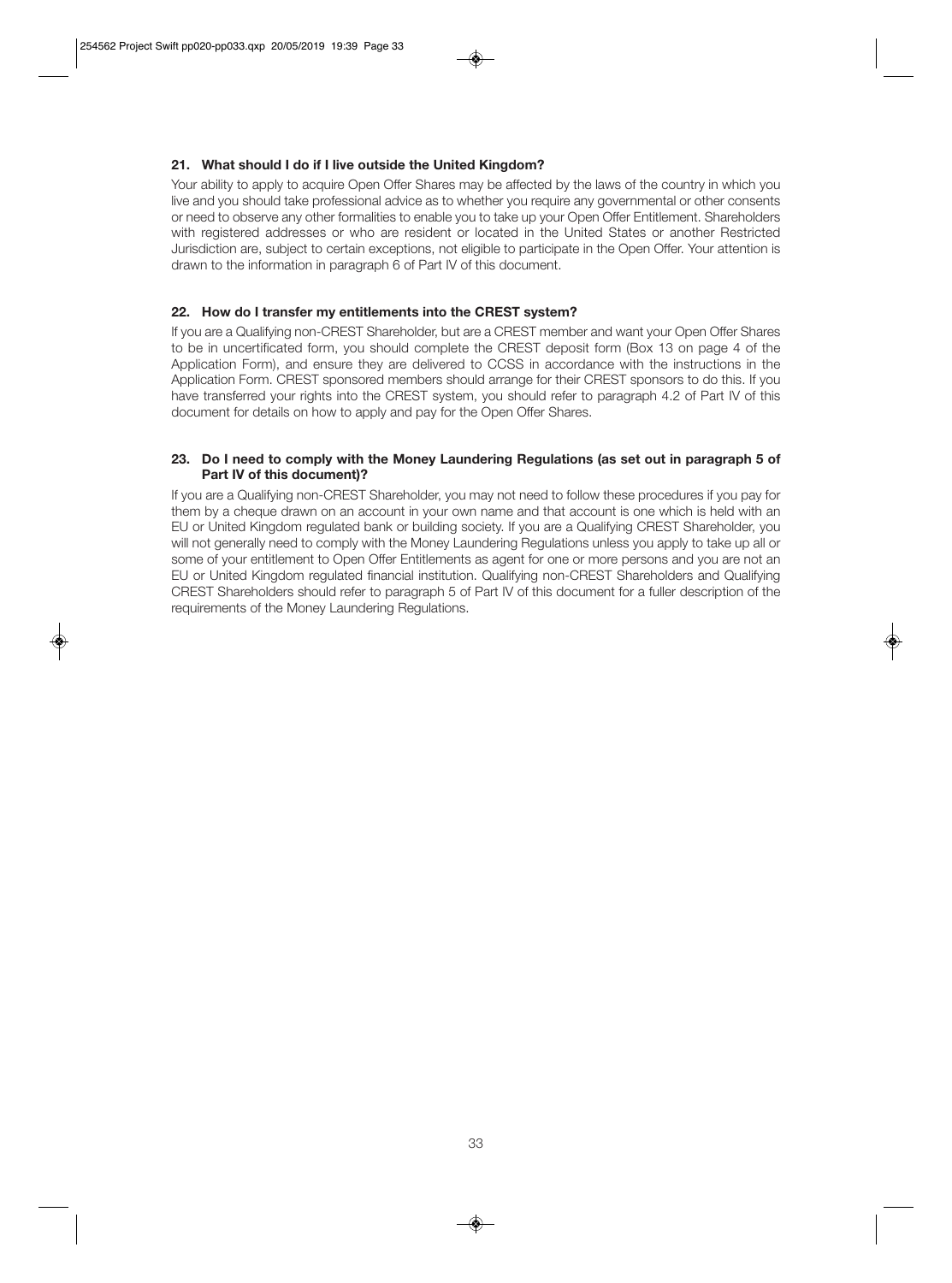#### **PART IV**

#### **TERMS AND CONDITIONS OF THE OPEN OFFER**

#### **1. Introduction**

As explained in Part I of this document, the Company is proposing to issue 2,050,000 Placing Shares pursuant to the Placing and up to a further 227,500 Open Offer Shares pursuant to the Open Offer.

Qualifying Shareholders are being offered the opportunity under the Open Offer to acquire Open Offer Shares at 2,200 pence per share, being the same price per share as in the Placing. The Placing Shares are not subject to clawback and do not form part of the Open Offer.

The Issue Price of 2,200 pence represents a discount of approximately 12.7 per cent. to the price of 2,520 pence per Existing Ordinary Share on 17 May 2019, being the Closing Price on the business day prior to the announcement of the Transaction, and a 2.6 per cent. discount to the 20 business day average Closing Price up to and including 17 May 2019. This document and, where relevant, the Application Form contain the formal terms and conditions of the Open Offer.

#### **2. The Open Offer**

Subject to the terms and conditions set out below and in the Application Form, the Company invites Qualifying Shareholders to apply for Open Offer Shares at the Issue Price, payable in full in cash on application, free of all expenses, on the basis of:

#### **1 Open Offer Share for every 86.5021363 Existing Ordinary Shares**

held by them and registered in their names at close of business on 17 May 2019, the Record Date, and so in proportion to any other number of Existing Ordinary Shares then held.

A Qualifying Shareholder who holds Existing Ordinary Shares in certificated and uncertificated form will be treated as having separate holdings for the purpose of calculating entitlements under the Open Offer.

Fractions of Open Offer Shares will not be allotted to Qualifying Shareholders and entitlements to apply for Open Offer Shares will be rounded down to the nearest whole number of Open Offer Shares.

Qualifying Shareholders may apply for any whole number of Open Offer Shares up to their Basic Entitlement, which, in the case of Qualifying non-CREST Shareholders, is equal to the number of Open Offer Entitlements as shown in Box 7 on their Application Form or, in the case of Qualifying CREST Shareholders, is equal to the number of Open Offer Entitlements credited to their stock account in CREST. The action to be taken in relation to the Open Offer depends on whether you have received an Application Form in respect of your Open Offer Entitlement under the Open Offer or have your Open Offer Entitlement credited to your stock account in CREST.

Qualifying Shareholders are also invited to apply for additional Open Offer Shares as an Excess Entitlement, up to the total number of Open Offer Shares available under the Open Offer. Any Open Offer Shares not issued to a Qualifying Shareholder pursuant to their Basic Entitlement will be apportioned between those Qualifying Shareholders who have applied for Excess Entitlements at the sole and absolute discretion of the Board, provided that no Qualifying Shareholder shall be required to subscribe for more Open Offer Shares than he or she has specified on the Application Form or through CREST.

If you have received an Application Form with this document please refer to paragraph 4.1 of this Part IV.

If you hold your Existing Ordinary Shares in CREST and have received a credit of Open Offer Entitlements to your CREST stock account, please refer to paragraph 4.2 of this Part IV and also to the CREST Manual for further information on the CREST procedures referred to below.

**The Open Offer is not a rights issue. Qualifying CREST Shareholders should note that although the Open Offer Entitlements (in respect of Qualifying CREST Shareholders) may be admitted to CREST and be enabled for settlement, applications in respect of entitlements under the Open**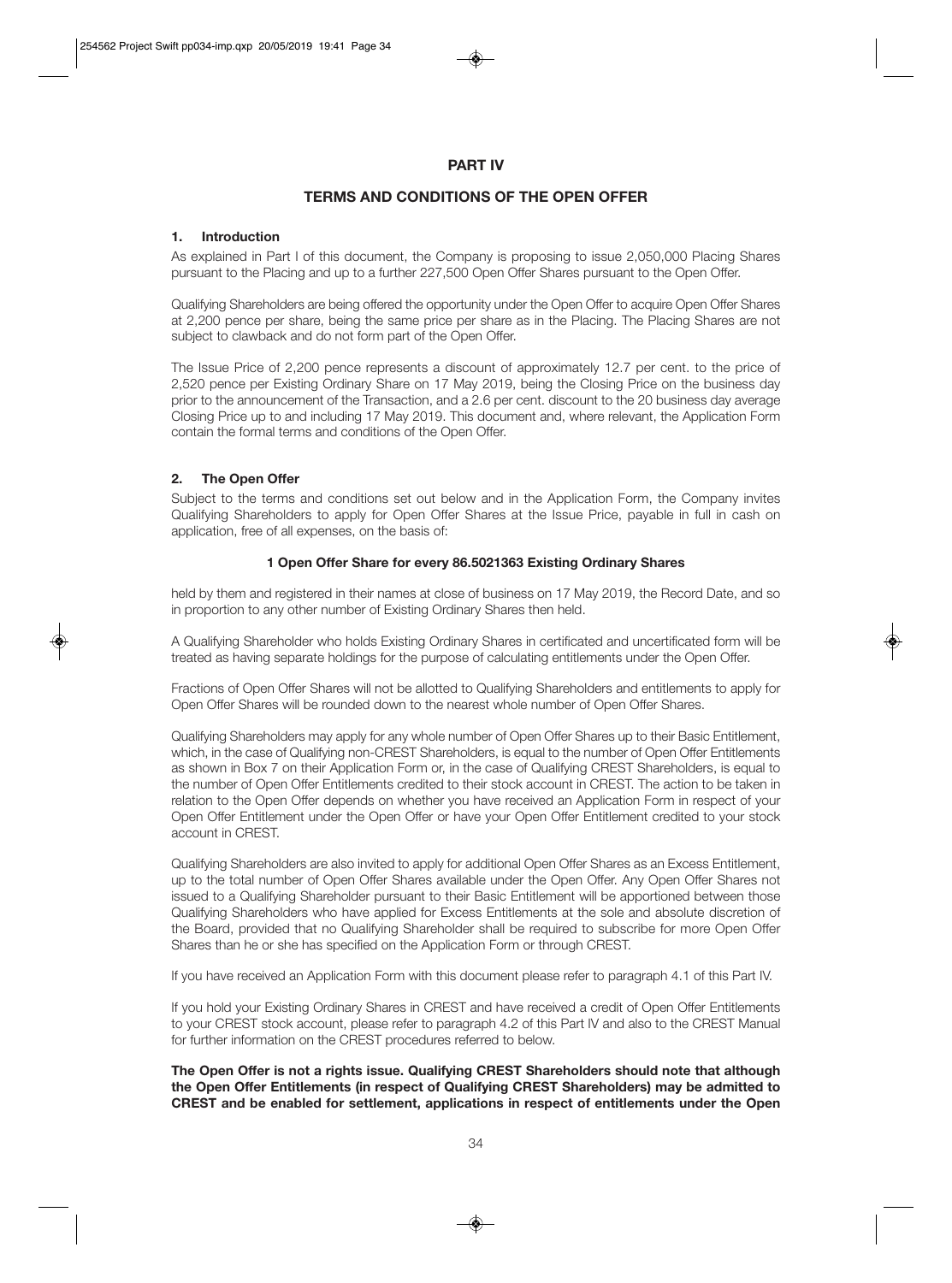**Offer may only be made by the Qualifying Shareholder originally entitled or by a person entitled by virtue of a** *bona fide* **market claim raised by Euroclear's Claims Processing Unit. Qualifying non-CREST Shareholders should note that the Application Form is not a negotiable document and cannot be traded. Qualifying Shareholders should be aware that in the Open Offer, unlike in a rights issue, any Open Offer Shares not applied for will not be sold in the market or placed for the benefit of Qualifying Shareholders who do not apply under the Open Offer.** 

The Existing Ordinary Shares are admitted to AIM. Application will be made to the London Stock Exchange for the Open Offer Shares to be admitted to trading on AIM. It is expected that Admission of the Open Offer Shares will become effective on 7 June 2019 and that dealings in the Open Offer Shares will commence at 8.00 a.m. on that date.

The Existing Ordinary Shares are already enabled for settlement in CREST. No further application for admission to CREST is required for the Open Offer Shares; all such shares, when issued and fully paid, may be held and transferred by means of CREST as Ordinary Shares.

Application will be made for the Open Offer CREST Entitlements to be enabled for settlement in CREST. The conditions to such admission having already been met, the Open Offer Entitlements are expected to be admitted to CREST with effect from 21 May 2019. The Open Offer Shares will be issued fully paid and will be identical to, and rank *pari passu* in all respects with, the Existing Ordinary Shares and will rank for all dividends or other distributions declared, made or paid after the date of issue of the Open Offer Shares. No temporary documents of title will be issued. Further details of the rights attaching to the Existing Ordinary Shares are set out in the Articles which are available on the Company's website (https://www.abdynamics.com).

#### **3. Conditions of the Open Offer**

The Open Offer is conditional, *inter alia*, on:

- (i) the passing of Resolution 1 at the General Meeting;
- (ii) the Placing and Open Offer Agreement not being terminated prior to Admission of the Placing Shares and becoming unconditional in all respects;
- (iii) Admission of the Placing Shares becoming effective on or before 8.00 a.m. on 7 June 2019 (or such later date and/or time as the Company, Cantor Fitzgerald and Cairn may agree, being no later than 28 June 2019); and
- (iv) Admission of the Open Offer Shares becoming effective on or before 8.00 a.m. on 7 June 2019 (or such later date and/or time as the Company, Cantor Fitzgerald and Cairn may agree, being no later than 28 June 2019).

If these and the other conditions to the Open Offer are not satisfied or waived (where capable of waiver), the Open Offer will lapse and will not proceed and any applications made by Qualifying Shareholders will be rejected. In these circumstances, application monies received by the Receiving Agent in respect of Open Offer Shares will be returned (at the applicant's sole risk), without payment of interest, as soon as reasonably practicable thereafter. Lapsing of the Open Offer cannot occur after dealings in the Open Offer Shares have begun.

The allotment and issue of the Open Offer Shares is conditional on Admission of the Placing Shares but the Placing is not conditional on Admission of the Open Offer Shares; if the Placing does not complete, then the Open Offer will also not complete. However, if the Open Offer does not complete, then this will not prevent the Placing from completing.

#### **4. Procedure for application and payment**

If you are in any doubt as to the action you should take, or the contents of this document, you should immediately seek your own personal financial advice from your stockbroker, bank manager, solicitor, accountant, fund manager or other independent adviser duly authorised under FSMA who specialises in advising on the acquisition of shares and other securities.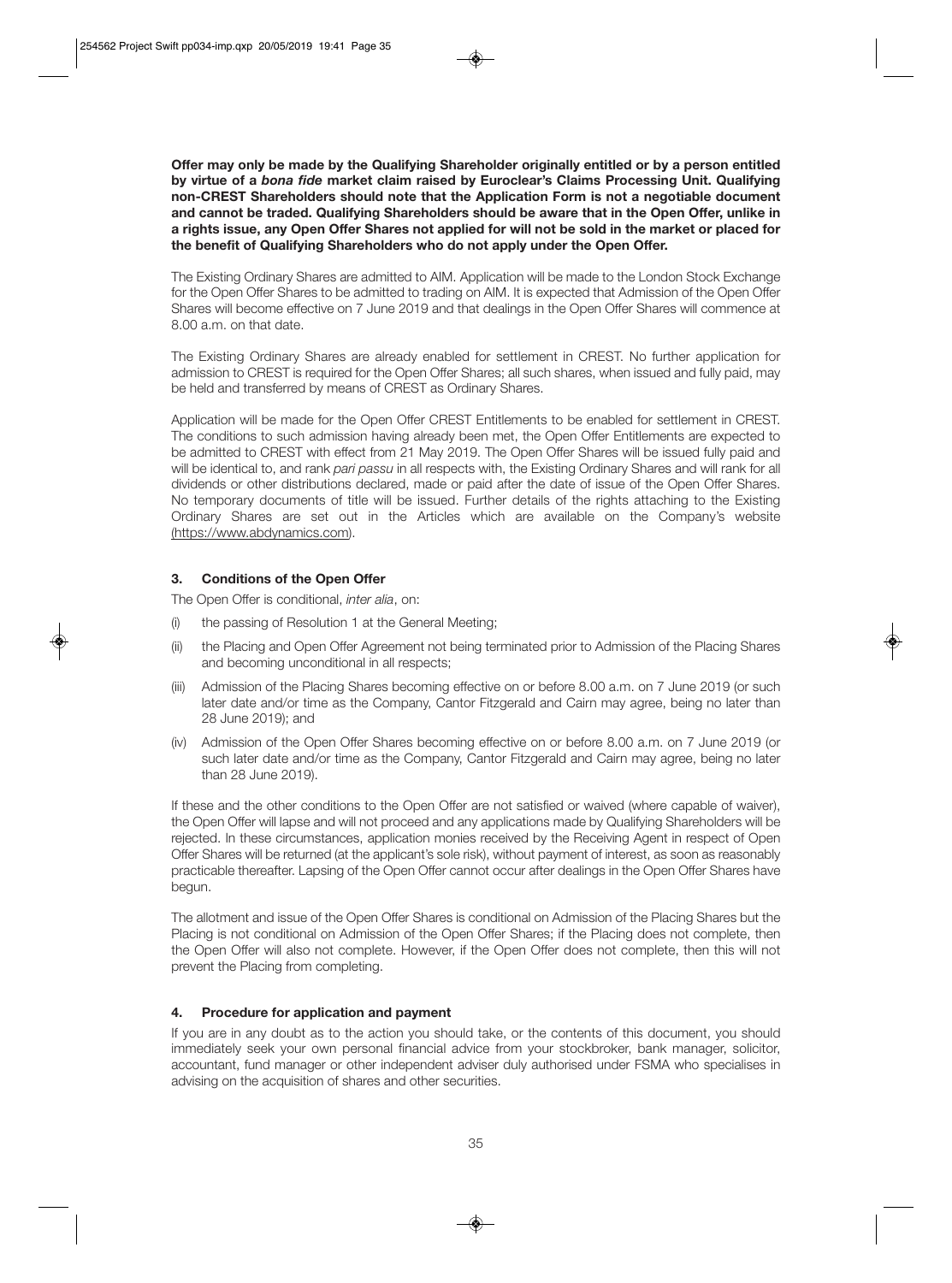The action to be taken by Qualifying Shareholders in respect of the Open Offer depends on whether at the relevant time they have an Application Form in respect of their entitlement under the Open Offer or they have Open Offer Entitlements credited to their CREST stock account in respect of such entitlement.

If a Qualifying CREST Shareholder is a CREST sponsored member they should refer to their CREST sponsor if they wish to apply for all or some of their entitlement under the Open Offer, as only their CREST sponsor will be able to take the necessary action specified below to apply under the Open Offer in respect of the Open Offer Entitlements of such members held in CREST. CREST members who wish to apply under the Open Offer in respect of their Open Offer Entitlements in CREST should refer to the CREST Manual for further information on the CREST procedures referred to below.

If for any reason it becomes necessary to adjust the expected timetable as set out in this document the Company will make an appropriate announcement to a Regulatory Information Service giving details of the revised dates.

#### 4.1 *If you have an Application Form in respect of your Open Offer Entitlement*

4.1.1 *General* 

Subject as provided in paragraph 6 of this Part IV in relation to Overseas Shareholders, Qualifying non-CREST Shareholders will receive an Application Form. The Application Form shows the number of Existing Ordinary Shares registered in your name on the Record Date. It also shows the number of Open Offer Shares for which you may apply pursuant to your Basic Entitlement (on an initial *pro rata* basis) as shown by the total number of Open Offer Shares allocated to you. You may apply for less than your initial *pro rata* entitlement should you wish to do so. You may also apply for additional Open Offer Shares by completing Boxes 3 and 4 on the Application Form relating to your Excess Entitlement.

Qualifying non-CREST Shareholders may also hold such an Application Form by virtue of a *bona fide* market claim. If the total number of Open Offer Shares applied for by all Qualifying Shareholders exceeds 227,500, applications for Open Offer Shares will be scaled back at the sole and absolute discretion of the Directors. The instructions and other terms set out in the Application Form form part of the terms of the Open Offer in relation to Qualifying non-CREST Shareholders.

#### 4.1.2 *Market claims*

Applications for the Open Offer Shares may only be made on the Application Form and may only be made by the Qualifying non-CREST Shareholder named in it or by a person entitled by virtue of a *bona fide* market claim in relation to a purchase of Existing Ordinary Shares through the market prior to the date upon which the Existing Ordinary Shares were marked "ex" the entitlement to the Open Offer by the London Stock Exchange, being 20 May 2019. Application Forms may be split up to 3.00 p.m. on 3 June 2019.

The Application Form is not a negotiable document and cannot be separately traded. A Qualifying non-CREST Shareholder who has sold or transferred all or part of his holding of Existing Ordinary Shares prior to 7.00 a.m. on 20 May 2019, being the date upon which the Existing Ordinary Shares were marked "ex" the entitlement to the Open Offer by the London Stock Exchange, should consult his broker or other professional adviser as soon as possible, as the invitation to acquire Open Offer Shares under the Open Offer may be a benefit which may be claimed from him by the transferee pursuant to the rules of the London Stock Exchange. Qualifying non-CREST Shareholders who have sold all of their registered holdings should, if the market claim is to be settled outside CREST, complete Box 10 on the Application Form and immediately send it to the stockbroker, bank or other agent through whom the sale or transfer was effected for transmission to the purchaser or transferee.

The Application Form should not, however, subject to certain exceptions, be forwarded to or transmitted in or into the United States, Australia, Canada, Japan, the Republic of South Africa or any other Restricted Jurisdiction. If the market claim is to be settled outside CREST, the beneficiary of the claim should follow the procedures set out in the accompanying Application Form. If the market claim is to be settled in CREST, the beneficiary of the claim should follow the procedures set out in paragraph 4.2 below.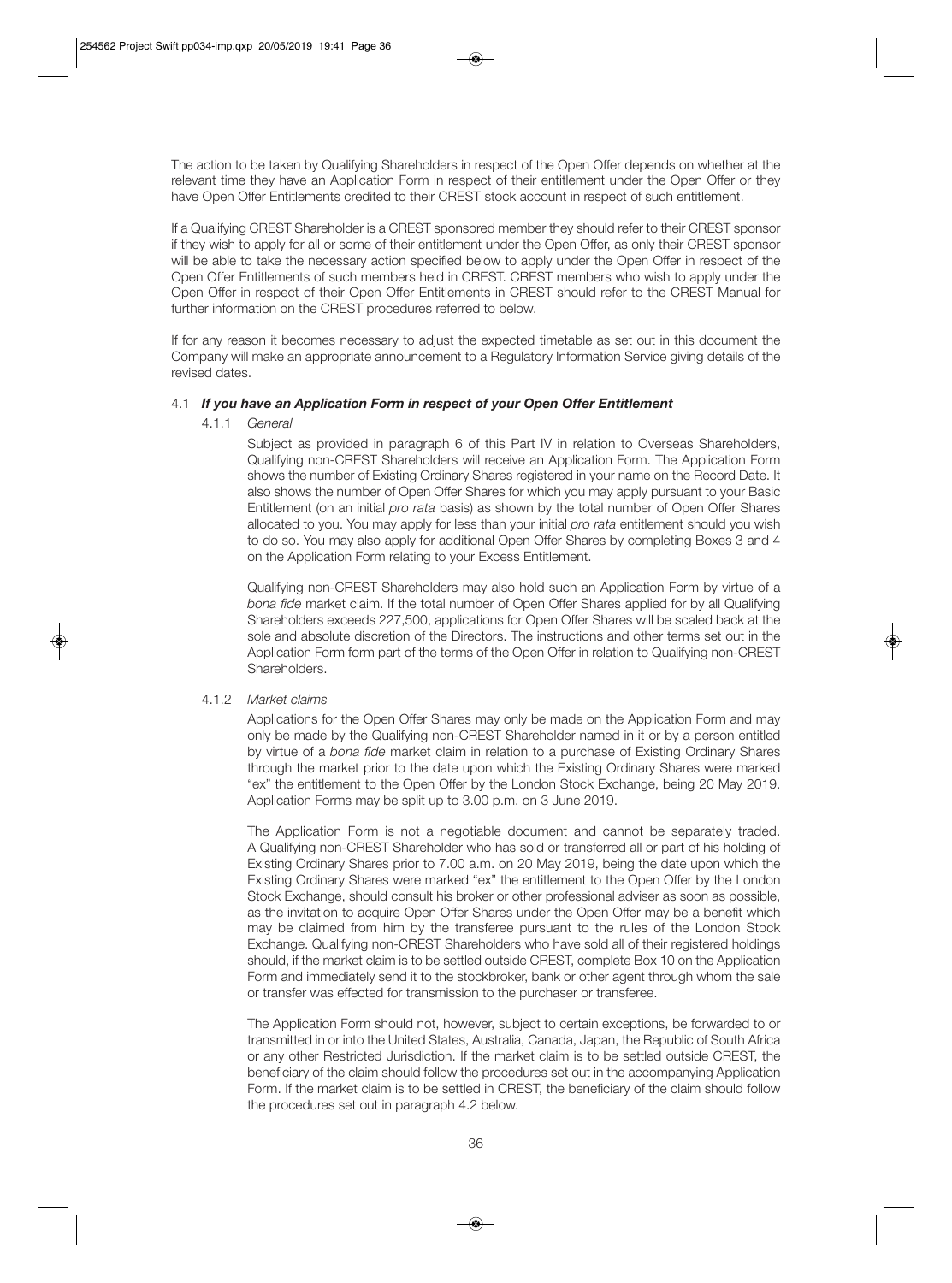#### 4.1.3 *Application procedures*

If you are a Qualifying non-CREST Shareholder and wish to apply for all or some of your entitlement to Open Offer Shares under the Open Offer you should complete and sign the Application Form in accordance with the instructions on it and send it, together with the appropriate remittance, by post to Share Registrars Ltd, The Courtyard, 17 West Street, Farnham, GU9 7DR, or by hand (during normal business hours only) to Share Registrars Ltd, The Courtyard, 17 West Street, Farnham, Surrey, GU9 7DR, so as to arrive no later than 11.00 a.m. on 5 June 2019. A reply-paid envelope is enclosed for use by Qualifying non-CREST Shareholders in connection with the Open Offer. Please note that the Receiving Agent cannot provide financial advice on the merits of the Open Offer or as to whether or not you should take up your entitlement to Open Offer Shares under the Open Offer.

If any Application Form is sent by first class post or using the reply-paid envelope within the United Kingdom, Qualifying non-CREST Shareholders are recommended to allow at least four business days for delivery. The Receiving Agent, on the Company's behalf, may elect to accept Application Forms and remittances after 11.00 a.m. on 5 June 2019 in respect of those bearing a post mark of before that date and time. The Receiving Agent may also (on behalf of the Company) elect to treat an Application Form as valid and binding on the person(s) by whom or on whose behalf it is lodged, even if it is not completed in accordance with the relevant instructions, or if it does not strictly comply with the terms and conditions of application. Applications will not be acknowledged.

The Receiving Agent, on behalf of the Company, also reserves the right (but shall not be obliged) to accept applications in respect of which remittances are received prior to 11.00 a.m. on 5 June 2019 from an authorised person (as defined in FSMA) specifying the number of Open Offer Shares applied for, and undertaking to lodge the relevant Application Form in due course but, in any event, within two business days.

#### 4.1.4 *Payments*

All payments must be in pounds sterling and cheques or banker's drafts should be made payable to 'Share Registrars Limited Receiving Agent Account' and crossed "A/C payee only". Cheques or banker's drafts must be drawn on an account at a branch of a bank or building society in the British Isles which is either a settlement member of the Cheque and Credit Clearing Company Limited or the CHAPS Clearing Company Limited or which has arranged for its cheques and banker's drafts to be cleared through the facilities provided by any of those companies and must bear the appropriate sort code in the top right hand corner. Eurocheques will not be accepted. Cheques should be drawn on the personal account to which you have sole or joint title to funds. Third party cheques may not be accepted with the exception of building society cheques or banker's drafts where the bank or building society has confirmed the name of the account holder (which should match the name detailed on page 1 of the Application Form) and have added the branch stamp.

Cheques or banker's drafts will be presented for payment upon receipt. The Company reserves the right to instruct the Receiving Agent to seek special clearance of cheques and banker's drafts to allow the Company to obtain value for remittances at the earliest opportunity. No interest will be allowed on payments made before they are due and any interest earned on such payments will accrue for the benefit of the Company. It is a term of the Open Offer that cheques shall be honoured on first presentation, and the Company and/or the Receiving Agent (on the Company's behalf) may elect in their sole and absolute discretion to treat as invalid acceptances in respect of which cheques are not so honoured. Application monies will be paid into a separate bank account pending the Open Offer becoming unconditional. In the event that the Open Offer does not become unconditional the Open Offer will lapse and application monies will be returned to relevant applicants (at the applicants' risk) without interest either by first class post as a cheque to the address set out on the Application Form or returned direct to the account of the bank or building society on which the relevant cheque or banker's draft was drawn as soon as practicable. The interest earned on monies held in the separate bank account will be retained for the benefit of the Company.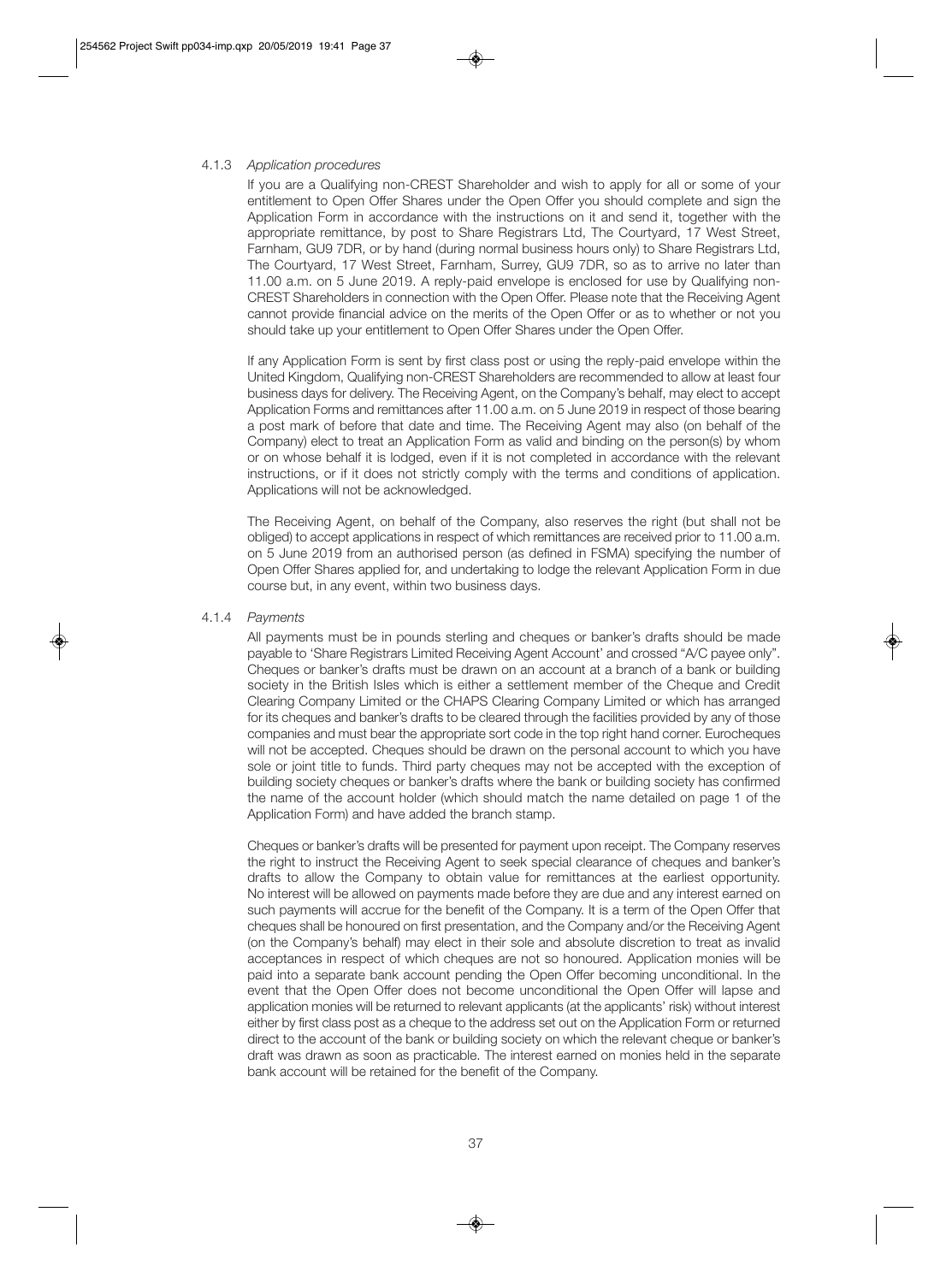#### 4.1.5 *Effect of application*

All documents and remittances sent by post by or to an applicant (or as the applicant may direct) will be sent at the applicant's own risk. By completing and delivering an Application Form, you (as the applicant(s)):

- agree that all applications, and contracts resulting therefrom, under the Open Offer shall be governed by, and construed in accordance with, the laws of England;
- confirm that in making the application you are not relying on any information or representation other than that contained in this document, and you accordingly agree that no person responsible solely or jointly for this document or any part of it shall have any liability for any such information or representation not so contained; and
- represent and warrant that if you have received some or all of your Open Offer Entitlements from a person other than the Company, you are entitled to apply under the Open Offer in relation to such Open Offer Entitlements by virtue of a *bona fide* market claim.

If you do not wish to apply for any of the Open Offer Shares to which you are entitled under the Open Offer, you should take no action and not complete or return the Application Form.

If you are in doubt whether or not you should apply for any of the Open Offer Shares under the Open Offer, you should consult your independent financial adviser immediately. All enquiries in relation to completion of the Application Form by Qualifying non-CREST Shareholders under the Open Offer should be addressed to Share Registrars Ltd, The Courtyard, 17 West Street, Farnham, Surrey, GU9 7DR, telephone 01252 821390 or, if telephoning from outside the UK, on +44 1252 821390. Lines are open from 9.00 a.m. to 5.30 p.m. (London time) Monday to Friday (except English and Welsh public holidays). Calls from outside the UK are charged at applicable international rates. Different charges may apply to calls made from mobile telephones and calls may be recorded and monitored randomly for security and training purposes. The helpline cannot provide advice on the merits of the proposals nor give any financial, legal or tax advice.

#### 4.2 *If you have Open Offer Entitlements credited to your stock account in CREST in respect of your entitlement under the Open Offer*

4.2.1 *General* 

Subject as provided in paragraph 6 of this Part IV in relation to certain Overseas Shareholders, each Qualifying CREST Shareholder will receive credits to his stock account in CREST of his Open Offer Entitlements equal to the number of Open Offer Shares for which he is entitled to apply under the Open Offer. Entitlements to Open Offer Shares will be rounded down to the nearest whole number and any fractional entitlements will therefore also be rounded down. Qualifying CREST Shareholders may also apply for Open Offer Shares in excess of their Open Offer Entitlement under the Excess Application Facility.

The CREST stock account to be credited will be the account under the participant ID and member account ID which holds the Existing Ordinary Shares held on the Record Date by the Qualifying CREST Shareholder in respect of which the Open Offer Entitlement have been allocated.

If for any reason the Open Offer Entitlements cannot be enabled for settlement in CREST by, or the stock accounts of Qualifying CREST Shareholders cannot be credited by, 3.00 p.m. on 31 May 2019 or such later time as the Company (with Cantor Fitzgerald's consent) may decide, an Application Form will be sent out to each Qualifying CREST Shareholder in substitution for the Open Offer Entitlements credited (or due to be credited) to his stock account in CREST. In these circumstances the expected timetable as set out in this document will be adjusted as appropriate and the provisions of this document applicable to Qualifying non-CREST Shareholders with Application Forms will apply to Qualifying CREST Shareholders who receive an Application Form.

CREST members who wish to apply for some or all of their entitlements to Open Offer Shares should refer to the CREST Manual for further information on the CREST procedures referred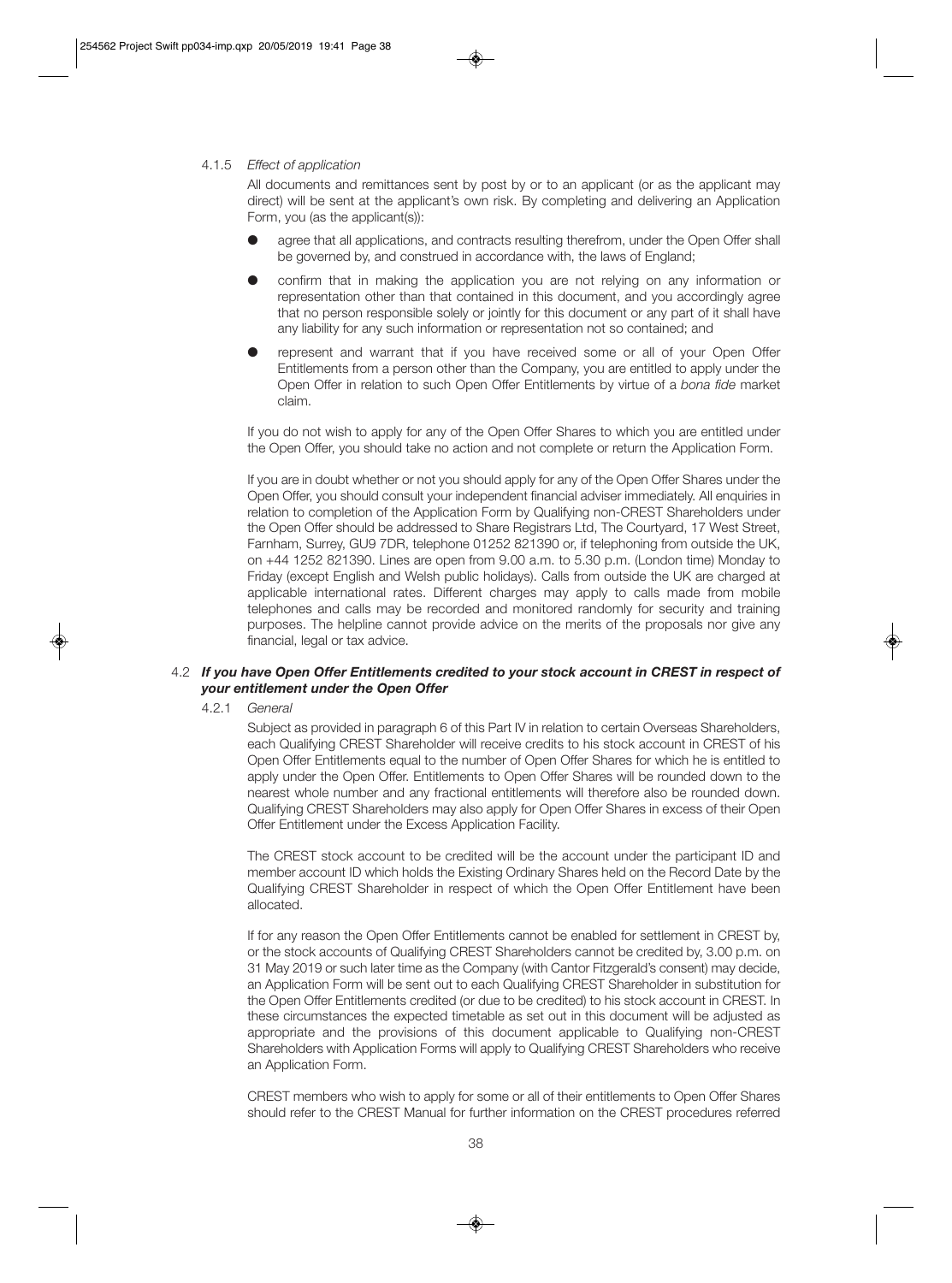to below. Should you need advice with regard to these procedures, please contact Share Registrars Ltd on 01252 821390 (if calling from within the UK) or +44 1252 821390 (if calling from outside the UK). Lines are open from 9.00 a.m. to 5.30 p.m. (London time) Monday to Friday (except English and Welsh public holidays). Calls may be recorded and monitored randomly for security and training purposes. If you are a CREST sponsored member you should consult your CREST sponsor if you wish to apply for Open Offer Shares as only your CREST sponsor will be able to take the necessary action to make this application in CREST.

#### 4.2.2 *Market claims*

Each of the Open Offer Entitlements will constitute a separate security for the purposes of CREST. Although Open Offer Entitlements will be admitted to CREST and be enabled for settlement, applications in respect of Open Offer Entitlements may only be made by the Qualifying Shareholder originally entitled or by a person entitled by virtue of a *bona fide* market claim transaction.

Transactions identified by the CREST Claims Processing Unit as "cum" the Open Offer Entitlement will generate an appropriate market claim transaction and the relevant Open Offer Entitlement(s) will thereafter be transferred accordingly. Please note that automated CREST generated claims and buyer protection will not be offered on the Excess CREST Open Offer Entitlement security.

#### 4.2.3 *USE instructions*

CREST members who wish to apply for Open Offer Shares in respect of all or some of their Open Offer Entitlements in CREST must send (or, if they are CREST sponsored members, procure that their CREST sponsor sends) an Unmatched Stock Event ("USE") instruction to Euroclear which, on its settlement, will have the following effect:

- (i) the crediting of a stock account of the Receiving Agent under the participant ID and member account ID specified below, with a number of Open Offer Entitlements corresponding to the number of Open Offer Shares applied for; and
- (ii) the creation of a CREST payment, in accordance with the CREST payment arrangements, in favour of the payment bank of the Receiving Agent in respect of the amount specified in the USE instruction which must be the full amount payable on application for the number of Open Offer Shares referred to in (i) above.

#### 4.2.4 *Content of USE instructions in respect of the Basic Entitlement*

The USE instruction must be properly authenticated in accordance with Euroclear's specifications and must contain, in addition to the other information that is required for settlement in CREST, the following details:

- (i) the number of Open Offer Shares for which application is being made (and hence the number of the Basic Entitlement(s) being delivered to the Receiving Agent);
- (ii) the ISIN of the Basic Entitlement. This is GB00BJV3M931;
- (iii) the participant ID of the accepting CREST member;
- (iv) the member account ID of the accepting CREST member from which the Basic Entitlements are to be debited;
- (v) the participant ID of the Receiving Agent. This is 7RA36;
- (vi) the member account ID of the Receiving Agent. This is RECEIVE;
- (vii) the amount payable by means of a CREST payment on settlement of the USE instruction. This must be the full amount payable on application for the number of Open Offer Shares referred to in (i) above;
- (viii) the intended settlement date. This must be on or before 11.00 a.m. on 5 June 2019; and
- (ix) the corporate action number for the Open Offer. This will be available on viewing the relevant corporate action details in CREST.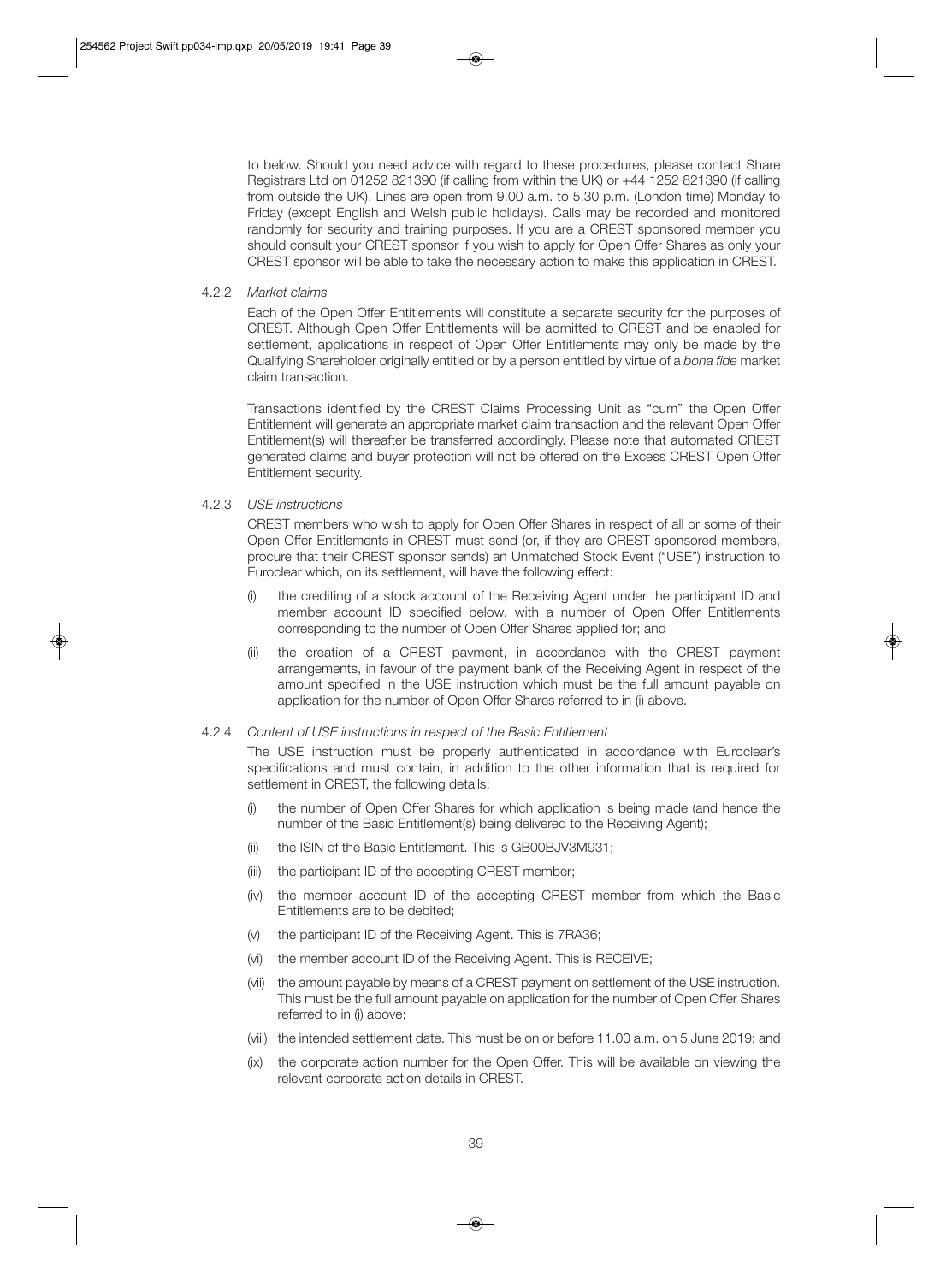In order for an application under the Open Offer to be valid, the USE instruction must comply with the requirements as to authentication and contents set out above and must settle on or before 11.00 a.m. on 5 June 2019.

In order to assist prompt settlement of the USE instruction, CREST members (or their sponsors, where applicable) may consider adding the contact name and telephone number (in the free format shared note field); and a priority of at least 80.

CREST members and, in the case of CREST sponsored members, their CREST sponsors, should note that the last time at which a USE instruction may settle on 5 June 2019 in order to be valid is 11.00 a.m. on that day.

#### 4.2.5 *Content of USE instruction in respect of Excess Entitlements*

The USE instruction must be properly authenticated in accordance with Euroclear's specifications and must contain, in addition to the other information that is required for settlement in CREST, the following details:

- (i) the number of Excess Entitlements for which application is being made;
- (ii) the ISIN of the Excess Entitlements. This is GB00BJV3MB52;
- (iii) the CREST participant ID of the accepting CREST member;
- (iv) the CREST member account ID of the accepting CREST member from which the Excess Entitlements are to be debited;
- (v) the participant ID of the Receiving Agent in its capacity as a CREST receiving agent. This is 7RA36;
- (vi) the member account ID of the Receiving Agent in its capacity as a CREST receiving agent. This is RECEIVE;
- (vii) the amount payable by means of a CREST payment on settlement of the USE instruction. This must be the full amount payable on application for the number of Excess Entitlements referred to in (i) above;
- (viii) the intended settlement date. This must be on or before 11.00 a.m. on 5 June 2019; and
- (ix) the Corporate Action Number for the Open Offer. This will be available by viewing the relevant corporate action details in CREST.

In order for an application under the Open Offer to be valid, the USE instruction must comply with the requirements as to authentication and contents set out above and must settle on or before 11.00 a.m. on 5 June 2019.

In order to assist prompt settlement of the USE instruction, CREST members (or their sponsors, where applicable) may consider adding the contact name and telephone number (in the free format shared note field); and a priority of at least 80.

CREST members and, in the case of CREST sponsored members, their CREST sponsors, should note that the last time at which a USE instruction may settle on 5 June 2019 in order to be valid is 11.00 a.m. on that day.

#### 4.2.6 *Deposit of Open Offer Entitlements into, and withdrawal from, CREST*

A Qualifying non-CREST Shareholder's entitlement under the Open Offer as set out in an Application Form may be deposited into CREST (either into the account of the Qualifying Shareholder named in the Application Form or into the name of a person entitled by virtue of a *bona fide* market claim), provided that such Qualifying Non-CREST Shareholder is also a CREST member. Similarly, Open Offer Entitlements held in CREST may be withdrawn from CREST so that the entitlement under the Open Offer is reflected in an Application Form. Normal CREST procedures (including timings) apply in relation to any such deposit or withdrawal, subject (in the case of a deposit into CREST) as set out in the Application Form.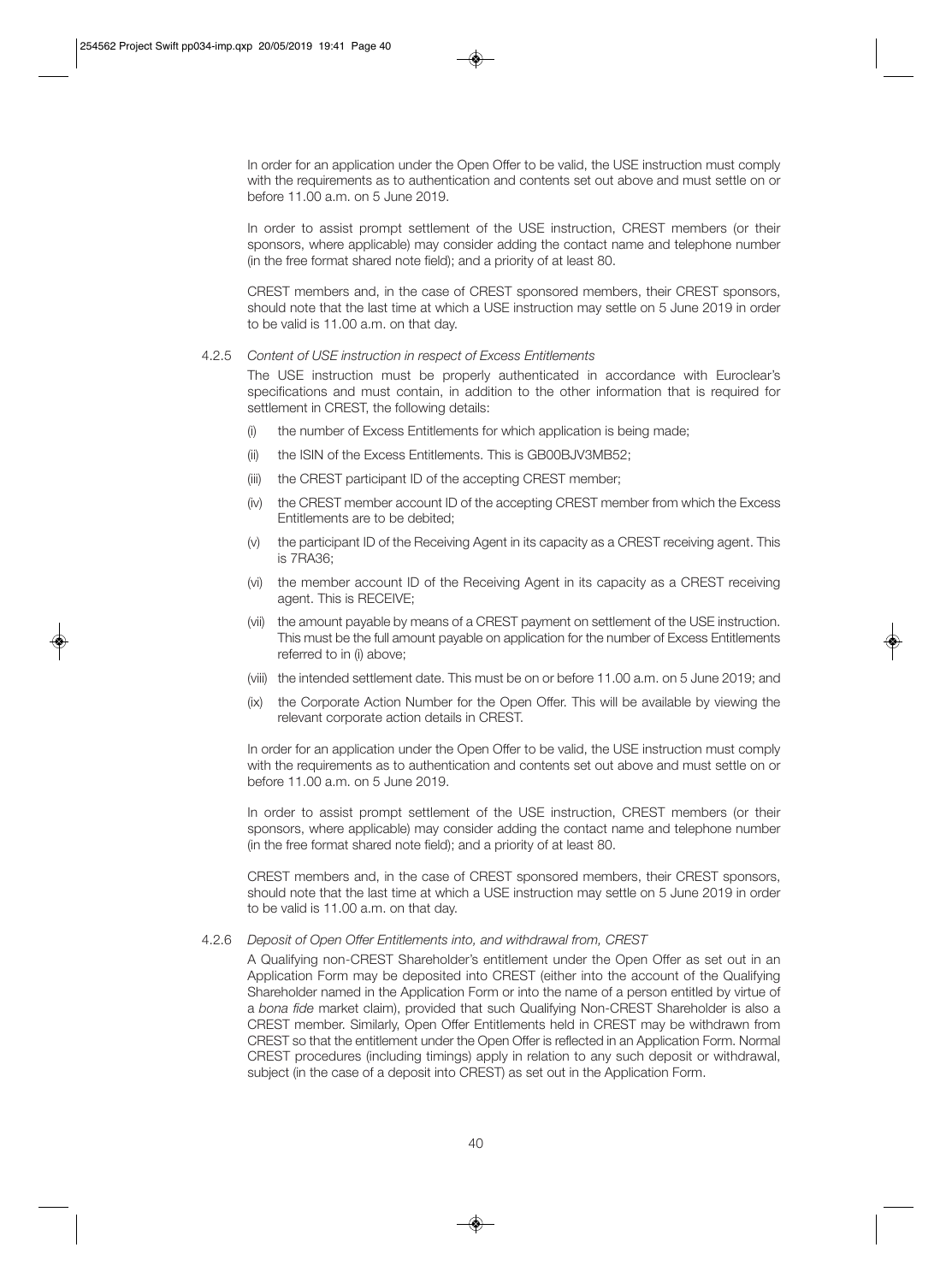A holder of an Application Form who is proposing so to deposit the entitlement set out in such form is recommended to ensure that the deposit procedures are implemented in sufficient time to enable the person holding or acquiring the Open Offer Entitlements following their deposit into CREST to take all necessary steps in connection with taking up the entitlement prior to 11.00 a.m. on 5 June 2019.

In particular, having regard to normal processing times in CREST and, on the part of the Receiving Agent, the recommended latest time for depositing an Application Form with the CCSS, where the person entitled wishes to hold the entitlement under the Open Offer set out in such Application Form as Open Offer Entitlements in CREST, is 3.00 p.m. on 31 May 2019, and the recommended latest time for receipt by Euroclear of a dematerialised instruction requesting withdrawal of Open Offer Entitlements from CREST is 4.30 p.m. on 30 May 2019, in either case so as to enable the person acquiring or (as appropriate) holding the Open Offer Entitlements following the deposit or withdrawal (whether as shown in an Application Form or held in CREST) to take all necessary steps in connection with applying in respect of the Open Offer Entitlements prior to 11.00 a.m. on 5 June 2019.

#### 4.2.7 *Validity of application*

A USE instruction complying with the requirements as to authentication and contents set out above which settles by no later than 11.00 a.m. on 5 June 2019 will constitute a valid application under the Open Offer.

#### 4.2.8 *CREST procedures and timings*

CREST members and (where applicable) their CREST sponsors should note that Euroclear does not make available special procedures, in CREST, for any particular corporate action. Normal system timings and limitations will therefore apply in relation to the input of a USE instruction and its settlement in connection with the Open Offer. It is the responsibility of the CREST member concerned to take (or, if the CREST member is a CREST sponsored member, to procure that his CREST sponsor takes) such action as shall be necessary to ensure that a valid application is made as stated above by 11.00 a.m. on 5 June 2019. In this connection CREST members and (where applicable) their CREST sponsors are referred in particular to those sections of the CREST Manual concerning practical limitations of the CREST system and timings.

#### 4.2.9 *Incorrect or incomplete applications*

If a USE instruction includes a CREST payment for an incorrect sum, the Company through the Receiving Agent reserves the right:

- (i) to reject the application in full and refund the payment to the CREST member in question;
- (ii) in the case that an insufficient sum is paid, to treat the application as a valid application for such lesser whole number of Open Offer Shares as would be able to be applied for with that payment at the Issue Price, refunding any unutilised sum to the CREST member in question;
- (iii) in the case that an excess sum is paid, to treat the application as a valid application for all the Open Offer Shares referred to in the USE instruction(s) refunding any unutilised sum to the CREST member in question.
- 4.2.10 *Effect of a valid application*

A CREST member who makes or is treated as making a valid application in accordance with the above procedures will thereby:

pay the amount payable on application in accordance with the above procedures by means of a CREST payment in accordance with the CREST payment arrangements (it being acknowledged that the payment to the Receiving Agent payment bank in accordance with the CREST payment arrangements shall, to the extent of the payment, satisfy the obligation of the CREST member to pay to the Company the amount payable on application);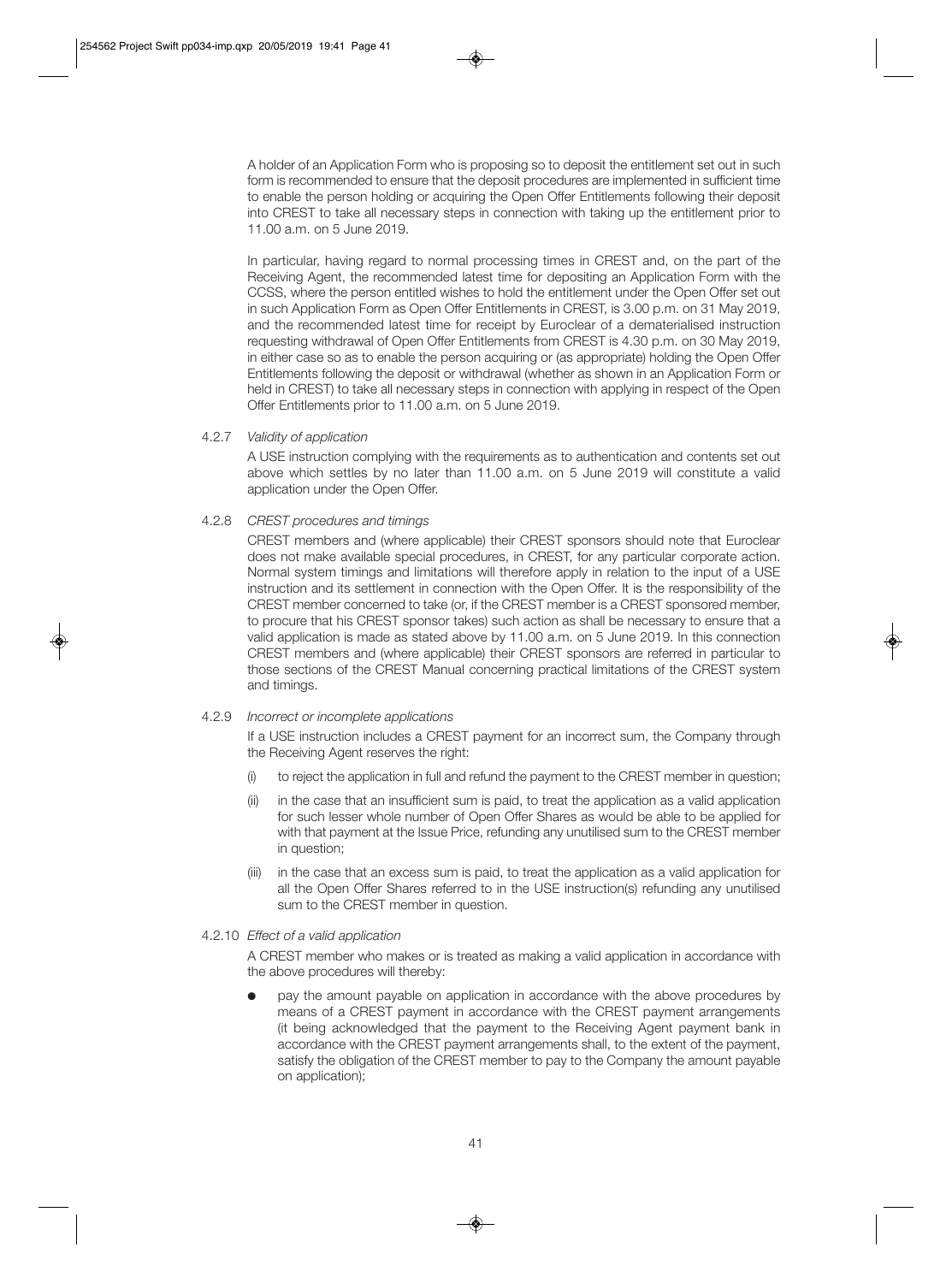- request that the Open Offer Shares to which he will become entitled be issued to him on the terms set out in this document and subject to the Articles;
- agree that all applications and contracts resulting therefrom under the Open Offer shall be governed by, and construed in accordance with, the laws of England;
- represent and warrant that he or she is not and nor is he or she applying as nominee or agent for a person who is or may be liable to notify and account for tax under the Stamp Duty Reserve Tax Regulations 1986 at any of the increased rates referred to in Section 93 (Depository Receipts) or Section 96 (Clearance Services) of the Finance Act 1986;
- confirm that in making such application he or she is not relying on any information in relation to the Company other than that contained in this document and agrees that no person responsible solely or jointly for this document or any part of it or involved in the preparation thereof shall have any liability for any such other information and further agree that having had the opportunity to read this document, he will be deemed to have had notice of all the information concerning the Company contained therein; and
- represent and warrant that he or she is the Qualifying Shareholder originally entitled to the Open Offer Entitlements or that he has received such Open Offer Entitlements by virtue of a *bona fide* market claim.
- 4.2.11 *The Company's discretion as to rejection and validity of applications. The Company may in their sole and absolute discretion:* 
	- treat as valid (and binding on the CREST member concerned) an application which does not comply in all respects with the requirements as to validity set out or referred to in this Part IV;
	- accept an alternative properly authenticated dematerialised instruction from a CREST member or (where applicable) a CREST sponsor as constituting a valid application in substitution for or in addition to a USE instruction and subject to such further terms and conditions as the Company may determine;
	- l treat a properly authenticated dematerialised instruction (in this sub-paragraph the "first instruction") as not constituting a valid application if, at the time at which the Receiving Agent receives a properly authenticated dematerialised instruction giving details of the first instruction or thereafter, either the Company or the Receiving Agent have received actual notice from Euroclear of any of the matters specified in regulation 35(5)(a) of the CREST Regulations in relation to the first instruction. These matters include notice that any information contained in the first instruction was incorrect or notice of lack of authority to send the first instruction; and
	- accept an alternative instruction or notification from a CREST member or CREST sponsored member or (where applicable) a CREST sponsor, or extend the time for settlement of a USE instruction or any alternative instruction or notification, in the event that, for reasons or due to circumstances outside the control of any CREST member or CREST sponsored member or (where applicable) CREST sponsor, the CREST member or CREST sponsored member is unable validly to apply for Open Offer Shares by means of the above procedures. In normal circumstances, this discretion is only likely to be exercised in the event of any interruption, failure or breakdown of CREST (or any part of CREST) or on the part of the facilities and/or systems operated by the Registrar in connection with CREST.

#### 4.2.12 *Lapse of the Open Offer*

In the event that the Open Offer does not become unconditional by 8.00 a.m. on 7 June 2019 or such later time and date as Cantor Fitzgerald, the Company and Cairn may agree, being not later than 28 June 2019, the Open Offer will lapse, the Open Offer Entitlements admitted to CREST will be disabled and the Receiving Agent will refund the amount paid by a Qualifying CREST Shareholder by way of a CREST payment, without interest, as soon as practicable thereafter. The interest earned on such monies, if any, will be retained for the benefit of the Company.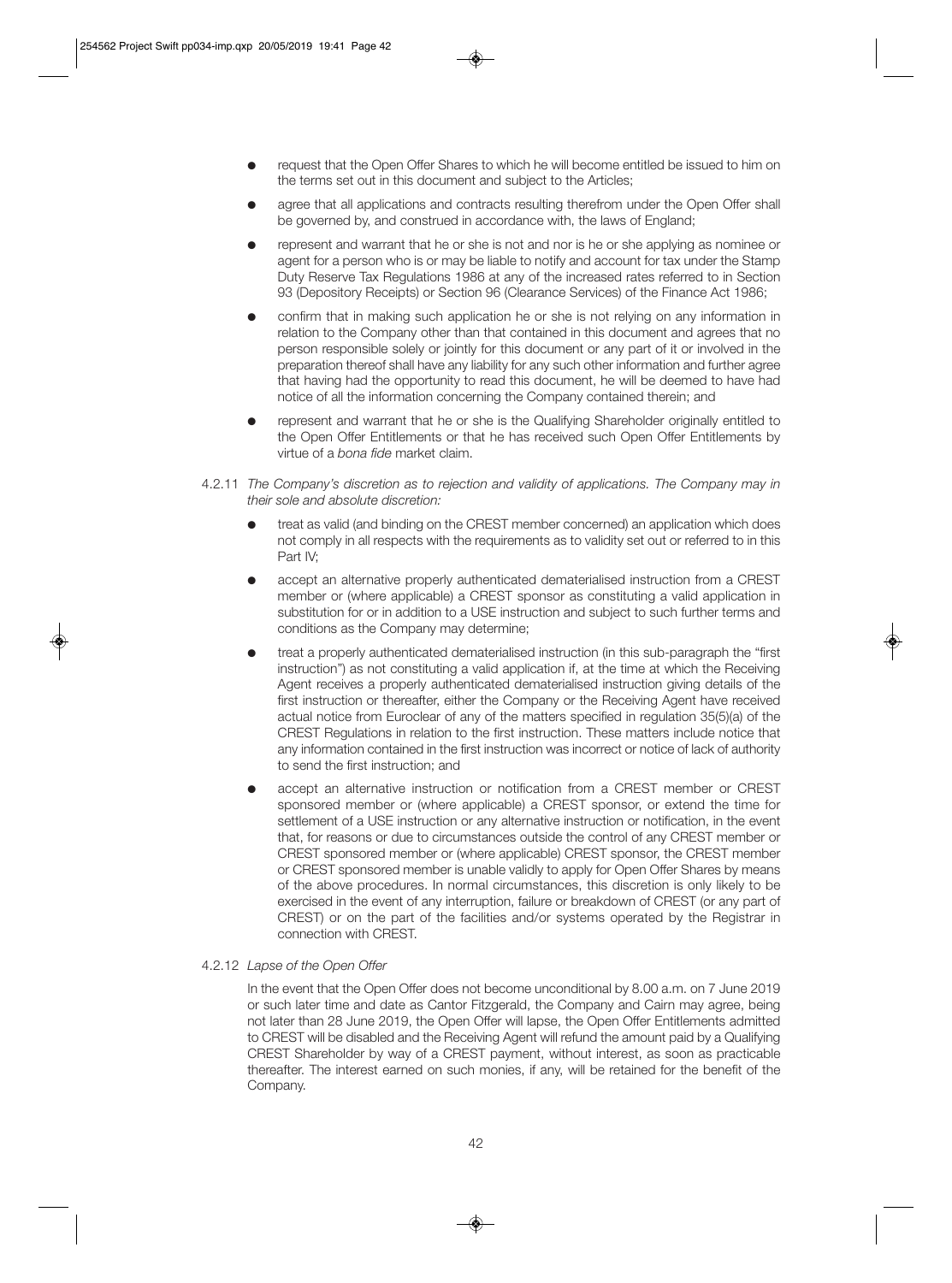#### **5. Money Laundering Regulations**

#### 5.1 *Holders of Application Forms*

It is a term of the Open Offer that, to ensure compliance with the Money Laundering Regulations, the Receiving Agent may require, at its sole and absolute discretion, verification of the identity of the person by whom or on whose behalf an Application Form is lodged with payment (which requirements are referred to below as the "verification of identity requirements"). If the Application Form is submitted by a UK regulated broker or intermediary acting as agent, and which is itself subject to the Money Laundering Regulations, any verification of identity requirements are the responsibility of such broker or intermediary and not of the Receiving Agent. In such case, the lodging agent's stamp should be inserted on the Application Form.

The person lodging the Application Form with payment, and in accordance with the other terms as described above (the "acceptor"), including any person who appears to the Receiving Agent to be acting on behalf of some other person, accepts the Open Offer in respect of such number of the Open Offer Shares as referred to in the Application Form (for the purposes of this paragraph 5.1 (the "relevant shares")) shall thereby be deemed to agree to provide the Receiving Agent and/or the Company with such information and other evidence as they or either of them may require to satisfy the verification of identity requirements.

If the Receiving Agent determines that the verification of identity requirements apply to any applicant or application, and the verification of identity requirements have not been satisfied (which the Receiving Agent shall in its sole and absolute discretion determine), the Company may, in its sole and absolute discretion, and without prejudice to any other rights of the Company, treat the application as invalid or may confirm the allotment of the relevant shares to the applicant but (notwithstanding any other term of the Open Offer) the relevant shares will not be issued to the applicant unless and until the verification of identity requirements have been satisfied in respect of that application (which the Receiving Agent shall in its sole and absolute discretion determine).

If the application is treated as invalid and the verification of identity requirements are not satisfied within such period, being not less than seven days after a request for evidence of identity is despatched to the applicant, the Company will be entitled to make arrangements (in its sole and absolute discretion as to manner, timing and terms) to sell the relevant shares (and for that purpose the Company will be expressly authorised to act as agent of the applicant). Any proceeds of sale (net of expenses) of the relevant shares which shall be issued to and registered in the name of the purchasers or an amount equivalent to the original payment, whichever is the lower, will be held by the Company on trust for the applicant, subject to the requirements of the Money Laundering Regulations being satisfied. The Receiving Agent is entitled, in its sole and absolute discretion, to determine whether the verification of identity requirements apply to any applicant or application and whether such requirements have been satisfied. Neither the Company nor the Receiving Agent will be liable to any person for any loss or damage suffered or incurred (or alleged), directly or indirectly, as a result of the exercise of any such discretion or as a result of any sale of relevant shares. Submission of an Application Form with the appropriate remittance will constitute a warranty from the applicant that the Money Laundering Regulations will not be breached by application of such remittance. If the verification of identity requirements apply, failure to provide the necessary evidence of identity within a reasonable time may result in your application being treated as invalid or in delays in the despatch of share certificates or in crediting CREST stock accounts.

The verification of identity requirements will not usually apply:

- (i) if the applicant is an organisation required to comply with the Money Laundering Directive (the EU Council Directive on the prevention of the use of the financial system for the purpose of money laundering and terrorist financing (no. 2015/859/EU));
- (ii) if the applicant is a regulated United Kingdom broker or intermediary acting as agent and is itself subject to the Money Laundering Regulations; or
- (iii) if the applicant (not being an applicant who delivers his application in person) makes payment by way of a cheque drawn on an account in the name of such applicant.

Third party cheques may not be accepted with the exception of banker's drafts or building society cheques where the bank or building society has inserted details of the name of the account holder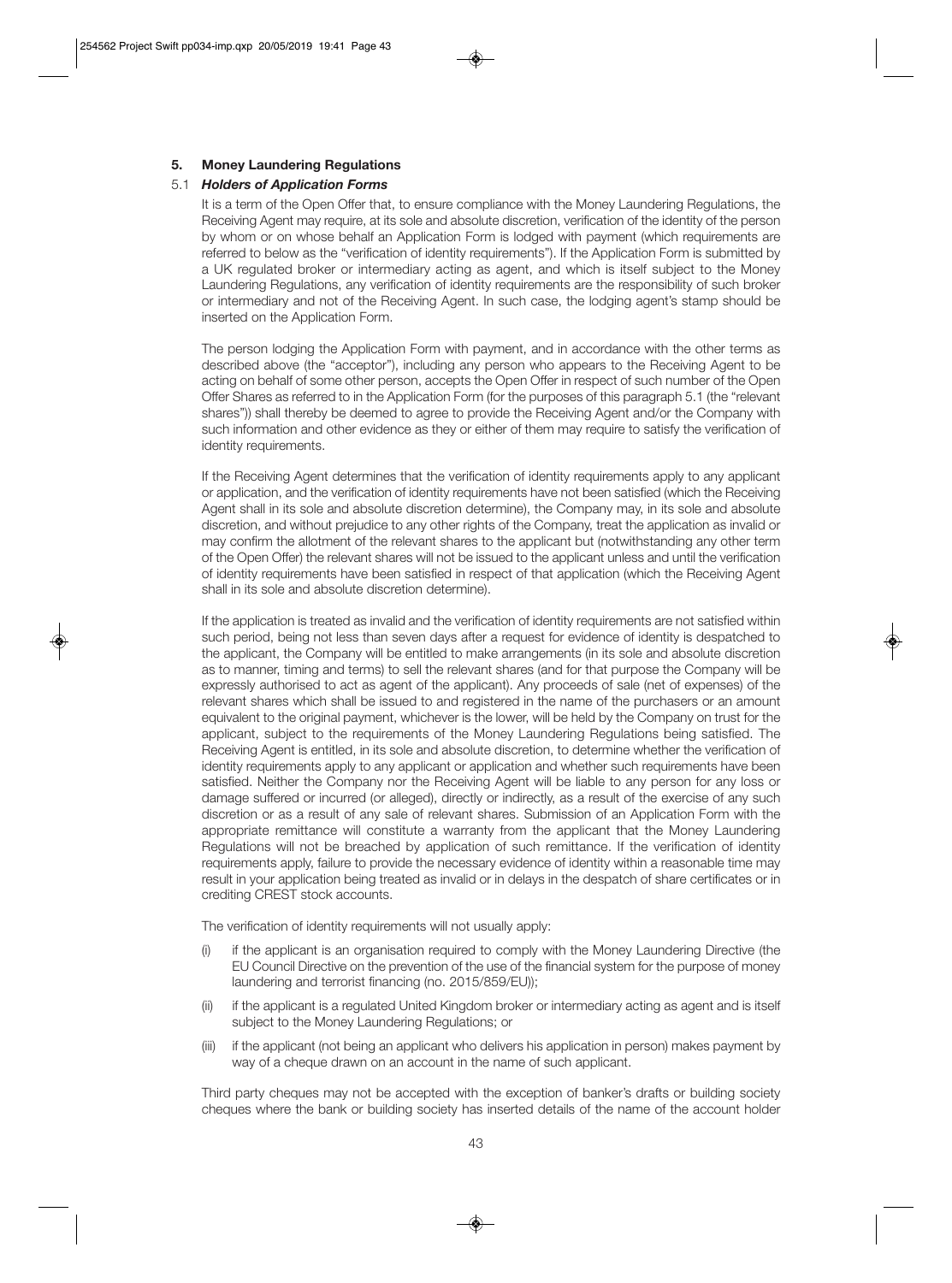(which must be the same name as appears on page 1 of the Application Form) on the draft or cheque and have added either their branch stamp or have provided a supporting letter confirming the source of funds. In other cases the verification of identity requirements may apply. The following guidance is provided in order to assist in satisfying the verification of identity requirements and to reduce the likelihood of difficulties or delays and potential rejection of an application (but does not limit the right of the Receiving Agent to require verification of identity as stated above). Satisfaction of the verification of identity requirements may be facilitated in the following ways:

- (A) if payment is made by building society cheque (not being a cheque drawn on an account of the applicant) or banker's draft, by the building society or bank inserting details of the name of the account holder (which must be the same name as appears on page 1 of the Application Form) on the cheque or draft and adding either their branch stamp or providing a supporting letter confirming the source of funds; or
- (B) if the Application Form is lodged with payment by an agent which is an organisation of the kind referred to in (i) above or which is subject to anti-money laundering regulation in a country which is a member of the financial action task force (the non-European Union members of which are Argentina, Australia, Brazil, Canada, Hong Kong, Iceland, Japan, Mexico, New Zealand, Norway, the Russian Federation, Singapore, South Africa, Switzerland, Turkey, the United States of America and, by virtue of their membership of the gulf co-operation council, Bahrain, Kuwait, Oman, Qatar, Saudi Arabia and the United Arab Emirates), the agent should provide written confirmation that it has that status with the Application Form and written assurance that it has obtained and recorded evidence of the identity of the persons for whom it acts and that it will on demand make such evidence available to the Receiving Agent or the relevant authority. In order to confirm the acceptability of any written assurance referred to in this paragraph B or any other case, the applicant should contact the Receiving Agent; or
- (C) if (an) Application Form(s) is/are in respect of relevant shares is/are lodged by hand by the applicant in person, he should ensure that he has with him evidence of identity bearing his photograph (for example, his passport) and evidence of his address.

#### 5.2 *Open Offer Entitlements in CREST*

Submission of a USE instruction which on its settlement constitutes a valid application as described above constitutes a warranty and undertaking by the applicant to provide promptly to the Receiving Agent such information as may be specified by the Receiving Agent as being required for the purposes of the Money Laundering Regulations. Pending the provision of evidence satisfactory to the Receiving Agent as to identity, the Receiving Agent may in its sole and absolute discretion take, or omit to take, such action as it may determine to prevent or delay issue of the Open Offer Shares concerned. If satisfactory evidence of identity has not been provided within a reasonable time, then the application for the Open Offer Shares represented by the USE instruction will not be valid. This is without prejudice to the right of the Company to take proceedings to recover any loss suffered by it as a result of failure to provide satisfactory evidence.

#### **6. Overseas Shareholders**

#### 6.1 *General*

The making of the Open Offer to Overseas Shareholders may be affected by the laws or regulatory requirements of the relevant jurisdiction. Overseas Shareholders who are in any doubt in this respect should consult their professional advisers. No person receiving a copy of this document and/or an Application Form and/or receiving a credit of Open Offer Entitlements to a stock account in CREST in any territory other than the United Kingdom may treat the same as constituting an invitation or offer to him, nor should he in any event use such Application Form or credit of Open Offer Entitlements to a stock account in CREST, unless, in the relevant territory, such an invitation or offer could lawfully be made to him or such Application Form or credit of Open Offer Entitlements to a stock account in CREST could lawfully be used without contravention of any legislation or other local regulatory requirements. Receipt of this document and/or an Application Form or the crediting of Open Offer Entitlements to a stock account in CREST does not constitute an invitation or offer to Overseas Shareholders in the territories in which it would be unlawful to make an invitation or offer and in such circumstances this document and/or any Application Forms are sent for information only.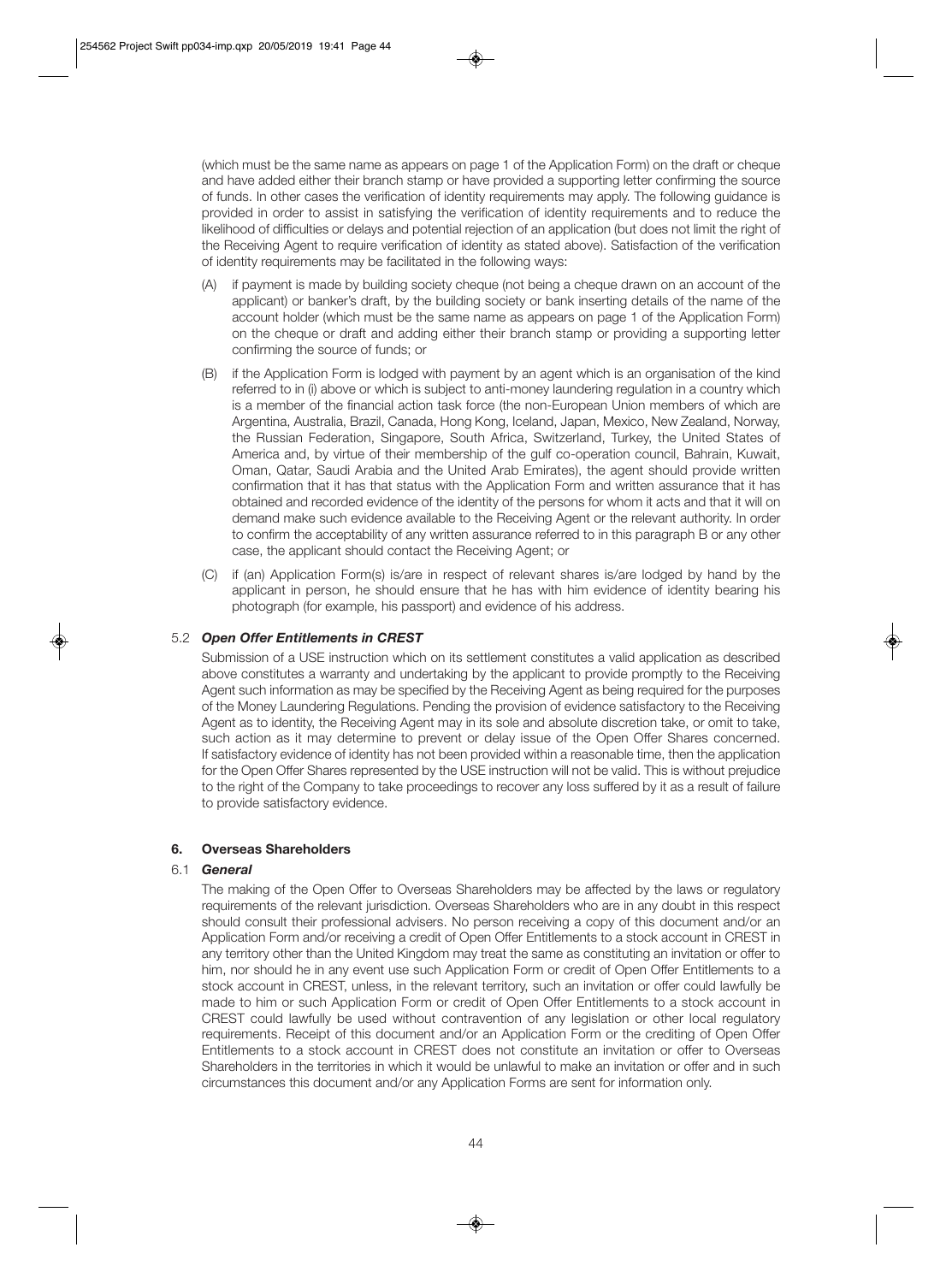It is the responsibility of any person receiving a copy of this document and/or an Application Form and/or receiving a credit of Open Offer Entitlements to a stock account in CREST outside the United Kingdom and wishing to make an application for any Open Offer Shares to satisfy himself as to the full observance of the laws and regulatory requirements of the relevant territory in connection therewith, including obtaining any governmental or other consents which may be required or observing any other formalities required to be observed in such territory and paying any issue, transfer or other taxes due in such other territory. Persons (including, without limitation, nominees and trustees) receiving an Application Form and/or receiving credits of Open Offer Entitlements to a stock account in CREST should not, in connection with the Open Offer, distribute or send the Application Form or transfer the Open Offer Entitlements into any jurisdiction when to do so would or might contravene local securities laws or regulations, including the United States and the other Restricted Jurisdictions.

If an Application Form or a credit of Open Offer Entitlements to a stock account in CREST is received by any person in any such jurisdiction or by the agent or nominee of such person, he or she must not seek to take up the Open Offer Shares except pursuant to an express agreement with the Company. Any person who does forward an Application Form or transfer the Open Offer Entitlements into any such jurisdiction, whether pursuant to a contractual or legal obligation or otherwise, should draw the attention of the recipient to the contents of this paragraph 6. The Company, Cantor Fitzgerald and the Receiving Agent reserve the right to reject an Application Form or transfer of Open Offer Entitlements from or in favour of Shareholders in any such jurisdiction or persons who are acquiring Open Offer Shares for resale in any such jurisdiction.

The Company, Cantor Fitzgerald and the Receiving Agent reserve the right in their absolute discretion to treat as invalid any application for Open Offer Shares under the Open Offer if it appears to the Company, Cantor Fitzgerald and the Receiving Agent and their agents that such application or acceptance thereof may involve a breach of the laws or regulations of any jurisdiction or if in respect of such application the Company, Cantor Fitzgerald and the Receiving Agent have not been given the relevant warranty concerning overseas jurisdictions set out in the Application Form or in this document, as appropriate. All payments under the Open Offer must be made in pounds sterling.

#### 6.2 *United States*

The Open Offer Shares and the Open Offer Entitlements have not been and will not be registered under the Securities Act or under any relevant securities laws of any state or other jurisdiction of the United States and, accordingly, subject to certain exceptions, may not be offered, sold, taken up, delivered or transferred in or into the United States. Subject to certain exceptions, Qualifying Shareholders with registered addresses, or who are resident or located, in the United States, may not participate in the Open Offer. Neither this document nor the Application Form constitutes or will constitute or form any part of an offer or an invitation to apply for or an offer or an invitation to acquire any Open Offer Entitlements or Open Offer Shares in the United States. An Application Form will not be sent to any Shareholder located in or having a registered address in the United States. Unless otherwise agreed by the Company in its sole and absolute discretion, Application Forms sent from or post-marked in the United States will be deemed to be invalid and all persons acquiring Open Offer Shares and wishing to hold such Open Offer Shares in registered form must provide an address for registration outside the United States. No Open Offer Entitlements will be credited to a stock account in CREST of any Qualifying Shareholder with a registered address in the United States.

Unless otherwise agreed by the Company at its sole and absolute discretion, any person completing an Application Form or applying for Open Offer Shares will be deemed to have represented, warranted and agreed that it and the person(s) if any, for whose account it is subscribing for Open Offer Shares (i) is not resident or located in the United States; (ii) is subscribing for Open Offer Shares only in an "offshore transaction" as defined in, and in accordance with, Regulation S under the Securities Act (as promulgated under the Securities Act); (iii) is not subscribing for the Open Offer Shares as a result of any "directed selling efforts" as defined in Regulation S; and (iv) is not acquiring the Open Offer Shares with a view to, or for the offer or sale in connection with, any distribution thereof, directly or indirectly, that would be in violation of the securities laws of the United States or any state thereof.

In addition, until 40 days after the commencement of the Open Offer, any offer, sale or transfer of the Open Offer Shares within the United States by a dealer (whether or not participating in the Open Offer) may violate the registration requirements of the US Securities Act.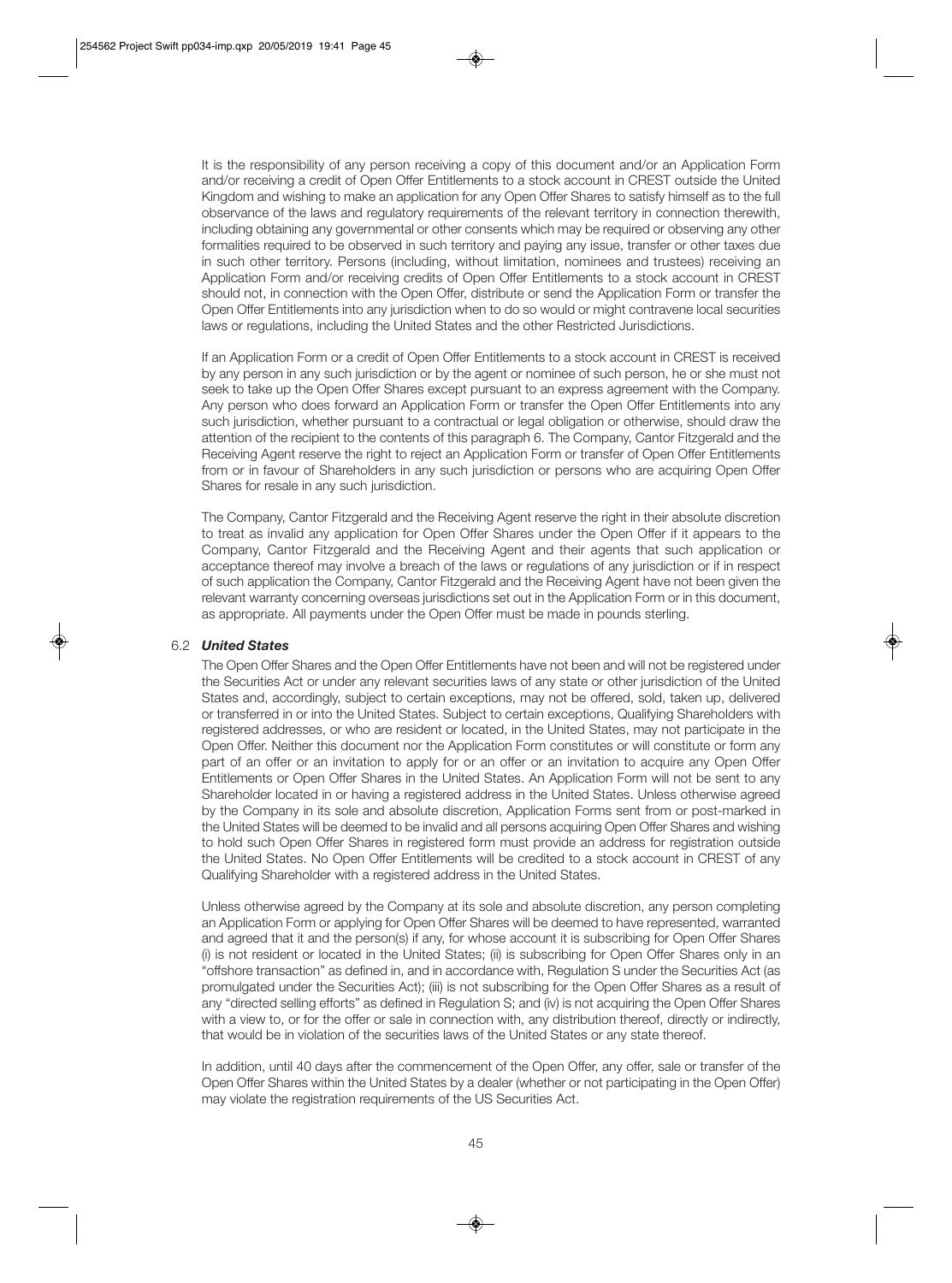#### 6.3 *Restricted Jurisdictions*

Due to restrictions under the securities laws of the Restricted Jurisdictions, and subject to certain exceptions, persons who have registered addresses in, or who are located, resident or ordinarily resident in, or citizens of, any Restricted Jurisdictions will not qualify to participate in the Open Offer and will not be sent an Application Form, nor will their stock accounts in CREST be credited with Open Offer Entitlements. The Open Offer Shares have not been, and will not be, registered under the relevant laws of any Restricted Jurisdictions or any state, province or territory of them and may not be offered, sold, resold, delivered or distributed, directly or indirectly, in or into any Restricted Jurisdictions or to, or for the account or benefit of, any person with a registered address in, or who is located, resident or ordinarily resident in, or a citizen of, any Restricted Jurisdictions except pursuant to an applicable exemption. Subject to certain exceptions, no offer of Open Offer Shares is being made by virtue of this document and/or the Application Form into any Restricted Jurisdictions. Unless otherwise agreed by the Company at its discretion, any person completing an Application Form or applying for Open Offer Shares will be deemed to have represented that such person (i) is not resident or located in the United States or any other Restricted Jurisdiction; (ii) is not in any jurisdiction in which it is unlawful to make or accept an offer to acquire the Open Offer Shares; and (iii) is not acquiring the Open Offer Shares with a view to the offer, sale, resale, transfer, delivery or distribution, directly or indirectly, of any such Open Offer Shares into or within the United States or any of the other Restricted Jurisdictions.

#### 6.4 *Jurisdictions other than the Restricted Jurisdictions*

Application Forms will be sent to Qualifying non-CREST Shareholders and Open Offer Entitlement(s) will be credited to the stock account in CREST of Qualifying CREST Shareholders. Qualifying Shareholders in jurisdictions other than the United States or any other Restricted Jurisdiction may, subject to the laws of their relevant jurisdiction, take up Open Offer Shares under the Open Offer in accordance with the instructions set out in this document and, if relevant, the Application Form.

Qualifying Shareholders who have registered addresses in or who are located or resident in, or who are citizens of, countries other than the United Kingdom should consult their professional advisers as to whether they require any governmental or other consents or need to observe any other formalities to enable them to apply for Open Offer Shares in respect of the Open Offer.

#### **7. Taxation**

If you are in any doubt about your tax position or are subject to a tax in a jurisdiction other than the United Kingdom, you should consult your professional adviser without delay.

#### **8. Admission, settlement, dealings and publication**

Application will be made to the London Stock Exchange for the Open Offer Shares to be admitted to AIM, subject to the fulfilment of the conditions of the Open Offer. It is expected that Admission of the Open Offer Shares to trading on AIM will become effective and that dealings therein for normal settlement will commence at 8.00 a.m. on 7 June 2019. In the case of Qualifying Shareholders wishing to hold Open Offer Shares in certificated form, definitive certificates in respect of the Open Offer Shares will be issued free of stamp duty and are expected to be despatched by post by 14 June 2019. No temporary documents of title will be issued and, pending such despatch, transfers will be certified against the share register. Open Offer Entitlements held in CREST are expected to be disabled in all respects after 11.00 a.m. on 5 June 2019 (the latest time and date for applications under the Open Offer). If the conditions to the Open Offer described in this document are satisfied, Open Offer Shares will be issued in uncertificated form to those persons who submitted a valid application for Open Offer Shares by utilising the CREST application procedures and whose applications have been accepted by the Company on the day on which such conditions are satisfied. On this day, the Receiving Agent will credit the appropriate stock accounts of such persons with such persons' entitlement to Open Offer Shares with effect from Admission of the Open Offer Shares (expected to be 7 June 2019). The stock accounts to be credited will be accounts under the same participant IDs and member account IDs in respect of which the USE instruction was given. Notwithstanding any other provision of this document, the Company (with the consent of Cantor Fitzgerald) reserves the right to send you an Application Form instead of crediting the relevant stock account with Open Offer Entitlements, and to allot and/or issue any Open Offer Shares in certificated form. In normal circumstances, this right is only likely to be exercised in the event of any interruption, failure or breakdown of CREST (or of any part of CREST) or on the part of the facilities and/or systems operated by the Receiving Agent in connection with CREST.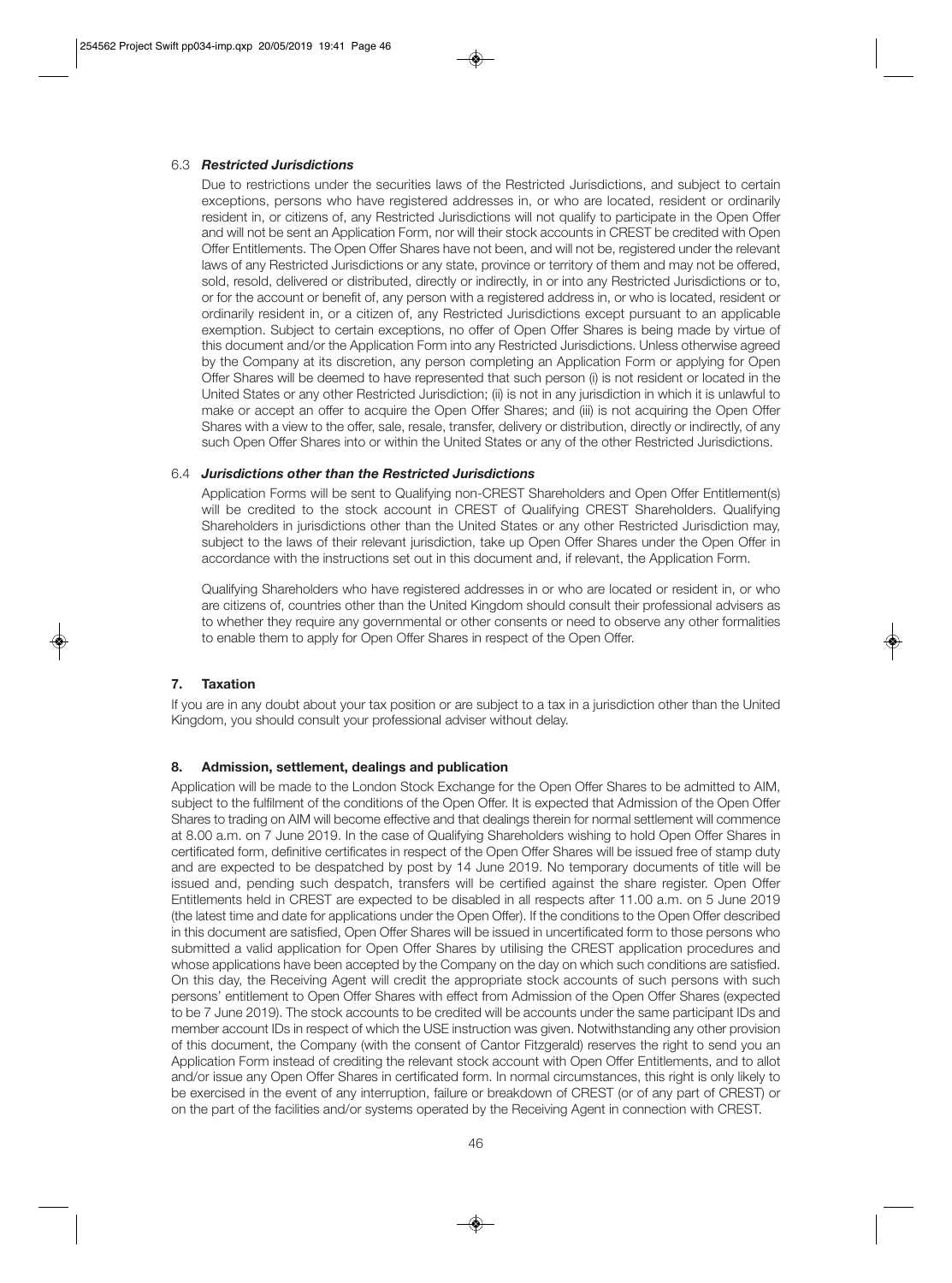All documents or remittances sent by or to applicants, or as they may direct, will be sent through the post at their own risk. For more information as to the procedure for application, Qualifying non-CREST Shareholders are referred to the Application Form. The completion and results of the Open Offer will be announced and made public through an announcement on a Regulatory Information Service as soon as possible after the results are known, expected to be on or about 6 June 2019.

#### **9. Governing law**

The terms and conditions of the Open Offer as set out in this Part IV and each Application Form shall be governed by, and construed in accordance with, English law. The courts of England and Wales are to have exclusive jurisdiction to settle any dispute which may arise out of or in connection with the Open Offer, this document and an Application Form. By taking up their entitlements under the Open Offer in accordance with the instructions set out in this document and (where applicable) an Application Form, Qualifying Shareholders irrevocably submit to the jurisdiction of the courts of England and Wales and waive any objection to proceedings in any such court on the ground of venue or on the ground that proceedings have been brought in an inconvenient forum.

#### **10. Other information**

Your attention is drawn to the letter from your Chairman which is set out in Part I of this document which contains, *inter alia*, information on the reasons for the Placing and the Open Offer, to the Risk Factors in Part II of this document and to the further information set out in Part V of this document.

#### **11. Dilution**

The share capital of the Company in issue at the date of this document will be increased by approximately 11.6 per cent. as a result of the Transaction (assuming the New Shares are subscribed in full and assuming no further options are exercised under the Option Schemes). Qualifying Shareholders who do not take up any of their Basic Entitlement will suffer a reduction of approximately 11.6 per cent. in their proportionate ownership and voting interest in the ordinary share capital of the Company as represented by their holding of Ordinary Shares immediately following Admission of the New Shares. Qualifying Shareholders who take up all or part of their Open Offer Entitlement will still suffer dilution upon Admission of the New Shares due to completion of the Placing.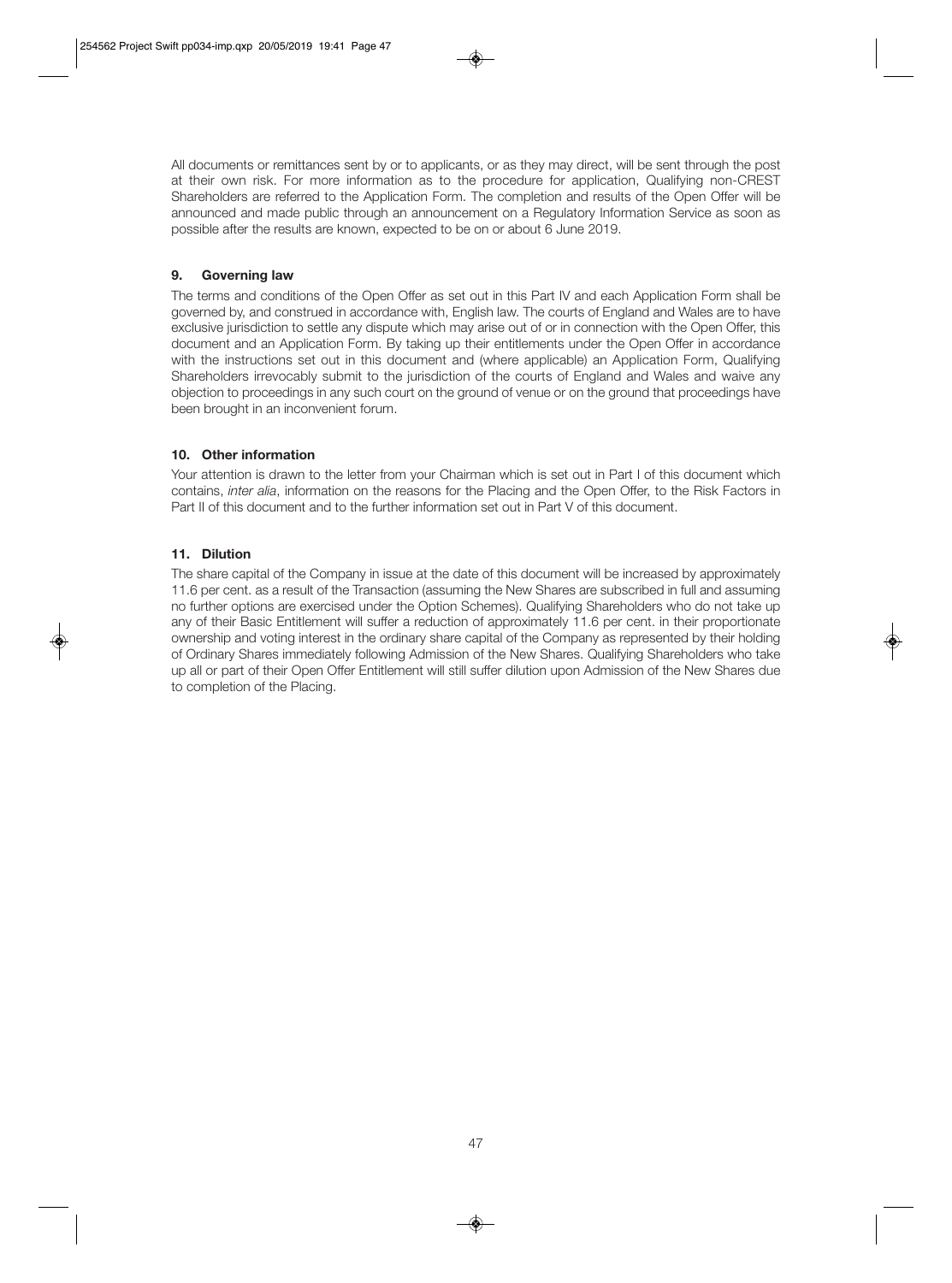#### **PART V**

#### **ADDITIONAL INFORMATION**

#### **1. Responsibility Statement**

The Directors, whose names and positions appear in paragraph 2 below, and the Company, accept responsibility for the information contained in this document. To the best of the knowledge of the Directors and the Company (who have taken all reasonable care to ensure that such is the case), the information contained in this document is in accordance with the facts and does not omit anything likely to affect the import of such information.

#### **2. Directors' interests**

As at 17 May 2019 (being the latest practicable date prior to the publication of this document) and, subject to and immediately following Admission of the New Shares, the interests of the Directors (or persons connected with the Directors within the meaning of sections 252-255 of the Act) in the issued share capital of the Company are as follows:

|                              | At the date of this Circular |               | On Admission* |               |
|------------------------------|------------------------------|---------------|---------------|---------------|
|                              | Number of                    | Percentage    |               |               |
|                              | Existing                     | of Existing   | Number of     | Percentage    |
|                              | Ordinary                     | Ordinary      | Ordinary      | of Ordinary   |
| Name                         | <b>Shares</b>                | <b>Shares</b> | <b>Shares</b> | <b>Shares</b> |
| Anthony Best <sup>1</sup>    | 6,047,107                    | 30.73%        | 6,047,107     | 27.54%        |
| James Routh                  | Nil                          |               | Nil           |               |
| Robert Hart                  | 30,000                       | 0.15%         | 30,000        | 0.14%         |
| Matthew Hubbard <sup>2</sup> | 107,649                      | 0.55%         | 107,649       | 0.49%         |
| <b>Graham Eves</b>           | Nil                          |               | Nil           |               |
| <b>Richard Hickinbotham</b>  | Nil                          |               | Nil           |               |
| Bryan Smart <sup>3</sup>     | 655                          | $0.00\%$      | 655           | $0.00\%$      |

<sup>1</sup> at the date of this document, Anthony Best is, and immediately following Admission of the New Shares he will be, deemed interested in the 1,500,000 Ordinary Shares held by his wife, Naemi Best, which are included in the figures set out beside his name in the table above.

<sup>2</sup> at the date of this document, Matthew Hubbard is, and immediately following Admission of the New Shares he will be, deemed interested in the 54,291 Ordinary Shares held by his partner, Lynn Fenner, which are included in the figures set out beside his name in the table above.

<sup>3</sup> at the date of this document, Bryan Smart is, and immediately following Admission of the New Shares he will be, deemed interested in 655 Ordinary Shares held by his wife, which are included in the figures set out beside his name in the table above.

\* assuming full take up of all Ordinary Shares available under the Open Offer, the Placing Shares are issued and that there is no further exercise of options under the Option Schemes.

#### **3. Related Party Transactions**

Castlefield Fund Partners Limited, as a substantial shareholder of the Company, is subscribing for 182,000 Placing Shares, which constitutes a related party transaction under the AIM Rules.

Accordingly, the Directors of the Company consider, having consulted with the Company's nominated adviser, that the terms of Castlefield Fund Partners Limited's participation in the Transaction are fair and reasonable insofar as the Shareholders are concerned.

#### **4. Placing and Open Offer Agreement**

On 20 May 2019 the Company entered into a placing and open offer agreement with Cantor Fitzgerald and Cairn, under which Cantor Fitzgerald agreed to use its reasonable endeavors, as agent for the Company, to procure Placees for the Placing Shares at the Issue Price on the terms of the Placing and Open Offer Agreement. The Placing and Open Offer Agreement contains warranties from the Company in favour of Cantor Fitzgerald and Cairn in relation to, *inter alia*, the accuracy of the information in this and other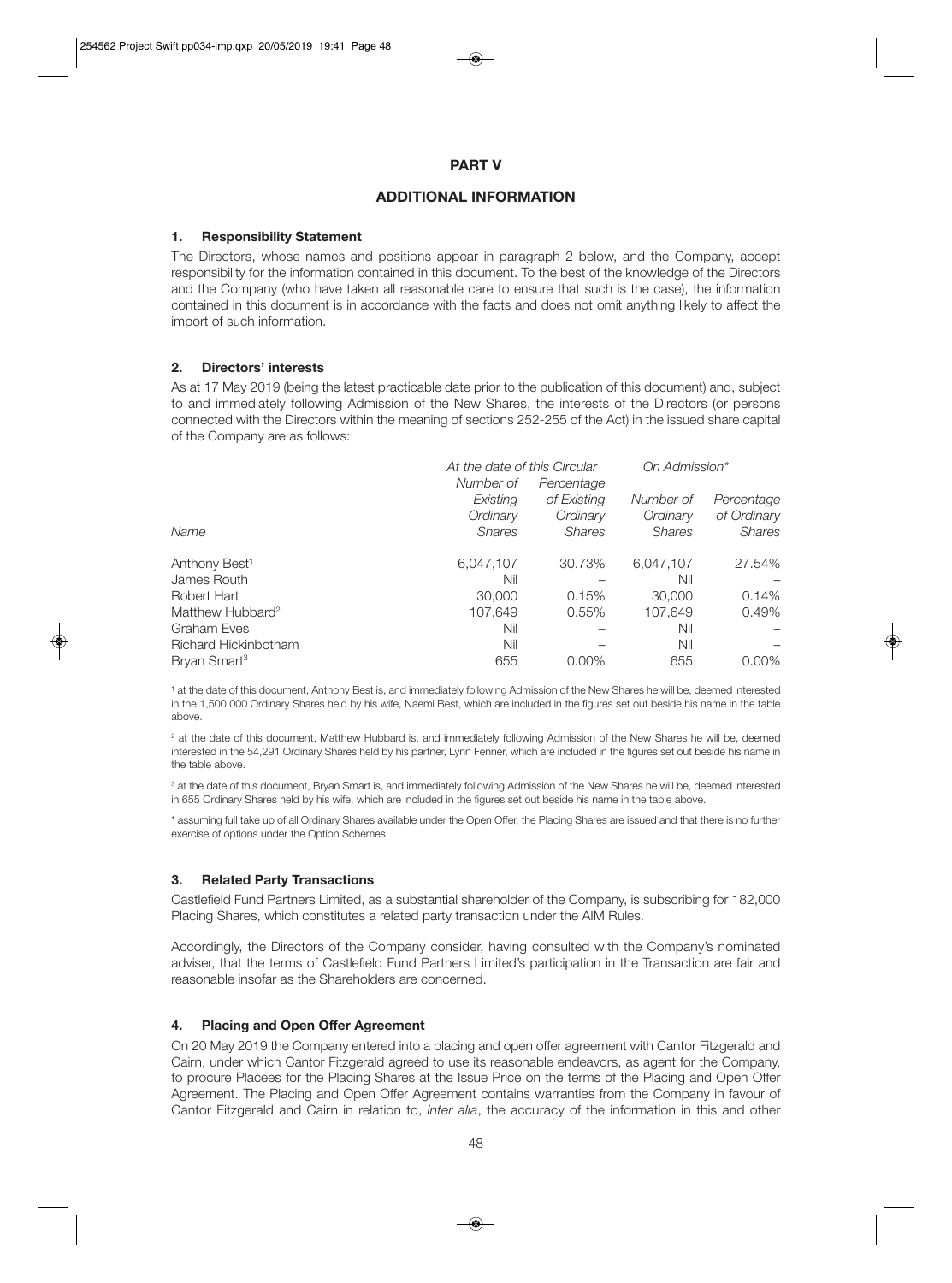documents and other matters relating to the Company and its business. In addition, the Company has agreed to indemnify Cantor Fitzgerald and Cairn in relation to certain liabilities it may incur in respect of the Placing. Cantor Fitzgerald has the right, after having to the extent practicable in the circumstances consulted with the Company and Cairn, to terminate the Placing and Open Offer Agreement in certain circumstances, in particular in the event of a breach of the warranties. The Placing and Open Offer Agreement is conditional, *inter alia*, upon the passing of Resolution 1 at the General Meeting and it not being terminated prior to Admission of the Placing Shares and being otherwise unconditional in all respects and Admission of the Placing Shares taking place no later than 8.00 a.m. on 7 June 2019 (or such later time and/or date as Cantor Fitzgerald, the Company and Cairn may agree, not being later than 8.00 a.m. on 28 June 2019).

The allotment and issue of the Open Offer Shares is conditional on Admission of the Placing Shares but the Placing is not conditional on Admission of the Open Offer Shares; if the Placing does not complete, then the Open Offer will also not complete. However, if the Open Offer does not complete, then this will not prevent the Placing from completing.

#### **5. Litigation**

There are no governmental, legal or arbitration proceedings (including any such proceedings which are pending or threatened of which the Company is aware) which, during the 12 month period prior to the publication of this document, may have, or have had, significant effects on the Company or the Company's financial position or profitability.

#### **6. Taxation**

Shareholders who are in any doubt as to their tax position or who may be subject to tax in any other jurisdiction are strongly recommended to consult their own professional advisers.

No UK stamp duty will be payable on the issue by the Company of New Shares.

Stamp duty and stamp duty reserve tax ("**SDRT**") is not chargeable on transfers of securities admitted to trading on certain recognised growth markets, which currently includes AIM, provided they are not listed on a recognised stock exchange. Accordingly, transfers of New Shares after issue should be exempt from stamp duty and SDRT.

#### **7. Availability of this document**

Copies of this document will be available free of charge at the registered office of the Company and on the Company's website at https://www.abdynamics.com during normal business hours on any day (Saturdays, Sundays and public holidays excepted) from the date of this document until the date of Admission of the Placing Shares.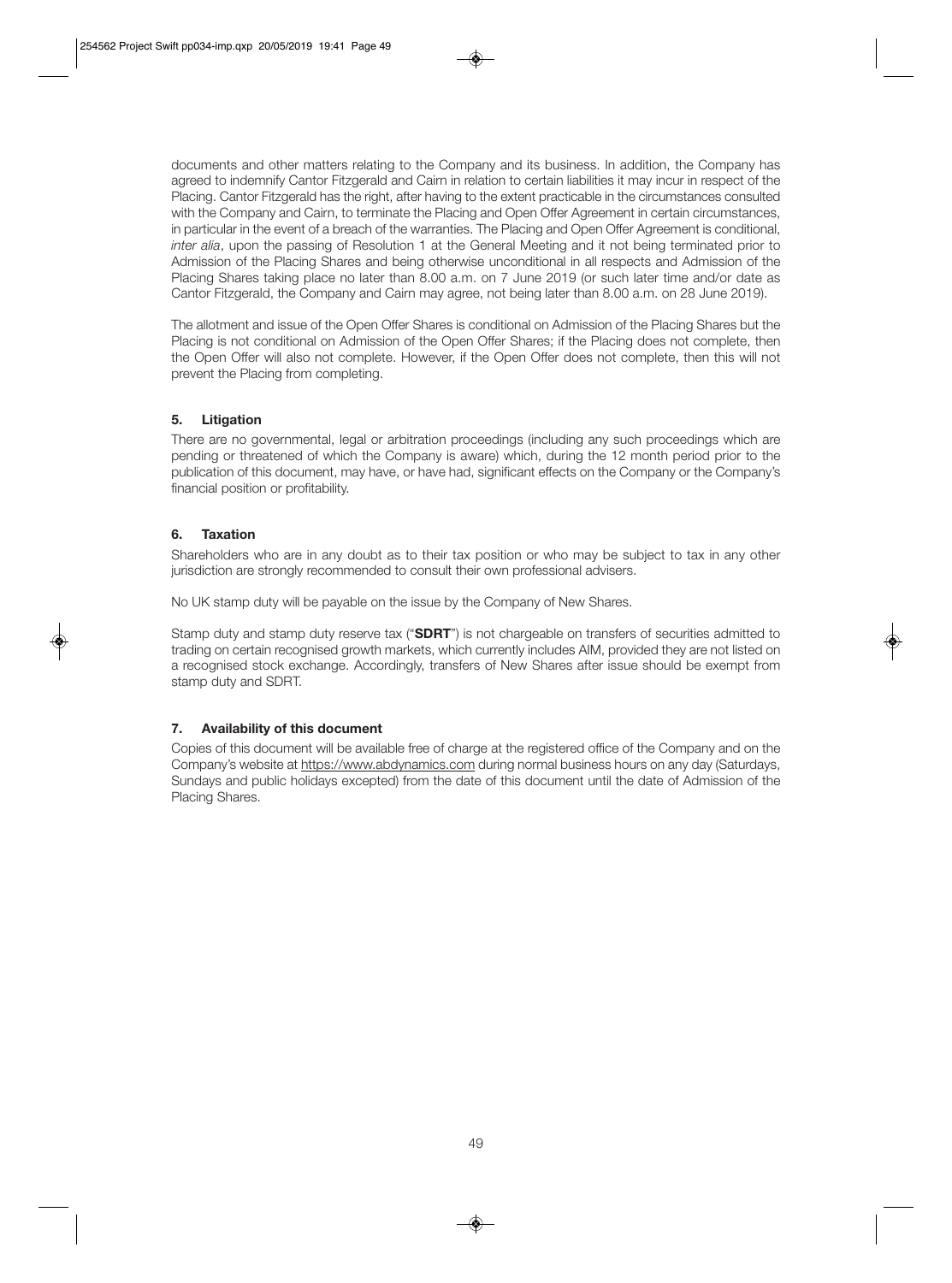# **AB Dynamics plc**

*(Incorporated and registered in England and Wales under number 08393914)* 

(the "**Company**")

#### **NOTICE OF GENERAL MEETING**

Notice is hereby given that a general meeting of the Company will be held at the offices of the Company at Middleton Drive, Bradford on Avon, Wiltshire, BA15 1GB, on 6 June 2019 at 10.00 a.m. where you will be asked to consider and, if thought fit, pass the following resolutions of which resolutions 1 and 3 will be proposed as special resolutions and resolution 2 will be proposed as an ordinary resolution.

#### **SPECIAL RESOLUTION**

#### 1. **THAT:**

- 1.1 in addition to all existing authorities, the Directors be generally and unconditionally authorised pursuant to section 551 of the Companies Act 2006 (the "Act") to exercise all powers of the Company to allot shares and/or grant rights to subscribe for or to convert any security into shares in the Company up to an aggregate nominal amount of £22,775.00 in connection with the Transaction described in the circular to shareholders dated 20 May 2019 (the "Circular") subject to such exclusions or other arrangements as the Directors consider expedient in relation to fractional entitlements, legal, regulatory or practical problems under the laws of, or the requirements of any regulatory body or stock exchange in, any territory, or any other matter provided that this authority shall expire (unless previously renewed, varied or revoked by the Company in general meeting) on the date which is three months after the date of passing of this resolution, except that the Company may before such expiry make any offer or agreement which would or might require shares to be allotted or such rights to be granted after such expiry and the Directors may allot shares or grant such rights in pursuance of such offer or agreement as if the authority conferred by this resolution had not expired; and
- 1.2 in addition to all existing authorities, the Directors be empowered pursuant to section 571 of the Act to allot equity securities (as defined in section 560 of that Act) for cash pursuant to the authority conferred on them by resolution 1.1 above, as if section 561 of that Act did not apply to any such allotment, provided that this power shall be limited to the allotment of equity securities having an aggregate nominal value not exceeding the sum of £22,775.00 pursuant to the Transaction and subject to such exclusions or other arrangements as the Directors consider expedient in relation to fractional entitlements, legal, regulatory or practical problems under the laws of, or the requirements of any regulatory body or stock exchange in, any territory, or any other matter, provided that this authority shall expire (unless previously renewed, varied or revoked by the Company in general meeting) on the date which is three months after the date of passing of this resolution, except that the Company may before such expiry make any offer or agreement which would or might require equity securities to be allotted after such expiry and the Directors may allot equity securities in pursuance of such offer or agreement as if the authority conferred by this resolution had not expired.

#### **ORDINARY RESOLUTION**

2. **THAT**, subject to and conditional on both resolution 1 being passed and on Admission (as defined in the Circular) of any New Shares (as defined in the Circular), in substitution for all existing powers (other than those conferred by resolution 1) and without prejudice to any allotment of shares or grant of rights already made, offered or agreed to be made pursuant to all existing authorities, the Directors be generally and unconditionally authorised pursuant to section 551 of the Act to exercise all powers of the Company to allot shares and/or grant rights to subscribe for, or convert any securities into, shares of the Company up to an aggregate nominal amount of £73,189.12 being approximately one-third of the Enlarged Share Capital (as defined in the Circular) (assuming the New Shares are issued in full and there are no further exercises of options under the Option Schemes (as defined in the Circular) prior to Admission of the New Shares) subject to such exclusions or other arrangements as the Directors consider expedient in relation to fractional entitlements, legal, regulatory or practical problems under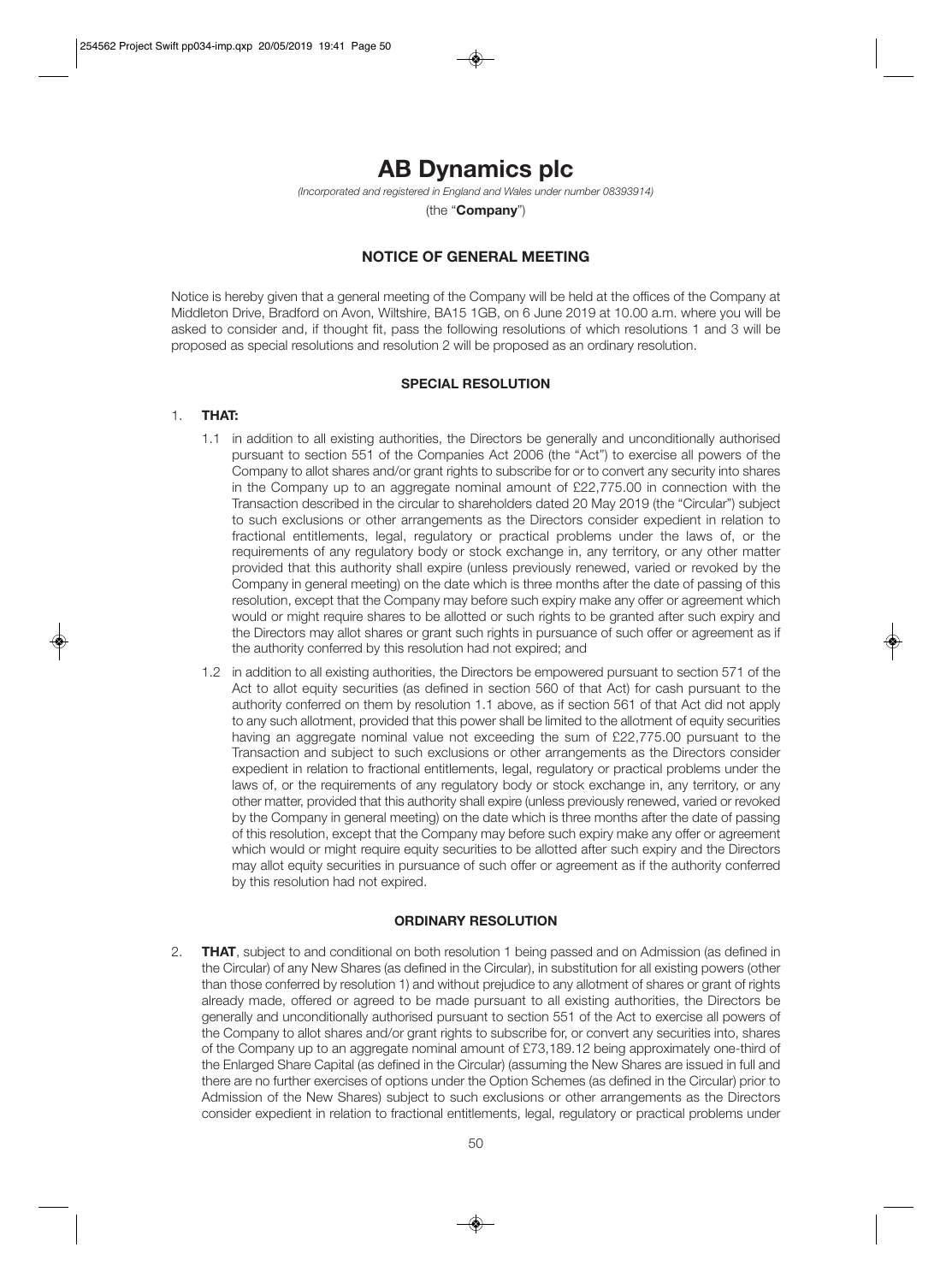the laws of, or the requirements of any regulatory body or stock exchange in, any territory, or any other matter provided that this authority shall expire (unless previously renewed, varied or revoked by the Company in general meeting) at the conclusion of the next Annual General Meeting of the Company or 15 months after the passing of this resolution (if earlier) except that the Directors may before the expiry of such period make an offer or agreement which would or might require shares to be allotted or rights granted after the expiry of such period and the Directors may allot shares or grant rights in pursuance of that offer or agreement as if this authority had not expired.

#### **SPECIAL RESOLUTION**

- 3. **THAT**, subject to and conditional on both resolutions 1 and 2 being passed and on Admission of any New Shares and in substitution for all existing powers (other than those conferred by resolution 1) and without prejudice to any allotment of shares or grant of rights already made, offered or agree to be made pursuant to existing authorities, the Directors be empowered pursuant to section 570 of the Act to allot equity securities (within the meaning of section 560 of the Act) for cash pursuant to the authority conferred by resolution 2 above as if section 561 of the Act did not apply to such allotment, provided that this power shall be limited to the allotment of equity securities as follows:
	- 3.1 the allotment of equity securities in connection with any offer by way of rights or an open offer of relevant equity securities where the equity securities respectively attributed to the interests of all holders of relevant equity securities are proportionate (as nearly as may be) to the respective numbers of relevant equity securities held by them and subject to such exclusions or other arrangements as the Directors consider expedient in relation to fractional entitlements, legal, regulatory or practical problems under the laws of, or the requirements of any regulatory body or stock exchange in, any territory, or any other matter; and
	- 3.2 otherwise than pursuant to paragraph 3.1 above, up to an aggregate nominal amount of £21,956.74 being approximately 10 per cent. of the Enlarged Share Capital (as defined in the Circular) (assuming the New Shares are issued in full and there are no further exercises of options under the Option Schemes (as defined in the Circular) prior to Admission of the New Shares),

provided that the powers conferred by of this resolution 3 shall expire (unless previously renewed, varied or revoked by the Company in general meeting) on a date which is the earlier of 15 months from the date of the passing of this resolution and the conclusion of the next Annual General Meeting of the Company (the "**Section 570 Period**") but so that the Company may at any time prior to the expiry of the Section 570 Period make an offer or agreement which would or might require equity securities to be allotted pursuant to these authorities after the expiry of the Section 570 Period and the Directors may allot equity securities in pursuance of such offer or agreement as if the authorities hereby conferred had not expired.

20 May 2019

By order of the Board

Robert Hart *Company Secretary* 

*Registered office:*  Middleton Drive, Bradford on Avon, **Wiltshire** BA15 1GB

Registered in England and Wales No. 08393914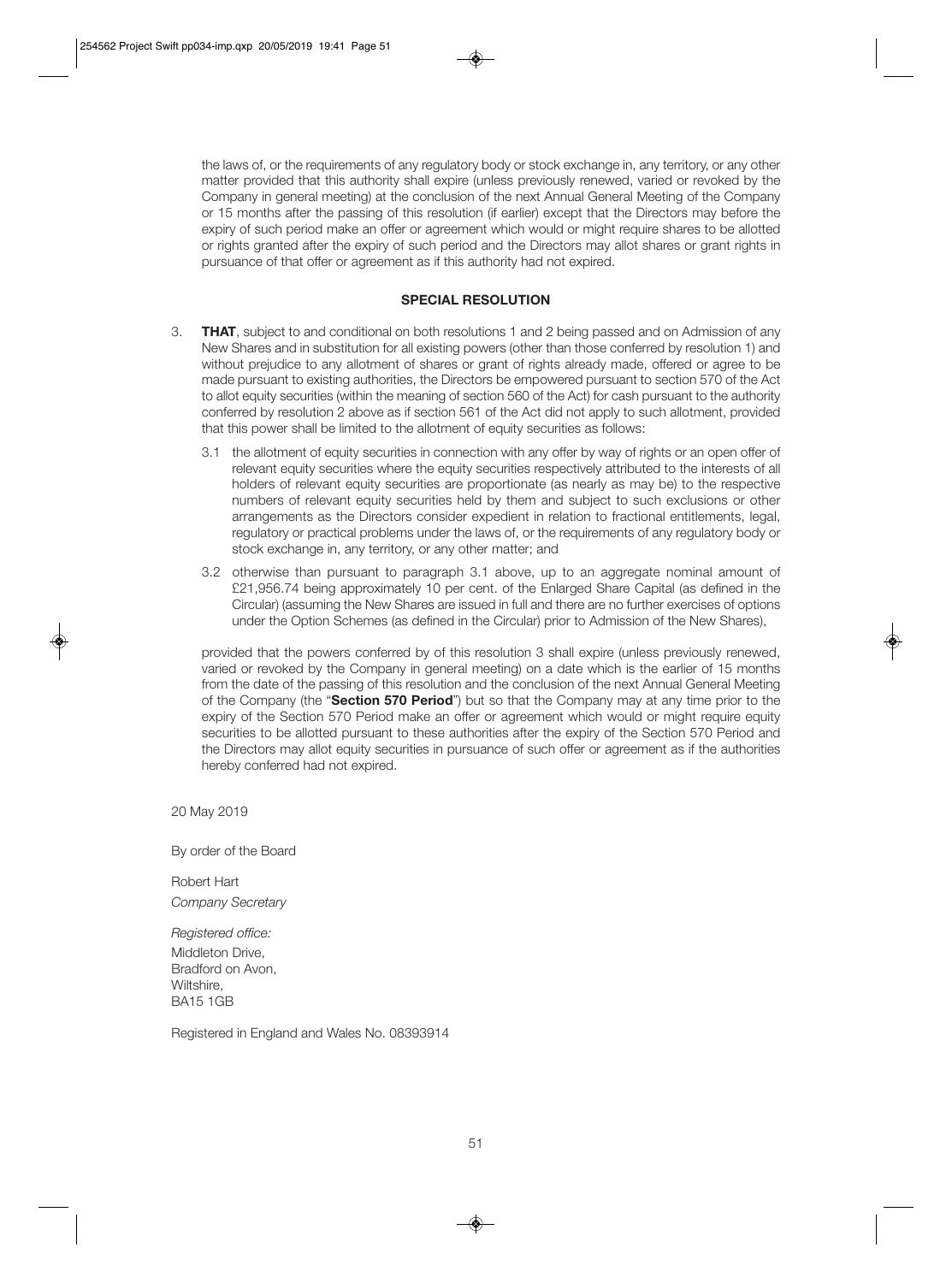#### *Notes*

- 1. Only holders of ordinary shares are entitled to attend and vote the General Meeting. A member is entitled to appoint another person as his proxy to exercise all or any of his rights to attend, to speak and to vote at the meeting. A member may appoint more than one proxy in relation to the meeting, provided that each proxy is appointed to exercise the rights attached to a different share or shares held by the relevant member. A proxy need not be a member of the Company.
- 2. A form of proxy is enclosed with this Notice and instructions for completion are shown on the form. To appoint a proxy, the form of proxy, and any power of attorney or other authority under which it is executed (or a duly certified copy of any such power or authority), must be completed and deposited with the Company's registrars, Share Registrars Limited at The Courtyard, 17 West Street, Farnham, Surrey GU9 7DR or by fax on 01252 719 232 or by scan and email to voting@shareregistrars.uk.com, in each case so as to arrive no later than 10.00 a.m. on 4 June 2019, being 48 hours (ignoring any part of any day that is not a working day) before the start of the General Meeting. Completion of a form of proxy (or any CREST Proxy Instruction, as described in paragraphs 5 to 8) will not preclude members attending and voting in person at the General Meeting, should they so wish.
- 3. In the case of joint shareholders, the signature of the senior shareholder (seniority to be determined by the order in which the names stand in the register of members) shall be accepted to the exclusion of all other joint holders. The names of all joint shareholders should be stated at the top of the form.
- In order to have the right to attend and vote at the meeting (and also for the purpose of determining how many votes a person entitled to attend and vote may cast), a person must be entered on the register of members of the Company at 10.00 a.m. on 4 June 2019, being 48 hours (ignoring any part of any day that is not a working day) before the start of the General Meeting, or, in the event of any adjournment, 48 hours before the start of the adjourned meeting (ignoring any part of any day that is not a working day). Changes to entries on the register of members after this time shall be disregarded in determining the rights of any person to attend or vote at the General Meeting.
- 5. CREST members who wish to appoint a proxy or proxies through the CREST electronic proxy appointment service may do so by using the procedures described in the CREST Manual (available via www.euroclear.com/CREST). CREST personal members or other CREST sponsored members, and those CREST members who have appointed a voting service provider(s), should refer to their CREST sponsor or voting service provider(s) who will be able to take the appropriate action on their behalf.
- 6. In order for a proxy appointment or instruction made using the CREST service to be valid, the appropriate CREST message (a "**CREST Proxy Instruction**") must be properly authenticated in accordance with Euroclear UK & Ireland Limited's ("**Euroclear**") specifications and must contain the information required for such instruction, as described in the CREST Manual. The message, regardless of whether it constitutes the appointment of a proxy or is an amendment to the instruction given to a previously appointed proxy must, in order to be valid, be transmitted so as to be received by the issuer's agent (ID 7RA36) by the latest time for the receipt of proxy appointments specified in paragraph 2 above. For this purpose, the time of receipt will be taken to be the time (as determined by the timestamp applied to the message by the CREST Application Host) from which the issuer's agent is able to retrieve the message by enquiry to CREST in the manner prescribed by CREST. After this time any change of instructions to proxies appointed through CREST should be communicated to the appointee through other means.
- 7. CREST members and, where applicable, their CREST sponsors, or voting service providers should note that Euroclear does not make available special procedures in CREST for any particular message. Normal system timings and limitations will, therefore, apply in relation to the input of CREST proxy instructions. It is the responsibility of the CREST member concerned to take (or, if the CREST member is a CREST personal member, or sponsored member, or has appointed a voting service provider, to procure that his CREST sponsor or voting service provider(s) take(s)) such action as shall be necessary to ensure that a message is transmitted by means of the CREST system by any particular time. In this connection, CREST members and, where applicable, their CREST sponsors or voting service providers are referred, in particular, to those sections of the CREST Manual concerning practical limitations of the CREST system and timings.
- The Company may treat as invalid a CREST proxy instruction in the circumstances set out in Regulation 35(5)(a) of the Uncertificated Securities Regulations 2001.
- 9. Any corporation which is a member can appoint one or more corporate representatives who may exercise on its behalf all of the powers as a member provided that no more than one corporate representative exercises powers over the same share.
- 10. Any member attending the meeting has the right to ask questions. The Company must cause to be answered any such question relating to the business dealt with at the meeting but no such answer need be given if (a) to do so would interfere unduly with the preparation for the meeting or involve the disclosure of confidential information, (b) the answer has already been given on a website in the form of an answer to a question, or (c) it is undesirable in the interests of the Company or the good order of the meeting that the question be answered.
- 11. As at 17 May 2019 (being the last business day prior to the publication of this Notice), the Company's issued ordinary share capital consisted of 19,679,236 ordinary shares of 1 penny each, carrying one vote each. Therefore, the total voting rights in the Company as at 17 May 2019 were 19,679,236.
- 12. A copy of this Notice, and other information required by section 311A of the Act, can be found at www.abdynamics.com.
- 13. You may not use any electronic address (within the meaning of section 333(4) of the Act) provided in this Notice or in any related documents (including the Chairman's letter and form of proxy) to communicate with the Company for any purposes other than those expressly stated.